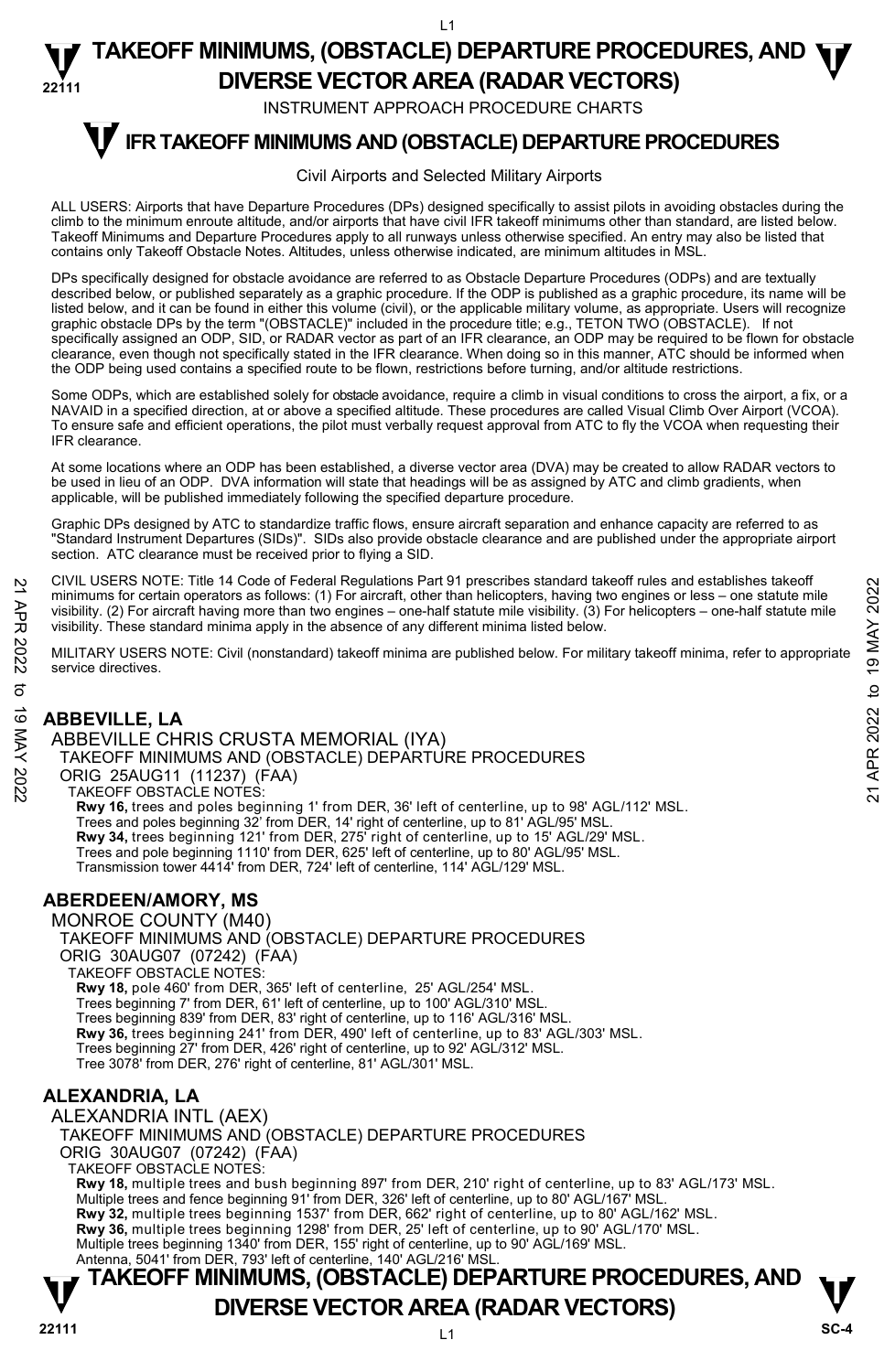## **ALEXANDRIA, LA (CON'T)**

ESLER RGNL (ESF) TAKEOFF MINIMUMS AND (OBSTACLE) DEPARTURE PROCEDURES AMDT 2 08APR10 (10098) (FAA) TAKEOFF OBSTACLE NOTES: **Rwy 9,** multiple trees beginning 697' from DER, 612' right of centerline, up to 83' AGL/153' MSL. Antenna 2236' from DER, 912' left of centerline, 78' AGL/158' MSL. **Rwy 14,** trees 928' from DER, 606' left of centerline, 90' AGL/160' MSL. Trees 2003' from DER, 141' left of centerline, 98' AGL/168' MSL. Multiple trees beginning 941' from DER, 257' right of centerline, up to 121' AGL/231' MSL. **Rwy 27,** light 38' from DER, 148' right of centerline, 8' AGL/98' MSL. Pole 650' from DER, 649' right of centerline, 39' AGL/129' MSL. Trees 3290' from DER, 984' right of centerline, 121' AGL/211' MSL. **Rwy 32,** rising terrain from 197' from DER through 1886' from DER, up to 0' AGL/165' MSL. Multiple trees and fence beginning 1959' from DER, 8' left of centerline, up to 123' AGL/236' MSL. Antenna 148' from DER, 417' left of centerline, 15' AGL/125' MSL. Trees 1862' from DER, 200' right of centerline, 79' AGL/219' MSL. **BASTROP, LA**  MOREHOUSE MEMORIAL (BQP) TAKEOFF MINIMUMS AND (OBSTACLE) DEPARTURE PROCEDURES ORIG-A 14NOV13 (13318) (FAA) TAKEOFF OBSTACLE NOTES: **Rwy 16,** trees beginning 1033' from DER, 591' right of centerline, up to 90' AGL/247' MSL. Trees beginning 152' from DER, 402' left of centerline, up to 90' AGL/256' MSL. **Rwy 34,** tree 394' right of DER, 53' AGL/218' MSL. Trees beginning 2627' from DER, 119' left of centerline, up to 123' AGL/248' MSL.

## **BATESVILLE, MS**

Power lines 1700' from DER, 70' AGL/214' MSL.

PANOLA COUNTY (PMU) TAKEOFF MINIMUMS AND (OBSTACLE) DEPARTURE PROCEDURES AMDT 1 22AUG13 (13234) (FAA) DEPARTURE PROCEDURE: **Rwy 1,** climb heading 011° to 800 before proceeding on course. **Rwy 19,** climb heading 191° to 1000 before proceeding on course. TAKEOFF OBSTACLE NOTES: **Rwy 1,** trees beginning 72' from DER, 157' left of centerline, up to 80' AGL/283' MSL. Trees beginning 129' from DER, 214' right of centerline, up to 100' AGL/305' MSL.<br>**Rwy 19,** trees beginning 478' from DER, 19' left of centerline, up to 100' AGL/357' MSL. Trees beginning 945' from DER, 4' right of centerline, up to 100' AGL/367' MSL. Poles beginning 49' from DER, 378' left of centerline, up to 35' AGL/298' MSL. Pole 2102' from DER, 69' right of centerline, 34' AGL/286' MSL. Vehicle on road 220' from DER, 294' left of centerline, 15' AGL/237' MSL. Vehicle on road 2233' from DER, 493' right of centerline, 15' AGL/281' MSL. Terrain 17' from DER, 36' left of centerline, 259' MSL. Terrain 59' from DER, 210' right of centerline, 224' MSL. Navaid 267' from DER, 257' left of centerline, 23' AGL/241' MSL. Building 1995' from DER, 141' right of centerline, 15' AGL/279' MSL. **BATON ROUGE, LA**  BATON ROUGE METRO, RYAN FLD (BTR) **BATESVILLE, MS**<br> **PANOLA COUNTY (PMU)**<br>
TAKEOFF MINIMUMS AND (OBSTACLE) DEPARTURE PROCEDURES<br>
AMDT 1 22AUG13 (13234) (FAA)<br> **DEPARTURE PROCEDURES**<br> **AMDT 1 22AUG13 (13234) (FAA)**<br> **COEDURE**<br> **COEDURE PROCEDURE**<br> **COEDURE** 

TAKEOFF MINIMUMS AND (OBSTACLE) DEPARTURE PROCEDURES AMDT 1B 17SEP15 (21112) (FAA) TAKEOFF MINIMUMS: **Rwy 22R,** 300-2¼ or std. w/min. climb of 229' per NM to 500. DEPARTURE PROCEDURE: **Rwy 22L,** climb heading 220° to 2000 before proceeding on course. **Rwy 22R,** climb heading 220° to 2000 before proceeding on course. TAKEOFF OBSTACLE NOTES: **Rwy 4L,** vehicles on roadway 210' from DER, 482' right of centerline, 15' AGL/79' MSL. Poles 631' from DER, 469' left of centerline, 23' AGL/92' MSL. Trees beginning 1180' from DER, 153' left of centerline, up to 75' AGL/144' MSL. Trees beginning 1380' from DER, 7' right of centerline, up to 79' AGL/148' MSL. Transmission tower 2516' from DER, 897' left of centerline, 80' AGL/149' MSL. **Rwy 4R,** vehicles on roadway 5' from DER, 392' right of centerline, up to 15' AGL/84' MSL. Trees beginning 207' from DER, 128' right of centerline, up to 85' AGL/153' MSL. **Rwy 13,** pole 300' from DER, 549' left of centerline, 22' AGL/91' MSL. Vehicles on roadway 342' from DER, left and right of centerline, up to 15' AGL/84' MSL. Antenna on building 479' from DER, 247' right of centerline, 22' AGL/91' MSL. Sign 968' from DER, 741' right of centerline, 31' AGL/100' MSL. **CON'T**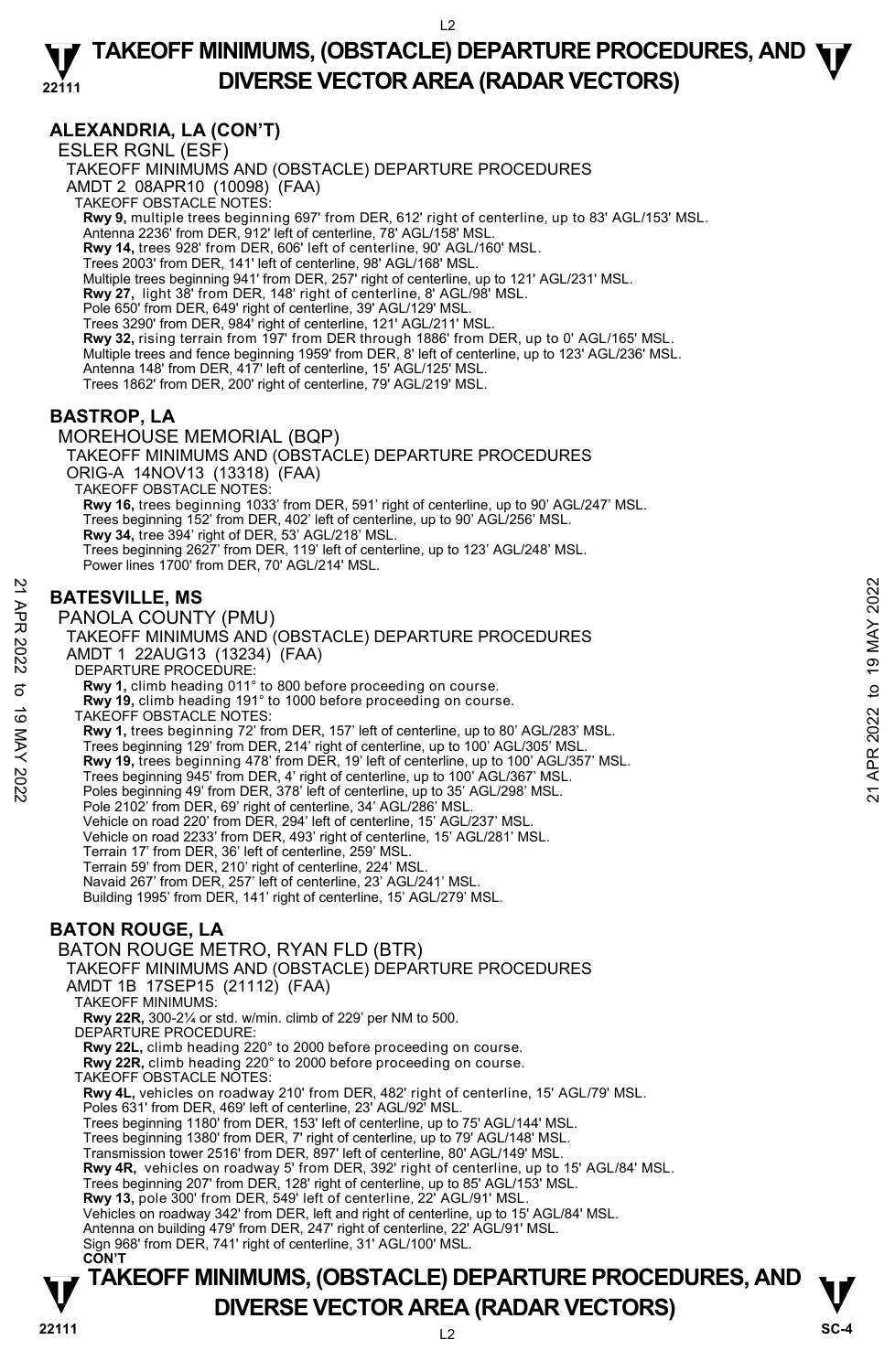## **BATON ROUGE, LA (CON'T)**

BATON ROUGE METRO, RYAN FLD (BTR) (CON'T) **Rwy 13, (CON'T),** trees beginning 1395' from DER, 114' left of centerline, up to 97' AGL/166' MSL.<br>Trees beginning 1807' from DER, 203' right of centerline, up to 95' AGL/164' MSL. Water tank 1631' from DER, 903' left of centerline, 50' AGL/117' MSL. **Rwy 22L,** trees beginning 2140' from DER, 52' left of centerline, up to 90' AGL/156' MSL. Tree 2371' from DER, 60' right of centerline, 69' AGL/135' MSL. Sign 3507' from DER, 284' left of centerline, 77' AGL/163' MSL. **Rwy 22R,** poles beginning 431' from DER, 81' right of centerline, up to 55' AGL/120' MSL. Building 503' from DER, 481' right of centerline, 14' AGL/79' MSL. Poles beginning 1063' from DER, 77' left of centerline, up to 93' AGL/158' MSL. Trees beginning 1210' from DER, 352' left of centerline, up to 103' AGL/168' MSL. Trees beginning 444' from DER, 108' right of centerline, up to 89' AGL/154' MSL. Stacks beginning 9852' from DER, 2390' left of centerline, up to 311' AGL/366' MSL. **Rwy 31,** fence 191' from DER, 468' right of centerline, 7' AGL/73' MSL. Trees beginning 814' from DER,120' right of centerline, up to 37' AGL/103' MSL. Trees beginning 1076' from DER, 310' left of centerline, up to 70' AGL/136' MSL. Poles 1353' from DER, 287' right of centerline, up to 57' AGL/123' MSL. Tank 1862' from DER, 868' right of centerline, 53' AGL/119' MSL. Poles beginning 2507' from DER, 274' left of centerline, up to 76' AGL/142' MSL. **BOGALUSA, LA**  GEORGE R CARR MEML AIR FLD (BXA) TAKEOFF MINIMUMS AND (OBSTACLE) DEPARTURE PROCEDURES AMDT 3A 05MAR15 (21196) (FAA) TAKEOFF MINIMUMS: **Rwy 18,** 500-3 or std. w/min. climb of 253' per NM to 800. TAKEOFF OBSTACLE NOTES: **Rwy 18,** trees beginning 1273' from DER, 359' right of centerline, up to 89' AGL/200' MSL. Trees beginning 1463' from DER, 333' left of centerline, up to 92' AGL/203' MSL. Water tower 2734' from DER, 1047' left of centerline, 151' AGL/262' MSL. Plant 1.6 NM from DER, 2404' left of centerline, 247' AGL/357' MSL. Stack 1.6 NM from DER, 2143' left of centerline, 247' AGL/357' MSL. **Rwy 36,** building 12' from DER, 305' right of centerline, 11' AGL/130' MSL. **BOONEVILLE/BALDWYN, MS**  BOONEVILLE/BALDWYN (8M1) TAKEOFF MINIMUMS AND (OBSTACLE) DEPARTURE PROCEDURES ORIG 25OCT07 (07298) (FAA) TAKEOFF OBSTACLE NOTES: **Rwy 15,** trees 1250' from DER, 100' right of centerline, 100' AGL/465' MSL. Trees 3847' from DER, 127' left of centerline, 100' AGL/519' MSL. **Rwy 33,** road and vehicle 8' from DER, 188' right of centerline, 15' AGL/394' MSL. **BROOKHAVEN, MS**  BROOKHAVEN-LINCOLN COUNTY (1R7) TAKEOFF MINIMUMS AND (OBSTACLE) DEPARTURE PROCEDURES AMDT 1 21JUN18 (18172) (FAA) TAKEOFF OBSTACLE NOTES: **Rwy 4,** tree, vehicle on road, pole, building beginning 23' from DER, 243' left of centerline, up to 524' MSL. Tree 42' from DER, 360' right of centerline, 531' MSL. Tree, pole, building beginning 141' from DER, 194' left of centerline, up to 548' MSL. Tree 191' from DER, 477' right of centerline, 536' MSL. Tree, vehicle on road, building, pole beginning 239' from DER, 26' left of centerline, up to 568' MSL. Tree, pole, building beginning 340' from DER, 17' right of centerline, up to 546' MSL. Tree, pole, tower beginning 904' from DER, 120' right of centerline, up to 561' MSL. Tree 1271' from DER, 558' right of centerline, 562' MSL. Tree, pole beginning 1293' from DER, 283' right of centerline, up to 570' MSL.<br>Trees beginning 1537' from DER, 375' right of centerline, up to 574' MSL.<br>Trees beginning 1830' from DER, 307' left of centerline, up to 569' M Trees beginning 1868' from DER, 382' right of centerline, up to 580' MSL. Trees beginning 1970' from DER, 86' left of centerline, up to 585' MSL. Trees beginning 2093' from DER, 27' right of centerline, up to 584' MSL. Trees beginning 2498' from DER, 18' right of centerline, up to 586' MSL. Trees beginning 2734' from DER, 134' left of centerline, up to 586' MSL. Trees beginning 2924' from DER, 101' left of centerline, up to 587' MSL. **CON'T** Water tower 2734 from DER, 1047 left of centerline, 151 AGL/262 MSL.<br>
Plant 1.6 NM from DER, 2014 left of centerline, 247 AGL/357 MSL.<br>
Plant 1.6 NM from DER, 2014 left of centerline, 247 AGL/357 MSL.<br>
Stack 1.6 NM from DE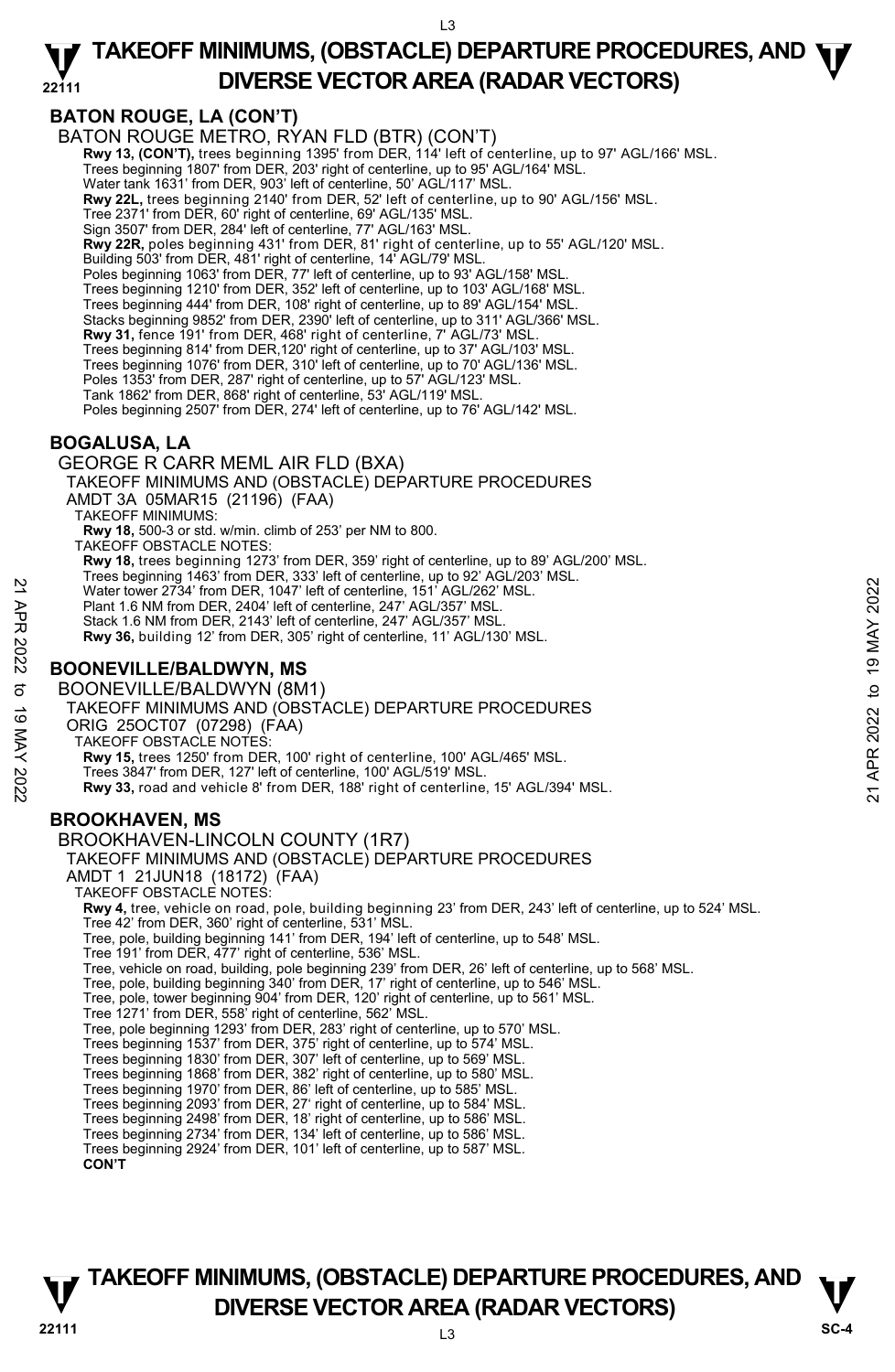## **BROOKHAVEN, MS (CON'T)**

BROOKHAVEN-LINCOLN COUNTY (1R7) (CON'T)

**Rwy 22,** tree, pole beginning 11' from DER, 40' right of centerline, up to 561' MSL.

Tree, pole beginning 126' from DER, 20' left of centerline, up to 557' MSL.

Tree, pole beginning 881' from DER, 10' left of centerline, up to 558' MSL.

Tree 1088' from DER, 543' left of centerline, 567' MSL.

Tree, pole beginning 1094' from DER, 137' left of centerline, up to 583' MSL.

Tree, pole beginning 1253' from DER, 47' left of centerline, up to 586' MSL.

Transmission line, pole, tree beginning 2336' from DER, 39' right of centerline, up to 90' AGL/580' MSL.

## **BUNKIE, LA**

BUNKIE MUNI (2R6) TAKEOFF MINIMUMS AND (OBSTACLE) DEPARTURE PROCEDURES ORIG 07MAY09 (09127) (FAA) TAKEOFF OBSTACLE NOTES: **Rwy 18,** trees 1404' from DER, 506' right of centerline, 50' AGL/109' MSL. Vehicle on road 481' from DER, 28' right of centerline, 15' AGL/74' MSL.

## **CLARKSDALE, MS**

FLETCHER FIELD (CKM) TAKEOFF MINIMUMS AND (OBSTACLE) DEPARTURE PROCEDURES ORIG 25SEP08 (08269) (FAA) TAKEOFF OBSTACLE NOTES: **Rwy 18,** building 476' from DER, 495' right of centerline 168' AGL/215' MSL. Vehicle 995' from DER, 502' left of centerline, 165' AGL/190' MSL. Trees beginning 5619' from DER, 630' left of centerline, 158' AGL/273' MSL. **Rwy 36,** trees beginning 2258' from DER, 220' left of centerline, 100' AGL/274' MSL.

#### **CLEVELAND, MS**

CLEVELAND MUNI (RNV) TAKEOFF MINIMUMS AND (OBSTACLE) DEPARTURE PROCEDURES AMDT 2 03APR14 (14093) (FAA) DEPARTURE PROCEDURE: **Rwy 18,** climb heading 178° to 600 before turning eastbound. TAKEOFF OBSTACLE NOTES: **Rwy 18,** trees and poles beginning 797' from DER, 29' left and right of centerline, up to 40' AGL/180' MSL. **Rwy 36,** poles beginning 1318' from DER, 66' left of centerline, up to 37' AGL/177' MSL.<br>Tree 1418' from DER, 274' left of centerline, 39' AGL/179' MSL. **COLUMBIA, MS**  COLUMBIA/MARION COUNTY (0R0) TAKEOFF MINIMUMS AND (OBSTACLE) DEPARTURE PROCEDURES AMDT 1 02DEC21 (21336) (FAA) TAKEOFF MINIMUMS: **Rwys 13, 31,** NA-Obstacles.  **Rwy 5,** 300-1½ or std. w/min. climb of 220' per NM to 500, or alternatively with standard takeoff minimums and a normal 200' per NM climb gradient, takeoff must occur no later than 1500 feet prior to DER. TAKEOFF OBSTACLE NOTES: **Rwy 23,** sign 8' from DER, 260' left of centerline, 3' AGL/246' MSL. Pole, trees beginning 26' from DER, 293' right of centerline, up to 26' AGL/266' MSL. Trees, building beginning 132' from DER, 339' right of centerline, up to 299' MSL. Poles, transmission line beginning 244' from DER, 492' left of centerline, up to 45' AGL/275' MSL. Tree, pole beginning 317' from DER, 11' right of centerline, up to 307' MSL. Trees beginning 433' from DER, 464' left of centerline, up to 297' MSL. Trees beginning 540' from DER, 176' left of centerline, up to 312' MSL. Trees beginning 1489' from DER, 22' right of centerline, up to 319' MSL. Trees beginning 1552' from DER, 40' left of centerline, up to 313' MSL. Trees beginning 1906' from DER, 8' left of centerline, up to 317' MSL. Tree 1953' from DER, 173' right of centerline, 320' MSL. Trees beginning 1980' from DER, 39' right of centerline, up to 322' MSL. Tree 2803' from DER, 642' left of centerline, 329' MSL. **Rwy 5**, tree 24' from DER, 499' right of centerline, 326' MSL. Terrain 159' from DER, 417' left of centerline, 275' MSL. Trees beginning 225' from DER, 208' right of centerline, up to 332' MSL. Tree 1213' from DER, 716' right of centerline, 342' MSL. Trees beginning 1353' from DER, 10' right of centerline, up to 346' MSL. Trees beginning 1907' from DER, 49' left of centerline, up to 328' MSL. Trees beginning 1934' from DER, 19' left of centerline, up to 337' MSL. Trees beginning 2218' from DER, 179' left of centerline, up to 346' MSL. Trees beginning 2406' from DER, 74' right of centerline, up to 361' MSL. CLEVELAND MUNI (RNV)<br>
21 CLEVELAND MUNI (RNV)<br>
TAKEOFF MINIMUMS AND (OBSTACLE) DEPARTURE PROCEDURES<br>
AMDT 2 03APR14 (14093) (FAA)<br>
DEPARTURE PROCEDURE:<br>
RW 18, tiens heading 178° to 600 before turning eastbound.<br>
TAKEOFF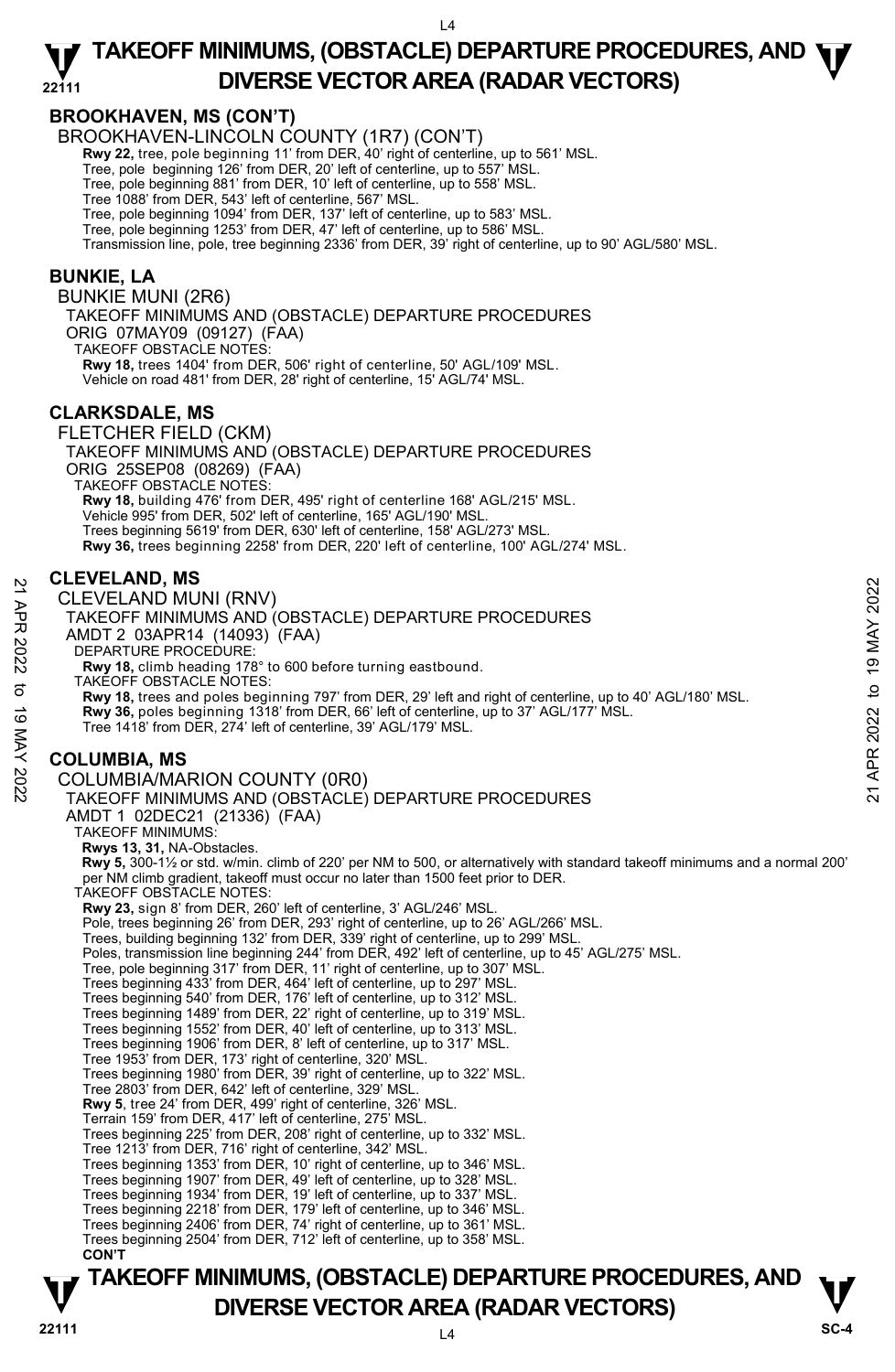## **COLUMBIA, MS (CON'T)**

COLUMBIA/MARION COUNTY (0R0) (CON'T)

**Rwy 5 (CON'T),** trees, transmission line, pole beginning 2507' from DER, 94' left of centerline, up to 371' MSL.

Trees beginning 3173' from DER, 532' left of centerline, up to 374' MSL. Tree 3411' from DER, 811' left of centerline, 377' MSL.

Tree 3483' from DER, 519' left of centerline, 380' MSL.

Tree 3578' from DER, 1000' left of centerline, 383' MSL.

Tree 3674' from DER, 1133' left of centerline, 384' MSL. Trees beginning 3797' from DER, 70' right of centerline, up to 392' MSL.

### **COLUMBUS, MS**

COLUMBUS-LOWNDES COUNTY (UBS) TAKEOFF MINIMUMS AND (OBSTACLE) DEPARTURE PROCEDURES ORIG-A 07APR11 (11097) (FAA) TAKEOFF MINIMUMS: **Rwy 18,** 300-1 or std. w/ min. climb of 350' per NM to 500. **Rwy 36,** 500-3 or std. w/ min. climb of 280' per NM to 900. DEPARTURE PROCEDURE: **Rwys 18, 36,** climb runway heading to 600 before turning. TAKEOFF OBSTACLE NOTES: **Rwy 36,** tower 2.5 NM from DER, 3441' left of centerline, 492' AGL/657' MSL.

## **COLUMBUS AFB (KCBM)**

COLUMBUS, MS

TAKEOFF MINIMUMS AND (OBSTACLE) DEPARTURE PROCEDURES AMDT 2 21APR22 (22111) (USAF)

TAKEOFF MINIMUMS:

- **Rwy 13C,** std. w/min. climb of 210' per NM to 700' or 300-1¼. Alternatively, with std. takeoff mins and a std. 200' per NM climb gradient, takeoff must occur no later than 1400' prior to DER.
- **Rwy 13L,** std. w/min. climb of 210' per NM to 700' or 300-1¼. Alternatively, with std. takeoff mins and a std. 200' per NM climb gradient, takeoff must occur no later than 1300' prior to DER. **Example 2022**<br> **Example 2022** The Unit of 210 per NM to 700' or 300-1%. Atternatively, with std. takeoff mins and a std. 200' per NM<br>
climb gradient, takeoff must occur no later than 1300' prior to DER.<br> **Rwy 13R, std.**
	- **Rwy 13R,** std. w/min. climb of 210' per NM to 700' or 300-1½. Alternatively, with std. takeoff mins and a std. 200' per NM climb gradient, takeoff must occur no later than 1300' prior to DER.
	- TAKEOFF OBSTACLE NOTES:
	- **Rwy 13C,** terrain 6070' from DER, 1202' left of centerline, 372' MSL.
	- **Rwy 13L,** terrain 1.0 NM from DER, 2048' left of centerline, 385' MSL.
	- **Rwy 13R,** terrain 0' from DER, 25' right of centerline, 206' MSL.
	-
	- Terrain 1.1 NM from DER, 1580' right of centerline, 376' MSL. **Rwy 31C,** trees 2250' from DER, 769' right of centerline, 74' AGL/251' MSL.
	- **Rwy 31L,** C-5 parked on stub 8 2147' from DER, 490' left of centerline, 66' AGL/240' MSL.
	- T1 ramp moc 548' from DER, 169' left of centerline, 14' AGL/204' MSL.
	- T1 ramp moc 550' from DER, 268' right of centerline, 14' AGL/205' MSL.
	- **Rwy 31R,** T1 ramp moc 83' from DER, 472' left of centerline, 14' AGL/197' MSL.
	- Trees 2124' from DER, 1104' right of centerline, 74' AGL/251' MSL.

#### DIVERSE VECTOR AREA (RADAR VECTORS)

ORIG 02DEC21 (21336) (FAA)

 **Rwy 13C,** required min. climb of 210' per NM to 700.  **Rwy 13L,** required min. climb of 210' per NM to 700.  **Rwy 13R,** required min. climb of 210' per NM to 700.

## **CORINTH, MS**

ROSCOE TURNER (CRX) TAKEOFF MINIMUMS AND (OBSTACLE) DEPARTURE PROCEDURES ORIG 14FEB08 (08045) (FAA) TAKEOFF OBSTACLE NOTES: **Rwy 18,** vehicle on road 207' from DER, 481' right of centerline, 15' AGL/446' MSL. Trees 305' from DER, 451' left of centerline, up to 71' AGL/500' MSL. Trees 633' from DER, 505' right of centerline, up to 79' AGL/520' MSL. **Rwy 36,** trees 1099' from DER, 766' right of centerline, up to 86' AGL/480' MSL. Trees 1645' from DER, 751' left of centerline, up to 86' AGL/480' MSL.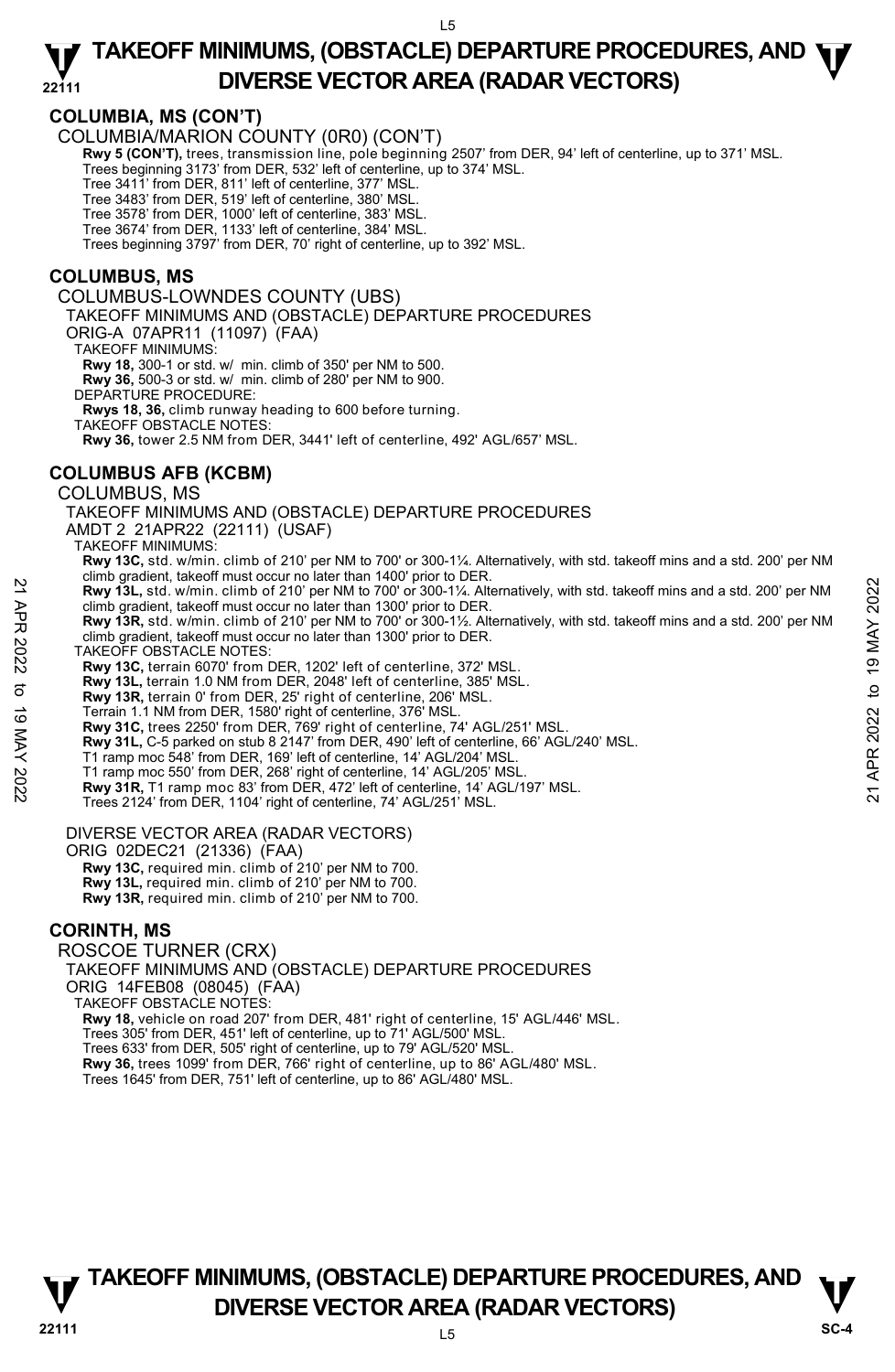## **COUSHATTA, LA**

THE RED RIVER (0R7) TAKEOFF MINIMUMS AND (OBSTACLE) DEPARTURE PROCEDURES ORIG 25APR19 (19115) (FAA) TAKEOFF OBSTACLE NOTES: **Rwy 18,** trees beginning 43' from DER, 237' left of centerline, up to 225' MSL.<br>NAVAID, pole, tree beginning 113' from DER, 257' right of centerline, up to 56' AGL/215' MSL. Tree 626' from DER, 383' right of centerline, 241' MSL. Trees beginning 631' from DER, 490' right of centerline, up to 245' MSL. Trees, pole beginning 816' from DER, 46' right of centerline, up to 251' MSL. Tree 1280' from DER, 714' left of centerline, 228' MSL. Trees beginning 1431' from DER, 628' left of centerline, up to 231' MSL. Trees beginning 1607' from DER, 119' left of centerline, up to 235' MSL. Trees beginning 1882' from DER, 765' left of centerline, up to 239' MSL. Trees beginning 1985' from DER, 135' left of centerline, up to 240' MSL. Trees beginning 2132' from DER, 297' left of centerline, up to 259' MSL. Tree 2167' from DER, 148' right of centerline, 256' MSL. Trees beginning 2175' from DER, 170' right of centerline, up to 257' MSL. Trees beginning 2279' from DER, 140' left of centerline, up to 265' MSL. Trees beginning 2290' from DER, 2' right of centerline, up to 263' MSL. Trees beginning 3611' from DER, 277' left of centerline, up to 268' MSL. **Rwy 36,** NAVAID 39' from DER, 110' right of centerline, 2' AGL/179' MSL. NAVAID 40' from DER, 111' left of centerline, 3' AGL/180' MSL. Tree 100' from DER, 452' left of centerline, 194' MSL. Trees, terrain beginning 134' from DER, 231' right of centerline, up to 213' MSL. Trees beginning 153' from DER, 250' left of centerline, up to 250' MSL. Trees beginning 742' from DER, 83' right of centerline, up to 283' MSL. Trees beginning 1523' from DER, 135' left of centerline, up to 261' MSL. Tree 3492' from DER, 823' left of centerline, 277' MSL. Tree 3634' from DER, 1134' left of centerline, 282' MSL. Tree 3724' from DER, 933' left of centerline, 287' MSL. Trees beginning 3868' from DER, 641' left of centerline, up to 299' MSL. **CRYSTAL SPRINGS, MS**  COPIAH COUNTY (M11) TAKEOFF MINIMUMS AND (OBSTACLE) DEPARTURE PROCEDURES ORIG 01JAN19 (19003) (FAA) TAKEOFF OBSTACLE NOTES: **Rwy 18,** tree 57' from DER, 506' left of centerline, 407' MSL. Tree 569' from DER, 491' left of centerline, 425' MSL. Trees beginning 645' from DER, 588' left of centerline, up to 433' MSL. Trees beginning 1020' from DER, 191' left of centerline, up to 443' MSL. Trees beginning 1474' from DER, 209' left of centerline, up to 92' AGL/446' MSL. Trees beginning 1524' from DER, 156' left of centerline, up to 453' MSL. Tree 1861' from DER, 839' right of centerline, 446' MSL. Trees beginning 1909' from DER, 169' left of centerline, up to 101' AGL/456' MSL. Trees beginning 1936' from DER, 183' left of centerline, up to 107' AGL/461' MSL. Tree 2148' from DER, 542' right of centerline, 450' MSL. Tree 2197' from DER, 411' right of centerline, 458' MSL. Tree 2705' from DER, 1057' left of centerline, 470' MSL. Tree 2993' from DER, 71' left of centerline, 95' AGL/471' MSL. **Rwy 36,** trees beginning 58' from DER, 499' right of centerline, up to 77' AGL/480' MSL. Trees beginning 350' from DER, 492' right of centerline, up to 487' MSL. Pole 350' from DER, 587' left of centerline, 462' MSL. Trees beginning 516' from DER, 508' right of centerline, up to 492' MSL. Trees beginning 730' from DER, 539' right of centerline, up to 495' MSL. Pole, vehicles on traverse way beginning 779' from DER, 517' left of centerline, up to 474' MSL. Trees beginning 845' from DER, 481' right of centerline, up to 510' MSL. Tree 1014' from DER, 567' right of centerline, 511' MSL. Trees beginning 1070' from DER, 474' right of centerline, up to 512' MSL. Tree 1133' from DER, 555' right of centerline, 516' MSL. Trees beginning 1180' from DER, 440' right of centerline, up to 521' MSL. Tree 1247' from DER, 717' left of centerline, 509' MSL. Trees beginning 1325' from DER, 9' right of centerline, up to 527' MSL. Trees beginning 1341' from DER, 5' left of centerline, up to 527' MSL. Tree 1473' from DER, 294' right of centerline, 90' AGL/528' MSL. Trees beginning 1481' from DER, 14' right of centerline, up to 89' AGL/529' MSL. Trees beginning 1528' from DER, 1' right of centerline, up to 87' AGL/530' MSL. Trees beginning 1554' from DER, on centerline, up to 88' AGL/532' MSL. Trees beginning 1579' from DER, 1' left of centerline, up to 535' MSL.<br>Trees beginning 1935' from DER, 25' left of centerline, up to 538' MSL.<br>Trees beginning 1960' from DER, 4' left of centerline, up to 541' MSL. Trees beginning 2326' from DER, 9' right of centerline, up to 533' MSL. Trees beginning 2409' from DER, 116' right of centerline, up to 535' MSL.  **CON'T**  Trees beginning 3868' from DER, 641' left of centerline, up to 299' MSL.<br>
22<br> **CRYSTAL SPRINGS, MS**<br>
COPIAH COUNTY (M11)<br>
TAKEOFF MINIMUMS AND (OBSTACLE) DEPARTURE PROCEDURES<br>
ORIG 01JAN19 (19003) (FAA)<br>
TAKEOFF OBSTACLE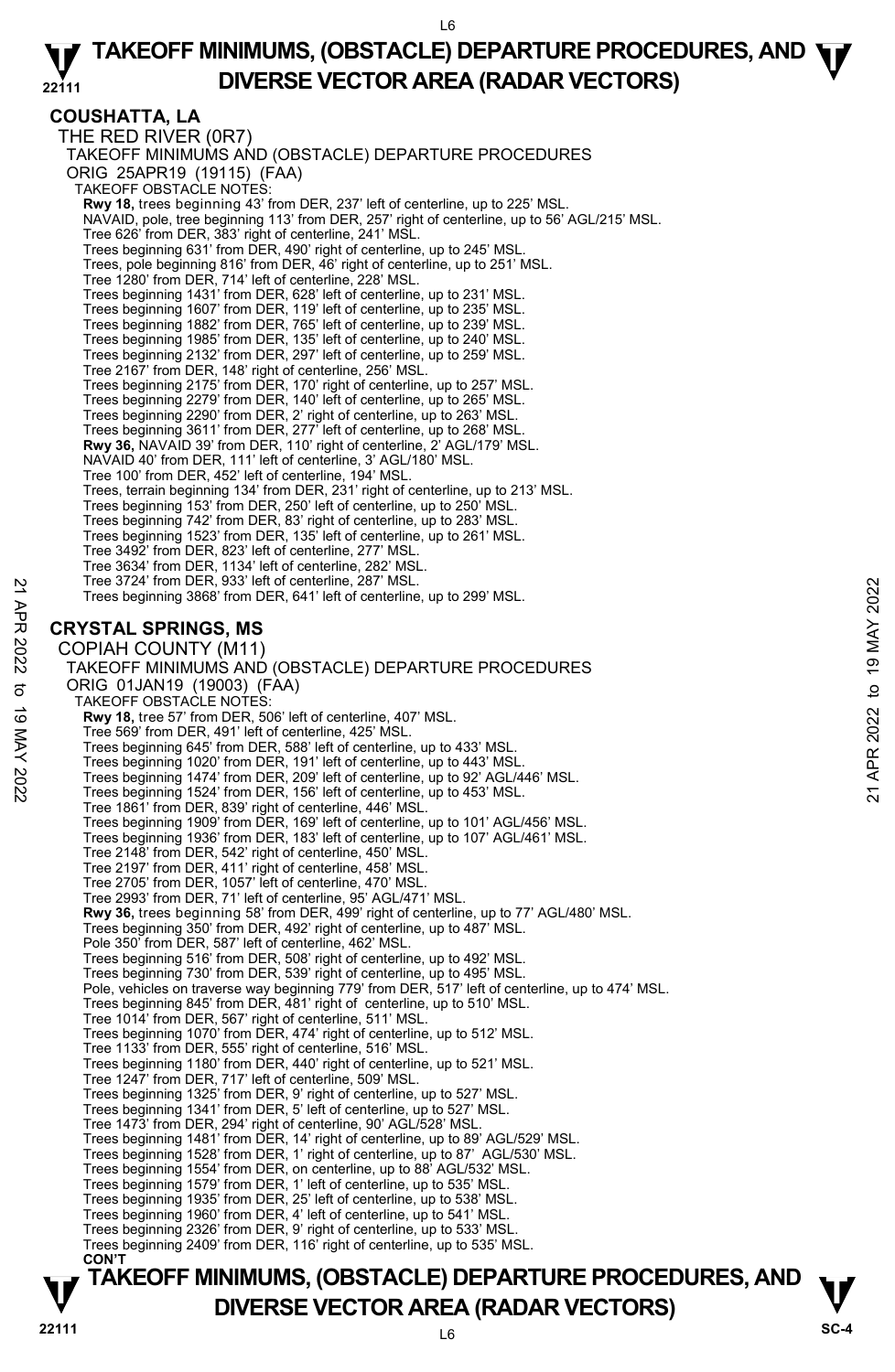## **CRYSTAL SPRINGS, MS (CON'T)**

COPIAH COUNTY (M11) (CON'T)

**Rwy 36 (CON'T),** trees beginning 2530' from DER, 44' right of centerline, up to 538' MSL. Trees beginning 3960' from DER, 60' right of centerline, up to 95' AGL/541' MSL. Trees beginning 4262' from DER, 49' left of centerline, up to 95' AGL/543' MSL. Trees beginning 4357' from DER, 33' left of centerline, up to 95' AGL/551' MSL.

## **DE QUINCY, LA**

DE QUINCY INDUSTRIAL AIRPARK (5R8)

TAKEOFF MINIMUMS AND (OBSTACLE) DEPARTURE PROCEDURES AMDT 1 05MAR15 (15064) (FAA)

TAKEOFF MINIMUMS:

**Rwy 34,** 400-2 or std. w/min. climb of 280' per NM to 600.

TAKEOFF OBSTACLE NOTES:

**Rwy 16,** trees beginning 26' from DER, 362' right of centerline, up to 20' AGL/98' MSL.

Trees beginning 1016' from DER, 679' right of centerline up to 70' AGL/145' MSL. Trees beginning 1833' from DER, 574' right of centerline, up to 81' AGL/150' MSL.

Trees 2251' from DER, 206' right of centerline, up to 75' AGL/138' MSL.

Trees beginning 2277' from DER, 280' left of centerline, up to 82' AGL/145' MSL.

Trees 992' from DER, 590' left of centerline, up to 85' AGL/164' MSL.

Pole 815' from DER 708' left of centerline 37' AGL/115' MSL.

Trees 486' from DER, 538' left of centerline, up to 55' AGL/128' MSL.

**Rwy 34**, sign 15' from DER, 214' left of centerline, 8' AGL/81' MSL.

NAVAIDs beginning 29' from DER, 110' left of centerline up to 5' AGL/75' MSL.

Trees beginning 81' from DER, 341' right of centerline, up to 8' AGL/81' MSL.

Pole 138' from DER, 483' right of centerline, 41' AGL/109' MSL.

Trees beginning 256' from DER, 521' left of centerline up to 75' AGL/157' MSL. Telephone line 1377' from DER, 293' left of centerline, 40' AGL/119' MSL.

Telephone line 1376' from DER, 294' right of centerline, 39' AGL/117' MSL. Trees beginning 1431' from DER, 491' right of centerline, up to 74' AGL/136' MSL.

## **DE RIDDER, LA**

BEAUREGARD RGNL (DRI) TAKEOFF MINIMUMS AND (OBSTACLE) DEPARTURE PROCEDURES AMDT 5 08NOV18 (18312) (FAA) TAKEOFF MINIMUMS: **Rwy 32,** 300-2¼ or std. w/min. climb of 215' per NM to 600. TAKEOFF OBSTACLE NOTES: **Rwy 14**, vehicle on road 707' from DER, 613' left of centerline, 15' AGL/224' MSL. Trees beginning 1307' from DER, 566' right of centerline, up to 100' AGL/299' MSL. Trees beginning 1765' from DER, 40' right of centerline, up to 100' AGL/309' MSL. **Rwy 18,** trees beginning 52' from DER, 222' left of centerline, up to 220' MSL.<br>Tree 151' from DER, 271' right of centerline, 100' AGL/208' MSL. Trees beginning 580' from DER, 353' right of centerline, up to 263' MSL. **Rwy 32,** vegetation 129' from DER, 162' left of centerline, 203' MSL. Vegetation 164' from DER, 227' left of centerline, 205' MSL. Tree, vegetation beginning 251' from DER, 16' left of centerline, up to 248' MSL. Tree 298' from DER, 189' right of centerline, 216' MSL. Trees beginning 610' from DER, 141' left of centerline, up to 100' AGL/299' MSL. Trees beginning 722' from DER, 203' right of centerline, up to 100' AGL/309' MSL. Tower 1.7 NM from DER, 1400' right of centerline, 275' AGL/479' MSL. **Rwy 36,** trees beginning 556' from DER, 351' right of centerline, up to 266' MSL.<br>Pole 563' from DER, 352' left of centerline, 36' AGL/238' MSL. Trees beginning 634' from DER, 369' left of centerline, up to 285' MSL. Trees beginning 650' from DER, 1' left of centerline, up to 295' MSL. Tree 659' from DER, 558' right of centerline, 270' MSL. Trees beginning 710' from DER, 465' right of centerline, up to 273' MSL. Trees beginning 2033' from DER, 140' right of centerline, up to 284' MSL. Tree 2234' from DER, 372' right of centerline, 290' MSL.<br>Tree 2304' from DER, 313' right of centerline, 291' MSL.<br>Trees beginning 2372' from DER, 73' right of centerline, up to 299' MSL. Trees beginning 2615' from DER, 219' left of centerline, up to 298' MSL. 22 These beginning Technomic DRIT (49 May 10 consulting, 49 May 1022 to the 19 MAX 2022<br>
22 TAKEOFF MINIMUMS AND (OBSTACLE) DEPARTURE PROCEDURES<br>
22 TAKEOFF MINIMUMS:<br>
23 TAKEOFF MINIMUMS:<br>
23 TAKEOFF MINIMUMS:<br>
23 TAKEOFF

Trees beginning 2784' from DER, 184' left of centerline, up to 299' MSL. Tree 3607' from DER, 540' left of centerline, 305' MSL.

Tree 4277' from DER, 473' left of centerline, 313' MSL.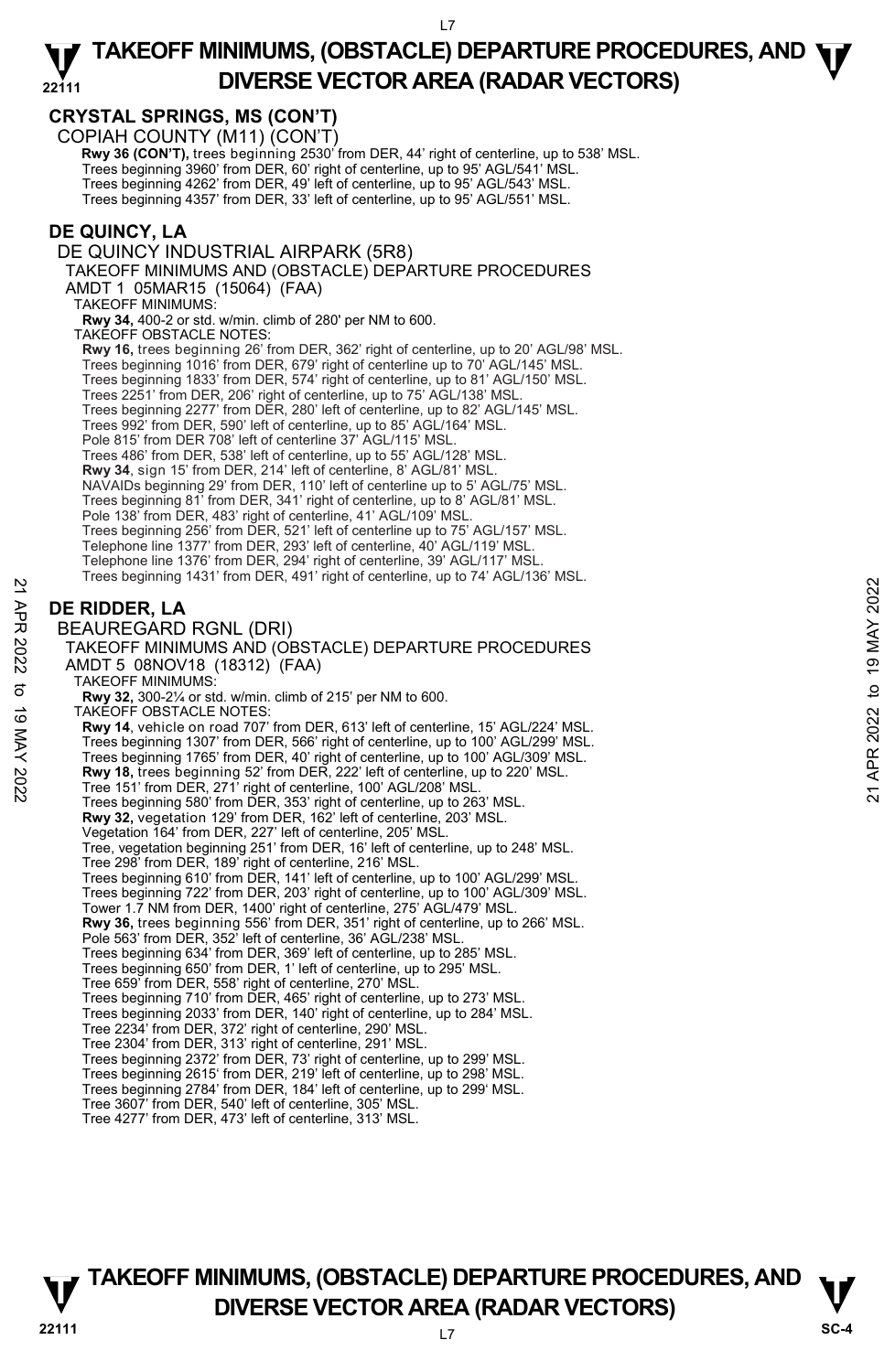#### **DREW, MS**

RULEVILLE-DREW (M37)

TAKEOFF MINIMUMS AND (OBSTACLE) DEPARTURE PROCEDURES

ORIG 11MAR10 (10070) (FAA)

TAKEOFF OBSTACLE NOTES:

**Rwy 18,** trees beginning 215' from DER, 521' left of centerline, up to 100' AGL/229' MSL. **Rwy 36,** trees beginning 3438' from DER, 225' left of centerline, up to 100' AGL/234' MSL.

#### **EUNICE, LA**

EUNICE (4R7)

TAKEOFF MINIMUMS AND (OBSTACLE) DEPARTURE PROCEDURES

AMDT 2 30OCT03 (03303) (FAA)

TAKEOFF MINIMUMS:

**Rwy 16,** 1100-2½, climb in visual conditions to cross Eunice airport at or above 1000 MSL before proceeding on course or std. w/min. climb of 280' per NM to 2400.

**Rwy 34,** 1100-2½, climb in visual conditions to cross Eunice airport at or above 1000 MSL before proceeding on course or std. w/min. climb of 220' per NM to 2400.

CAUTION: Unmarked balloon and cable to 15000 in R-3807.

**Rwy 16,** 133°/56.1 NM. **Rwy 34,** 132°/55.4 NM.

**GALLIANO, LA** 

SOUTH LAFOURCHE LEONARD MILLER JR (GAO) TAKEOFF MINIMUMS AND (OBSTACLE) DEPARTURE PROCEDURES ORIG 25SEP08 (08269) (FAA) TAKEOFF OBSTACLE NOTES: **Rwy 18,** multiple trees beginning 1258' from DER, 661' left of centerline, up to 45' AGL/56' MSL. Multiple trees beginning 127' from DER, 275' right of centerline, up to 45' AGL/53' MSL. **Rwy 36,** tree 14' from DER, 454' right of centerline, up to 35' AGL/45' MSL. Multiple trees beginning 1391' from DER, 449' right of centerline, up to 55' AGL/86' MSL. Multiple trees beginning 2288' from DER, 291' left of centerline, up to 55' AGL/97' MSL. **GONZALES, LA**  LOUISIANA RGNL (REG) TAKEOFF MINIMUMS AND (OBSTACLE) DEPARTURE PROCEDURES AMDT 2 02MAR17 (17061) (FAA) TAKEOFF OBSTACLE NOTES: **Rwy 17,** vehicle 25' from DER, 103' left of centerline, 7' AGL/18' MSL. Vehicle 42' from DER, 119' left of centerline, 9' AGL/20' MSL. Tree 115' from DER, 380' left of centerline, 45' MSL. Tree 131' from DER, 379' right of centerline, 49' MSL. Tree 360' from DER, 515' right of centerline, 61' MSL. Tree 380' from DER, 477' left of centerline, 76' MSL. Trees beginning 836' from DER, 270' right of centerline, up to 115' MSL.<br>**Rwy 35,** Rwy It 5' from DER, 22' right of centerline, 1' AGL/13' MSL. Rwy lt 6' from DER, 27' left of centerline, 1' AGL/14' MSL. Tree 190' from DER, 379' left of centerline, 26' MSL. Tree 197' from DER, 378' right of centerline, 38' MSL. Trees beginning 679' from DER, 463' left of centerline, up to 76' MSL. Trees beginning 691' from DER, 402' right of centerline, up to 77' MSL. 22 MW 36, tree 14 Trom DER, 49 Tight of centerine, up to 55' AGL/86' MSL.<br>
Multiple trees beginning 1391 from DER, 291' left of centerline, up to 55' AGL/86' MSL.<br>
Multiple trees beginning 2288' from DER, 291' left of cen

Trees beginning 779' from DER, 395' right of centerline, up to 80' MSL. Trees beginning 863' from DER, 392' right of centerline, up to 81' MSL.

Trees beginning 869' from DER, 436' left of centerline, up to 113' MSL.

Tree 1008' from DER, 393' right of centerline, 84' MSL.<br>Trees beginning 1031' from DER, 30' right of centerline, up to 110' MSL.<br>Trees beginning 1720' from DER, 31' left of centerline, up to 116' MSL.

Tree 2808' from DER, 71' right of centerline, 111' MSL.

Trees beginning 2866' from DER, 4' right of centerline, up to 114' MSL. Trees beginning 3654' from DER, 26' left of centerline, up to 120' MSL.

Tree 3816' from DER, 420' left of centerline, 125' MSL.

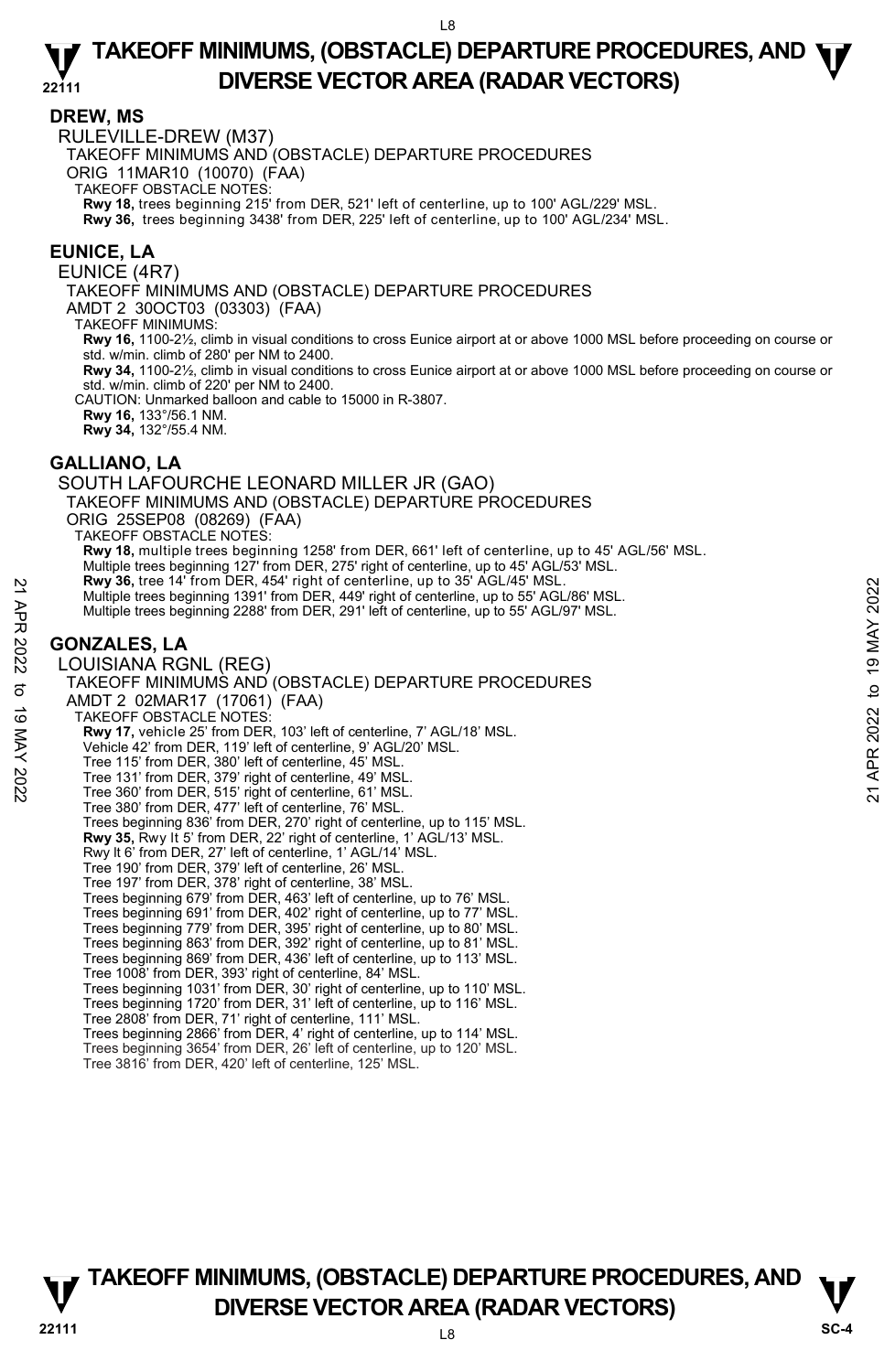## **GREENVILLE, MS**

GREENVILLE MID-DELTA (GLH) TAKEOFF MINIMUMS AND (OBSTACLE) DEPARTURE PROCEDURES ORIG-A 12DEC13 (13346) (FAA) DEPARTURE PROCEDURE **Rwys 18L,18R,** climb heading 177° to 800 before turning. TAKEOFF OBSTACLE NOTES: **Rwy 18L**, tree 3995' from DER, 1065' left of centerline, 114' AGL/236' MSL. Tree 3503' from DER, 858 right of centerline, 110' AGL/219' MSL. **Rwy 18R**, tree 1207' from DER, 539' right of centerline, 91' AGL/206' MSL.<br>Tree 3872' from DER, 501' right of centerline, 128' AGL/237' MSL. Tree 3503' from DER, 705' left of centerline, 110' AGL/219' MSL. **GREENWOOD, MS**  GREENWOOD-LEFLORE (GWO) TAKEOFF MINIMUMS AND (OBSTACLE) DEPARTURE PROCEDURES AMDT 7 07MAR13 (13066) (FAA) TAKEOFF MINIMUMS: **Rwy 5,** std. w/min. climb of 255' per NM to 1000, or 1000-2½ for climb in visual conditions. DEPARTURE PROCEDURE: **Rwy 5,** for climb in visual conditions, cross Greenwood-Leflore airport at or above 1000 before proceeding on course. When executing VCOA, notify ATC prior to departure. TAKEOFF OBSTACLE NOTES: **Rwy 5,** trees beginning 95' from DER, 6' left of centerline, up to 49' AGL/240' MSL. Trees beginning 765' from DER, 42' right of centerline, up to 84' AGL/180' MSL. Trees beginning 2812' from DER, left and right of centerline, up to 99' AGL/259' MSL. Trees beginning 1.2 NM from DER, 1608' right of centerline, up to 123' AGL/392' MSL. **Rwy 23,** bushes beginning 137' from DER, 219' left of centerline, up to 24' AGL/ 160' MSL. Bushes and trees beginning 233' from DER, 20' right of centerline, up to 82' AGL/251' MSL.<br>Trees beginning 1031' from DER, 14' left of centerline, up to 112' AGL/252' MSL. **Rwy 36,** sign 25' from DER, 242' right of centerline, 3' AGL/148' MSL. Trees beginning 743' from DER, 91' left of centerline, up to 95' AGL/257' MSL. Trees beginning 1037' from DER, 662' right of centerline, up to 45' AGL/242' MSL. **GRENADA, MS**  GRENADA MUNI (GNF) TAKEOFF MINIMUMS AND (OBSTACLE) DEPARTURE PROCEDURES AMDT 2 02MAY13 (13122) (FAA) TAKEOFF MINIMUMS: **Rwy 31,** 300-1 or std. w/ min. climb of 240' per NM to 500, or alternatively with standard takeoff minimums and a normal 200' per NM climb gradient, takeoff must occur no later than 1800' prior to DER. DEPARTURE PROCEDURE **Rwy 4**, climb heading 051° to 700 before turning left. **Rwy 22**, climb heading 231° to 700 before turning left. TAKEOFF OBSTACLE NOTES: **Rwy 4,** trees beginning 320' from DER, 10' left of centerline, up to 100' AGL/299' MSL. Trees beginning 630' from DER, 650' left of centerline, up to 100' AGL/300' MSL. Road and vehicles beginning 45' from DER, from 292' left of centerline to 320' right of centerline, up to 15' AGL/215' MSL.<br>**Rwy 13**, trees beginning 28' from DER, 60' right of centerline, up to 100' AGL/296' MSL. Trees beginning 1110' from DER, 11' left of centerline, up to 100' AGL/293' MSL. **Rwy 22**, trees beginning 940' from DER, 617' right of centerline, up to 100' AGL/290' MSL. Pole and trees 874' from DER, 382' left of centerline, 100' AGL/290' MSL. **Rwy 31**, vehicle on road 2' from DER, 188' right of centerline, 15' AGL/222' MSL. Pole 4749' from DER, 1284' left of centerline, 110' AGL/330' MSL. Trees beginning 192' from DER, 482' right of centerline, up to 100' AGL/359' MSL. Trees beginning 2442' from DER, 575' left of centerline, up to 100' AGL/361' MSL. **GULFPORT, MS**  GULFPORT-BILOXI INTL (GPT) TAKEOFF MINIMUMS AND (OBSTACLE) DEPARTURE PROCEDURES AMDT 6A 07OCT21 (21280) (FAA) TAKEOFF MINIMUMS: **Rwy 36,** 500-3 or std. w/min. climb of 292' per NM to 300. DEPARTURE PROCEDURE: **Rwy 36,** climb on heading 013° to 700 before proceeding on course. TAKEOFF OBSTACLE NOTES: **Rwy 14,** tree 1029' from DER, 741' right of centerline, 57' MSL. Trees beginning 1438' from DER, 732' left of centerline, up to 93' MSL. Trees beginning 1908' from DER, 459' left of centerline, up to 98' MSL. Pole 3354' from DER, 1067' right of centerline, 85' AGL/115' MSL. Tree 3430' from DER, 1028' left of centerline, 108' MSL. Trees beginning 3445' from DER, 1278' left of centerline, up to 110' MSL. Press beginning 1031 Trom DER, 14" elt of centerline, up to 1922 AGL/252' MSL.<br>
Trees beginning 743' from DER, 2022 right of centerline, 3' AGL/148' MSL.<br>
Trees beginning 743' from DER, 662' right of centerline, up to 45'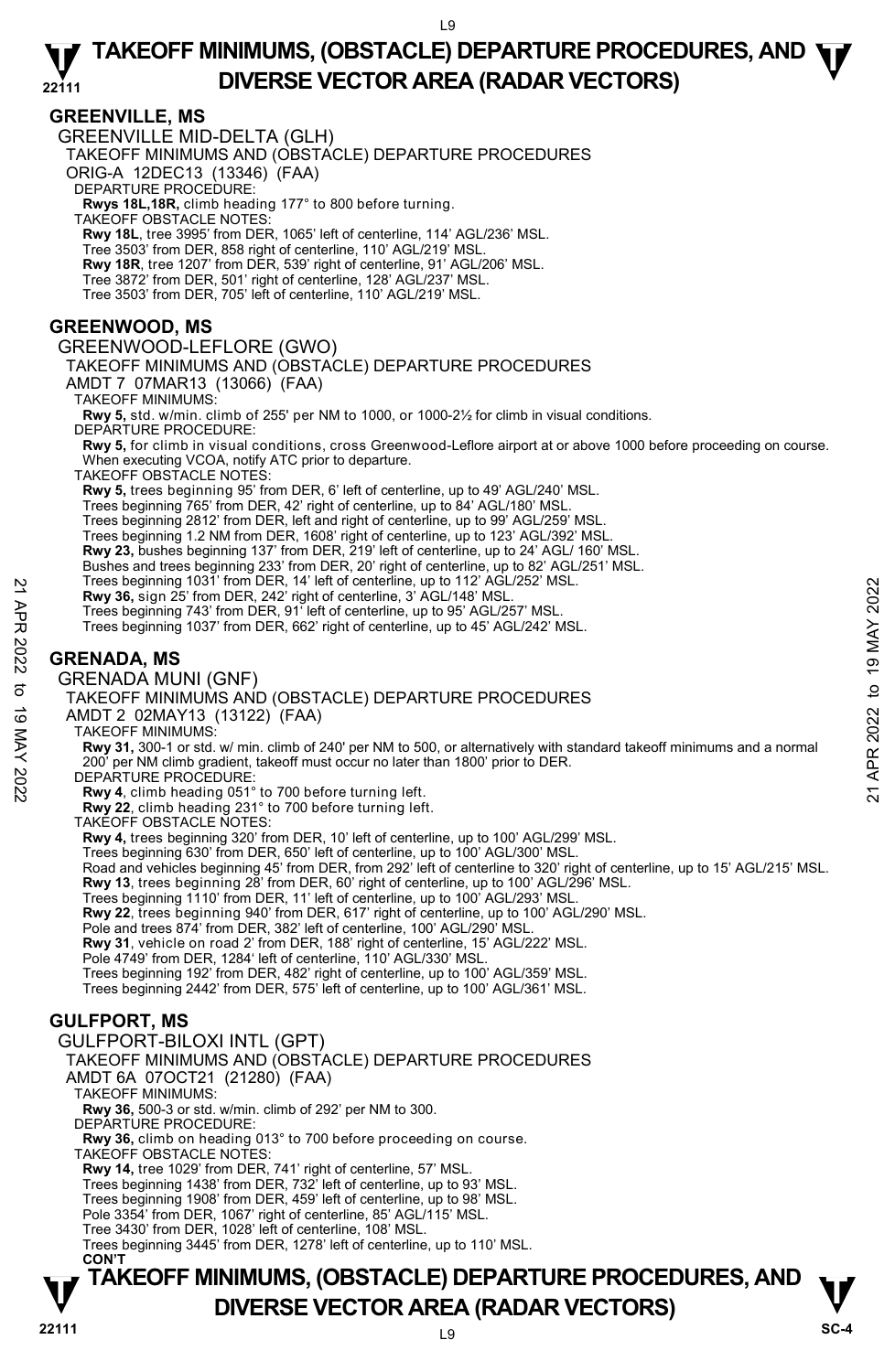# **GULFPORT, MS (CON'T)**

GULFPORT-BILOXI INTL (GPT) (CON'T) **Rwy 18,** terrain 2' from DER, 479' right of centerline, 27' MSL. Tree 731' from DER, 321' right of centerline, 48' MSL. Trees beginning 928' from DER, 268' right of centerline, up to 60' MSL. Trees beginning 1274' from DER, 540' right of centerline, up to 64' MSL. Tree 1373' from DER, 207' left of centerline, 71' MSL. Trees beginning 1485' from DER, 32' right of centerline, up to 72' MSL. Tree 1745' from DER, 87' left of centerline, 76' MSL. Tree 1948' from DER, 1017' right of centerline, 84' MSL. Pole 2509' from DER, 773' right of centerline, 89' MSL. Trees beginning 2670' from DER, 376' right of centerline, up to 97' MSL. Tower 5412' from DER, 1579' left of centerline, 139' AGL/172' MSL. **Rwy 32,** tree 1272' from DER, 833' left of centerline, 60' MSL. Pole 1294' from DER, 835' right of centerline, 56' MSL. Trees beginning 1405' from DER, 819' left of centerline, up to 85' MSL. Trees beginning 1586' from DER, 796' right of centerline, up to 98' MSL. Tree 1903' from DER, 894' left of centerline, 88' MSL. Tree 1907' from DER, 922' left of centerline, 92' MSL. Tree 3063' from DER, 1021' left of centerline, 99' MSL. **Rwy 36,** fence 1' from DER, 472' left of centerline, 6' AGL/25' MSL. Vehicle on road 302' from DER, 568' right of centerline, 36' MSL. Vehicle on road 325' from DER, 543' left of centerline, 33' MSL. Vehicle on road 429' from DER, 633' right of centerline, 35' MSL. Pole 553' from DER, 623' left of centerline, 46' MSL. Building 592' from DER, 713' right of centerline, 44' MSL. Tree 1337' from DER, 1005' right of centerline, 65' MSL. Tree 1473' from DER, 705' right of centerline, 66' MSL. Tree 1530' from DER, 486' left of centerline, 65' MSL. Trees beginning 1619' from DER, 566' right of centerline, up to 88' MSL. Trees beginning 1667' from DER, 651' left of centerline, up to 85' MSL. Tree 1760' from DER, 1049' right of centerline, 67' MSL. Trees beginning 1970' from DER, 231' left of centerline, up to 103' MSL. Tree 2776' from DER, 330' right of centerline, 81' AGL/94' MSL. Trees beginning 2784' from DER, 350' right of centerline, up to 85' AGL/97' MSL. Tower 2.4 NM from DER, 4248' left of centerline, 406' AGL/457' MSL. Tower 2.4 NM from DER, 4050' left of centerline, 406' AGL/457' MSL. Tower 2.5 NM from DER, 3969' left of centerline, 406' AGL/457' MSL. Tree 1760 from DER, 1049 right of centerline, 67 MSL.<br>
Tree 1800 from DER, 1049 right of centerline, 67 MSL.<br>
Tree 2776 from DER, 330 right of centerline, 81 AGL/94 MSL.<br>
Tree 2776 from DER, 330 right of centerline, 40 MSL

## **HAMMOND, LA**

HAMMOND NORTHSHORE RGNL (HDC)

TAKEOFF MINIMUMS AND (OBSTACLE) DEPARTURE PROCEDURES

AMDT 1 08APR10 (10098) (FAA)

DEPARTURE PROCEDURE:

**Rwy 31,** climb heading 312° to 700 before turning left.

TAKEOFF OBSTACLE NOTES:

**Rwy 13,** trees beginning 1260' from DER, 125' left of centerline, up to 119' AGL/163' MSL.

Trees beginning 1314' from DER, 186' right of centerline, up to 124' AGL/168' MSL.

**Rwy 18,** antenna on building 844' from DER, 239' right of centerline, 22' AGL/66' MSL.

Obstruction light on pole 1020' from DER, 141' right of centerline, 23' AGL/67' MSL. Trees beginning 1556' from DER, 430' left of centerline, up to 92' AGL/136' MSL.

Trees beginning 1747' from DER, 64' right of centerline, up to 110' AGL/149' MSL.

**Rwy 31,** trees beginning 216' from DER, 13' left of centerline, up to 109' AGL/158' MSL.<br>Trees beginning 566' from DER, 386' right of centerline, up to 100' AGL/154' MSL.

 **Rwy 36,** tree 3072' from DER, 879' left of centerline, 73' AGL/127' MSL.

Tree 3585' from DER, 1407' right of centerline, 102' AGL/151' MSL.

## **HATTIESBURG, MS**

HATTIESBURG BOBBY L. CHAIN MUNI (HBG)

TAKEOFF MINIMUMS AND (OBSTACLE) DEPARTURE PROCEDURES

AMDT 1 15JAN09 (09015) (FAA)

DEPARTURE PROCEDURE:

**Rwy 31,** climb heading 309° to 900 before turning west. TAKEOFF OBSTACLE NOTES:

**Rwy 13,** numerous trees beginning 1184' from DER, 26' left of centerline, up to 111' AGL/251' MSL.

Multiple trees beginning 2023' from DER, 49' right of centerline, up to 89' AGL/229'.<br>**Rwy 31,** numerous trees beginning 189' from DER, 111' left of centerline, up to 103' AGL/253' MSL.

Multiple trees beginning 894' from DER, 69' right of centerline, up to 84' AGL/234' MSL.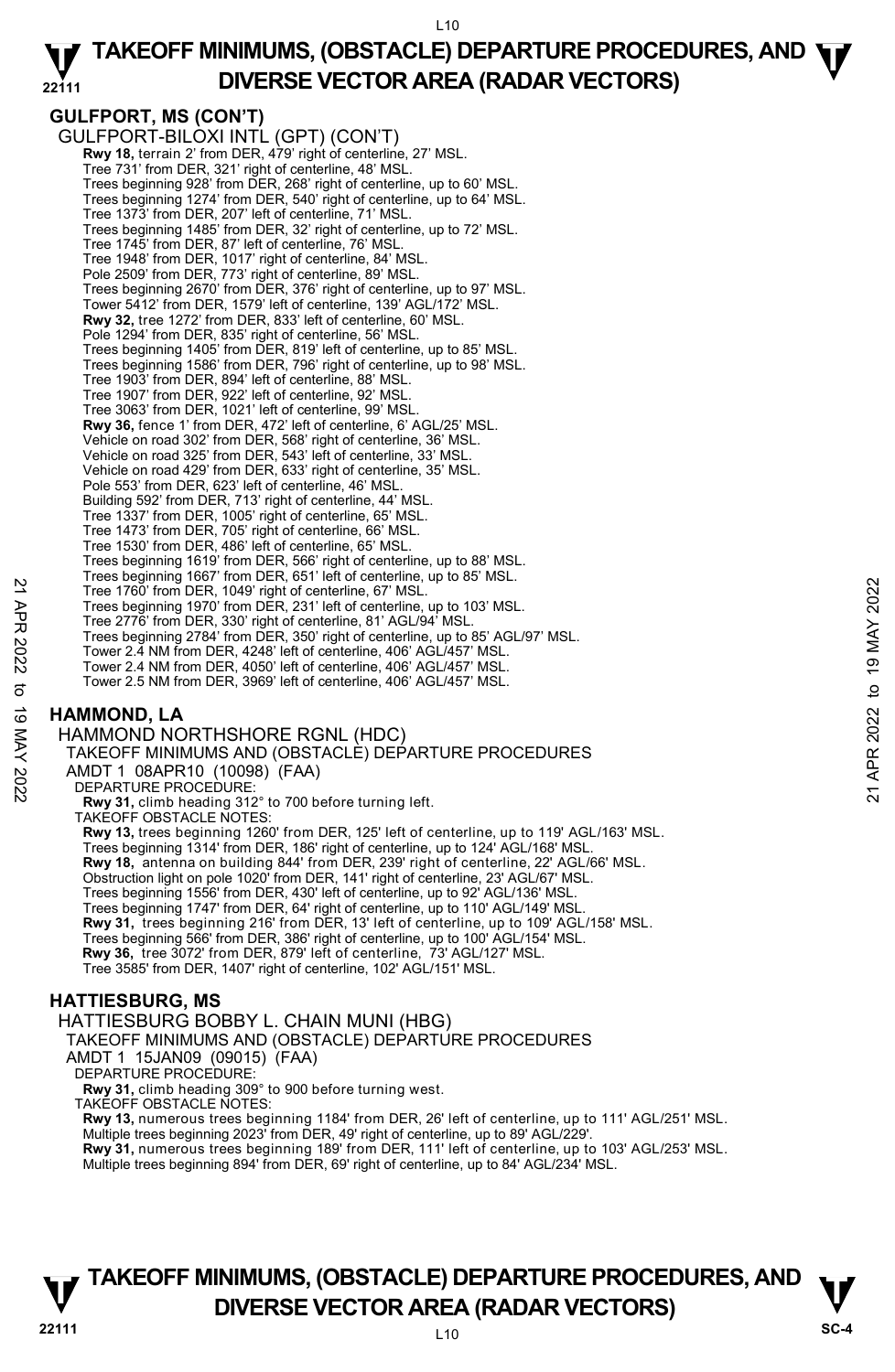## **HATTIESBURG-LAUREL, MS**

HATTIESBURG/LAUREL RGNL (PIB)

TAKEOFF MINIMUMS AND (OBSTACLE) DEPARTURE PROCEDURES

AMDT 4 06DEC18 (21336) (FAA)

DEPARTURE PROCEDURE:

**Rwys 18, 36,** climb runway heading to 1000 before turning east. TAKEOFF OBSTACLE NOTES:

**Rwy 18,** tree 50' from DER, 275' right of centerline, 304' MSL.

Tree 194' from DER, 325' right of centerline, 318' MSL.

Trees beginning 346' from DER, 467' left of centerline, up to 329' MSL. Tree 531' from DER, 466' left of centerline, 331' MSL.

Tree 1019' from DER, 579' right of centerline, 331' MSL.

Trees beginning 1051' from DER, 264' right of centerline, up to 340' MSL.

Tree 1134' from DER, 465' left of centerline, 332' MSL.

Trees beginning 1172' from DER, 371' right of centerline, up to 343' MSL.

Tree 1438' from DER, 536' left of centerline, 342' MSL.

**Rwy 36,** tree 515' from DER, 551' right of centerline, 326' MSL.

Trees beginning 760' from DER, 639' right of centerline, up to 329' MSL.

Tree 1579' from DER, 660' left of centerline, 345' MSL.

Tree 1840' from DER, 923' left of centerline, 369' MSL.

## **HOLLY SPRINGS, MS**

HOLLY SPRINGS-MARSHALL COUNTY (M41) TAKEOFF MINIMUMS AND (OBSTACLE) DEPARTURE PROCEDURES AMDT 1A 06MAR14 (14065) (FAA) TAKEOFF OBSTACLE NOTES: **Rwy 18,** trees and vertical structure beginning 1' from DER, 249' right of centerline, up to 76' AGL/627' MSL. Trees beginning 182' from DER, 390' left of centerline, up to 85' AGL/636' MSL. Trees and vertical structure beginning 637' from DER, 20' right of centerline, up to 91' AGL/642' MSL. Trees beginning 701' from DER, 63' left of centerline, up to 96' AGL/647' MSL. **Rwy 36,** trees beginning 22' from DER, 283' left of centerline, up to 66' AGL/582' MSL. Pole and trees beginning 501' from DER, 376' right of centerline, up to 56' AGL/572' MSL. Trees beginning 22' from DER, 26' left of centerline, up to 66' AGL/582' MSL.<br>
Rwy 36, trees beginning 501' from DER, 376' right of centerline, up to 66' AGL/582' MSL.<br>
Pole and trees beginning 501' from DER, 376' right of

## **HOUMA, LA**

HOUMA-TERREBONNE (HUM)

TAKEOFF MINIMUMS AND (OBSTACLE) DEPARTURE PROCEDURES

AMDT 5 02JUL09 (09183) (FAA)

DEPARTURE PROCEDURE:

**Rwy 30,** climb heading 304° to 600 before proceeding on course.

TAKEOFF OBSTACLE NOTES:

**Rwy 12,** trees and equipment building beginning 86' from DER, 254' left of centerline, up to 40' AGL/44' MSL.

Trees beginning 249' from DER, 345' right of centerline, up to 60' AGL/64' MSL.

**Rwy 30,** trees beginning 802' from DER, 93' left of centerline, up to 60' AGL/64' MSL.<br>Poles and road beginning 527' from DER, 427' right of centerline, up to 38' AGL/42' MSL.

**Rwy 36,** antenna 1589' from DER, 882' left of centerline, 63' AGL/72' MSL.

Trees beginning 2894' from DER, 971' right of centerline, up to 100' AGL/109' MSL.

## **INDIANOLA, MS**

INDIANOLA MUNI (IDL)

TAKEOFF MINIMUMS AND (OBSTACLE) DEPARTURE PROCEDURES AMDT 1 23SEP10 (10266) (FAA)

DEPARTURE PROCEDURE:

**Rwy 18,** climb heading 180° to 1800 before turning East. **Rwy 36,** climb heading 360° to 800 before turning East.

TAKEOFF OBSTACLE NOTES:

**Rwy 18,** trees beginning 383' from DER, 75' left of centerline, up to 81' AGL/201' MSL.<br>Trees beginning 385' from DER, 165' right of centerline, up to 90' AGL/210' MSL.

**Rwy 36,** fence 37' from DER, 400' left of centerline, 6' AGL/129' MSL.

Trees beginning 898' from DER, 684' right of centerline, up to 100' AGL/224' MSL. Trees beginning 1086' from DER, 576' left of centerline, up to 100' AGL/224' MSL.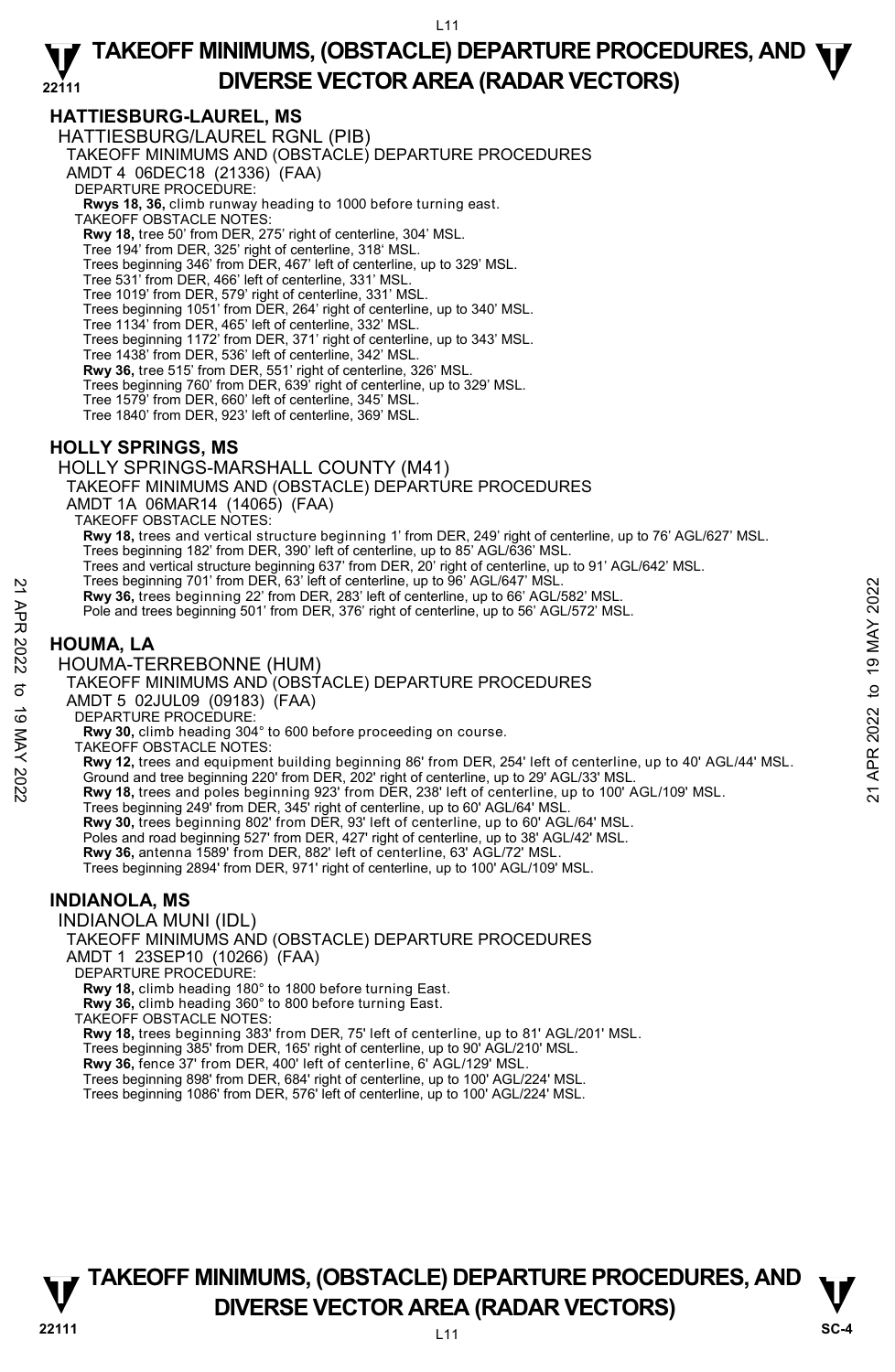## **JACKSON, MS**

HAWKINS FLD (HKS)

TAKEOFF MINIMUMS AND (OBSTACLE) DEPARTURE PROCEDURES

AMDT 1A 20JUN19 (21112) (FAA)

TAKEOFF MINIMUMS:

**Rwy 11,** 300-1¼ or std. w/min. climb of 235' per NM to 600, alternatively with std. takeoff minimums and a normal 200' per NM climb gradient, takeoff must occur no later than 1800' prior to DER. **Rwy 16,** std. w/min. climb of 300' per NM to 2000.

DEPARTURE PROCEDURE:

**Rwy 11,** climb heading 115° to 900 before proceeding on course. **Rwy 16,** climb heading 159° to 1400 before turning right.

- 
- **Rwy 29,** climb heading 295° to 1400 before turning left.

**Rwy 34,** climb heading 339° to 900 before proceeding on course. TAKEOFF OBSTACLE NOTES:

**Rwy 11,** trees beginning 1141' from DER, 33' right of centerline, up to 100' AGL/374' MSL.

Trees beginning 460' from DER, 155' left of centerline, up to 100' AGL/406' MSL.

Tower 5514' from DER, 1566' left of centerline, 164' AGL/483' MSL.

**Rwy 16,** trees beginning 1023' from DER, 373' right of centerline, up to 100' AGL/438' MSL.

Trees beginning 588' from DER, 27' left of centerline, up to 100' AGL/449' MSL.

**Rwy 29,** hangar, 481' from DER, 357' right of centerline, 13' AGL/332' MSL.

Light, 880' from DER, 255' left of centerline, 10' AGL/339' MSL.

Antenna on hangar, 1065' from DER, 595' right of centerline, 40' AGL/362' MSL.

Trees beginning 698' from DER, 186' left of centerline, up to 100' AGL/426' MSL.

**Rwy 34,** terrain 50' from DER, 316' right of centerline, 345' MSL.

Trees, 2700' from DER, 884' left of centerline, up to 100' AGL/410' MSL.

## JACKSON-MEDGAR WILEY EVERS INTL (JAN) TAKEOFF MINIMUMS AND (OBSTACLE) DEPARTURE PROCEDURES

AMDT 2 19SEP13 (13262) (FAA) TAKEOFF MINIMUMS:

**Rwy 16R,** 200-1¼ or std. w/min. climb of 227' per NM to 600.

TAKEOFF OBSTACLE NOTES:

**Rwy 16L,** trees beginning 1130' from DER, 722' left of centerline, up to 68' AGL/408' MSL.<br>Trees, beginning 1231' from DER, 321' left of centerline, up to 81' AGL/421' MSL.

Trees beginning 2323' from DER, 158' left of centerline, up to 123' AGL/459' MSL.

Tree 3159' from DER, 169' right of centerline, 108' AGL/435' MSL. **Rwy 16R,** trees beginning 1411' from DER, 766' left of centerline, up to 65' AGL/405' MSL.

Tree 3824' from DER, 1210' left of centerline, 86' AGL/426' MSL.

Trees 5211' from DER, 1882' left of centerline, up to 85' AGL/482' MSL.

Trees beginning 2648' from DER, 537' right of centerline, up to 95' AGL/425' MSL.

**Rwy 34L,** trees beginning 2165' from DER, left and right of centerline, up to 120' AGL/402' MSL. **Rwy 34R,** trees beginning 3117' from DER, 953' left of centerline, up to 108' AGL/396' MSL.

**EXAMPLE 2022** for the state of CBSTACLE NOTES.<br> **EXAMPLE 200-1/4 or std. w/min.** climb of 227' per NM to 600.<br> **EXAMPLE 200-1/4 or std. w/min.** climb of 227' left of centerline, up to 88' AGL/408' MSL.<br> **Trees beginning** 

Trees beginning 2273' from DER, 1002' right of centerline, up to 93' AGL/374' MSL.

## **JENNINGS, LA**

JENNINGS (3R7) TAKEOFF MINIMUMS AND (OBSTACLE) DEPARTURE PROCEDURES AMDT 2B 25FEB21 (21056) (FAA) TAKEOFF MINIMUMS: **Rwy 13,** 300-1 or std. w/ min. climb of 400' per NM to 300.  **Rwys 17, 35,** NA - Environmental. TAKEOFF OBSTACLE NOTES: **Rwy 8,** vehicles on road 112' from DER, 479' left of centerline, 37' MSL. Pole 1294' from DER, 177' left of centerline, 43' AGL/65' MSL. Pole 1458' from DER, 349' left of centerline, 42' AGL/74' MSL. Pole 1659' from DER, 316' left of centerline, 42' AGL/78' MSL. Pole 2065' from DER, 241' left of centerline, 41' AGL/85' MSL. Pole 2278' from DER, 204' left of centerline, 44' AGL/88' MSL. **Rwy 13,** tree, pole beginning 689' from DER, 261' left of centerline, up to 71' MSL.<br>Power lines beginning 1182' from DER, 34' right of centerline, up to 81' AGL/106' MSL. Power lines, tree beginning 1403' from DER, 20' left of centerline, up to 90' AGL/116' MSL. Tree 2027' from DER, 490' left of centerline, 126' MSL. Trees 2102' from DER, 362' left of centerline, 141' MSL. Tank 3491' from DER, 1087' left of centerline, 172' AGL/197' MSL. Tree 3495' from DER, 1154' right of centerline, 119' MSL. **Rwy 26,** tree 185' from DER, 416' right of centerline, 26' MSL. Tree 1090' from DER, 65' right of centerline, 56' MSL. Tree 1137' from DER, 407' left of centerline, 47' MSL. Tree 1558' from DER, 722' right of centerline, 66' MSL. **Rwy 31,** fence 104' from DER, 395' right of centerline, 7' AGL/21' MSL. Tree 353' from DER, 381' left of centerline, 56' MSL.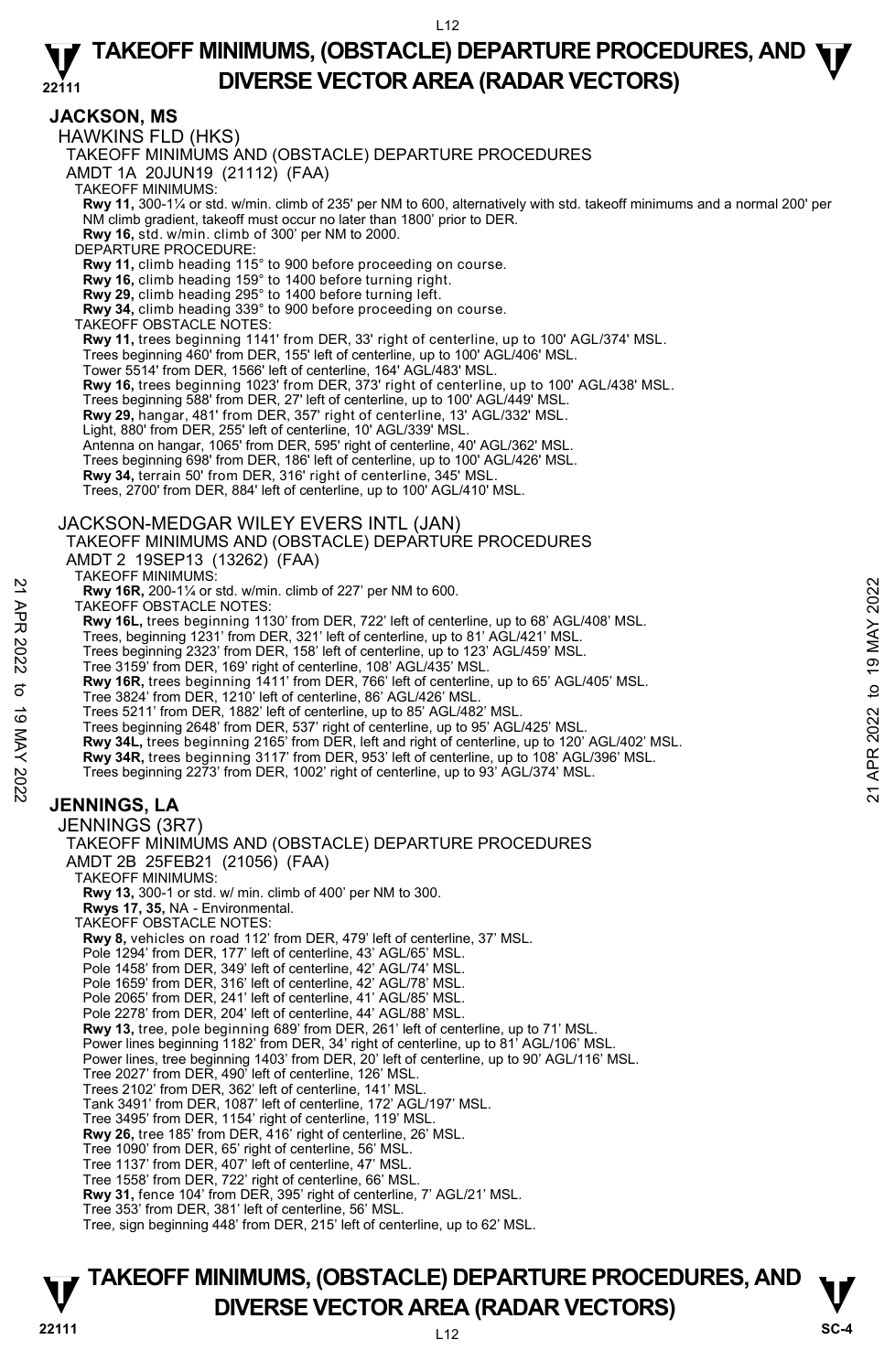## **JONESBORO, LA**

JONESBORO (F88) TAKEOFF MINIMUMS AND (OBSTACLE) DEPARTURE PROCEDURES ORIG 31MAY12 (12152) (FAA) TAKEOFF OBSTACLE NOTES: **Rwy 18,** trees beginning 211' from DER, 352' right of centerline, up to 100' AGL/349' MSL. Trees beginning 270' from DER, 462' left of centerline, up to 100' AGL/369' MSL. **Rwy 36,** trees beginning 200' from DER, 386' left of centerline, up to 100' AGL/339' MSL. Trees beginning 375' from DER, 502' right of centerline, up to 100' AGL/339' MSL.

### **KEESLER AFB (KBIX)**

BILOXI, MS

TAKEOFF MINIMUMS AND (OBSTACLE) DEPARTURE PROCEDURES AMDT 1 25MAR21 (21084) (USAF) TAKEOFF OBSTACLE NOTES: **Rwy 4,** terrain 0' from DER, 419' right of cntrln, 20' MSL. Trees 1625' from DER, 726' right of cntrln, 51' AGL/62' MSL. Trees 1977' from DER, 728' right of cntrln, 65' AGL/76' MSL. **Rwy 22,** trees 1803' from DER, 660' left of cntrln, 43' AGL/69' MSL. Trees 1927' from DER, 709' right of cntrln, 71' AGL/101' MSL. Pylons-street light 1193' from DER, 443' right of cntrln, 30' AGL/61' MSL. Trees 2704' from DER, 728' right of cntrln, 70' AGL/96' MSL. Trees 1904' from DER, 668' right of cntrln, 71' AGL/101' MSL.

## **KOSCIUSKO, MS**

KOSCIUSKO-ATTALA COUNTY (OSX) TAKEOFF MINIMUMS AND (OBSTACLE) DEPARTURE PROCEDURES ORIG 12MAY05 (05132) (FAA) TAKEOFF OBSTACLE NOTES: **Rwy 14,** trees 1054' from DER, 503' left of centerline, 100' AGL/559' MSL. Trees 1172' from DER, 555' right of centerline, 100' AGL/559' MSL. Terrain 18' from DER, 91' right of centerline, 473' MSL. Terrain 68' from DER, 485' right of centerline, 473' MSL. **Rwy 32,** trees 1676' from DER, 288' right of centerline, 100' AGL/619' MSL. Trees 1341' from DER, 231' left of centerline, 100' AGL/609' MSL. Terrain 129' from DER, 139' right of centerline, 502' MSL. Terrain 182' from DER, 532' right of centerline, 493' MSL. Terrain 352' from DER, 344' right of centerline, 496' MSL. Terrain 79' from DER, 254' left of centerline, 486' MSL. Terrain 525' from DER, 156' right of centerline, 496' MSL. Terrain 302' from DER, 49' left of centerline, 489' MSL. LAFAYETTE RGNL/PAUL FOURNET FLD (LFT) EXECT-USS IACLE NOTES:<br>
These 1054' from DER, 503' left of centerline, 100' AGL/559' MSL.<br>
Trenain 18' from DER, 91' right of centerline, 400' AGL/559' MSL.<br>
Terrain 68' from DER, 91' right of centerline, 473' MSL.<br>
Terra

## **LAFAYETTE, LA**

TAKEOFF MINIMUMS AND (OBSTACLE) DEPARTURE PROCEDURES AMDT 2A 23JUL15 (21112) (FAA) TAKEOFF OBSTACLE NOTES: **Rwy 4L,** trees beginning 257' from DER, 268' left of centerline, up to 100' AGL/139' MSL. Fence 2506' from DER, 682' left of centerline, 121' AGL/163' MSL. Pole 2978' from DER, 1061' left of centerline, 121' AGL/163' MSL. Obstruction lights beginning 155' from DER, 251' right of centerline, up to 54' AGL/83' MSL.<br>**Rwy 4R,** vehicle on road 76' from DER, 498' left of centerline, 15' AGL/44' MSL. Trees beginning 815' from DER, 110' left of centerline, up to 75' AGL/94' MSL. Light on pole 912' from DER, 738' left of centerline, 32' AGL/71' MSL Vehicle on road 25' from DER, 272' right of centerline, 15' AGL/44' MSL. Trees beginning 31' from DER, 268' right of centerline, up to 100' AGL/103' MSL. **Rwy 11,** vehicle on road 37' from DER, 302' left of centerline, 15' AGL/48' MSL. Trees beginning 553' from DER, 128' left of centerline, up to 87' AGL/91' MSL. Vehicle on road 20' from DER, 34' right of centerline, 15' AGL/49' MSL. Trees beginning 522' from DER, 27' right of centerline, up to 83' AGL/87' MSL.

**Rwy 22L,** poles beginning 1282' from DER, 62' left of centerline, up to 52' AGL/91' MSL.<br>Trees beginning 1454' from DER, 97' left of centerline, up to 100' AGL/106' MSL.

Terrain and trees beginning 95' from DER, 22' right of centerline, up to 100' AGL/129' MSL.

Railroad 875' from DER, 629' right of centerline, 23' AGL/63' MSL. poles beginning 899' from DER, 248' right of centerline, up to 50' AGL/89' MSL.

**Rwy 22R**, tower 2544' from DER, 25' left of centerline, 104' AGL/142' MSL.

Trees, buildings, obstruction lights and antenna beginning 152' from DER, 268' right of centerline, up to 104' AGL/142' MSL. **Rwy 29,** trees, towers, poles beginning 925' from DER, 5' left of centerline, up to 110' AGL/150' MSL.<br>Vehicle on road 12' from DER, 403' right of centerline, 15' AGL/48' MSL.

Trees, towers and poles beginning 63' from DER, 68' right of centerline, up to 130' AGL/165' MSL.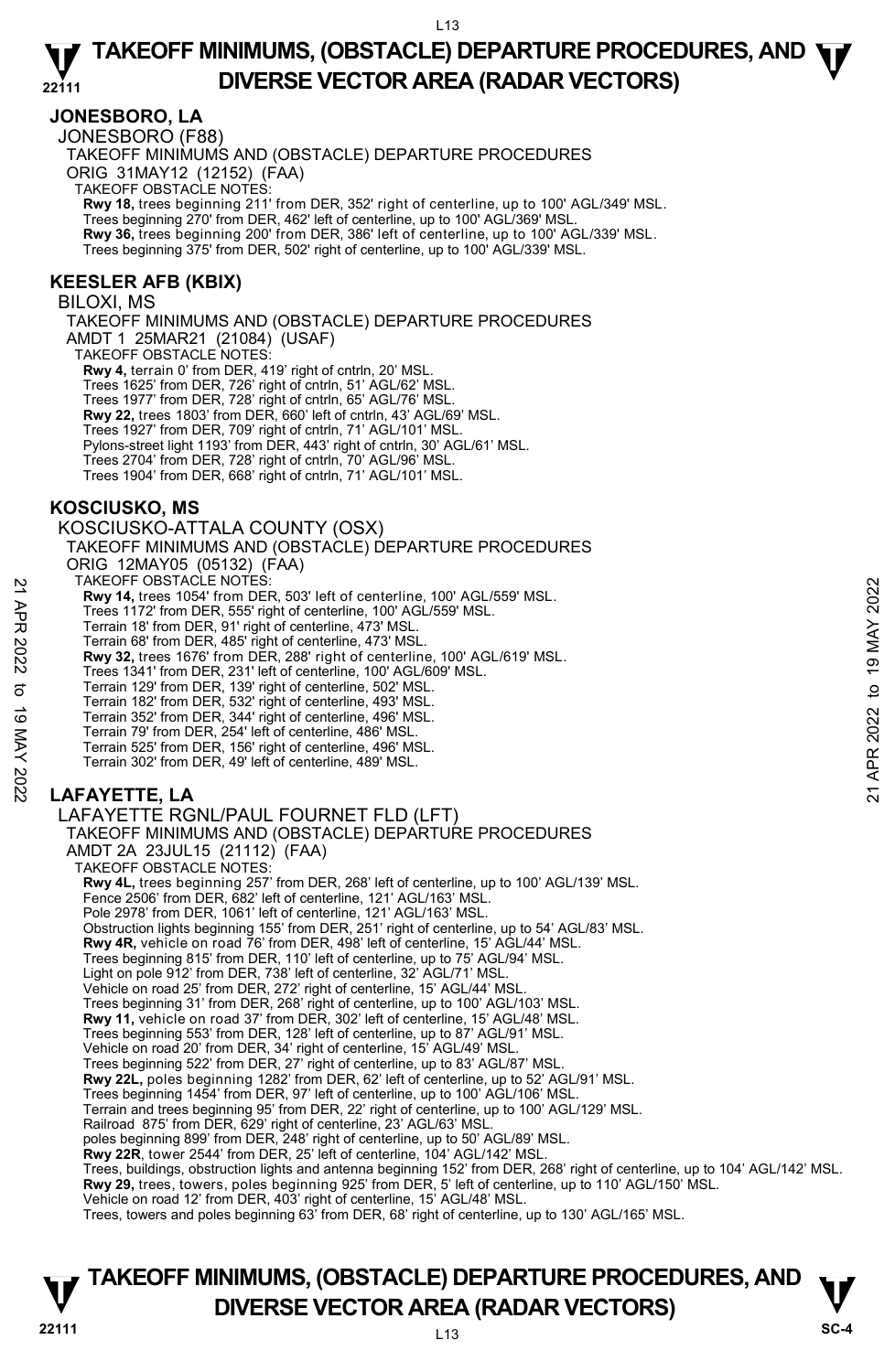## **LAKE CHARLES, LA**

CHENNAULT INTL (CWF) TAKEOFF MINIMUMS AND (OBSTACLE) DEPARTURE PROCEDURES ORIG 03JUN10 (10154) (FAA) TAKEOFF MINIMUMS: **Rwy 33,** 300-1¼ or std. w/min. climb of 205' per NM to 300. Alternatively, with std. takeoff minimums and a normal 200'/NM climb gradient, takeoff must occur no later than 1200' prior to DER. TAKEOFF OBSTACLE NOTES: **Rwy 15,** trees beginning 1114' from DER, 670' left of centerline, up to 51' AGL/70' MSL. Trees beginning 1261' from DER, 380' right of centerline, up to 62' AGL/81' MSL. **Rwy 33,** tanks 5977' from DER, 1577' right of centerline, 156' AGL/170' MSL. Trees beginning 1763' from DER, 685' left of centerline, up to 71' AGL/85' MSL. Trees beginning 1202' from DER, 399' right of centerline, up to 52' AGL/71' MSL. LAKE CHARLES RGNL (LCH) TAKEOFF MINIMUMS AND (OBSTACLE) DEPARTURE PROCEDURES ORIG 05MAY11 (11125) (FAA) TAKEOFF OBSTACLE NOTES: **Rwy 5,** antenna 38' from DER, 396' right of centerline, 8' AGL/23' MSL. Vehicle on road 457' from DER, 605' left of centerline, up to 15' AGL/34' MSL. Wire on pole 647' from DER, 530' left of centerline, 30' AGL/50' MSL. Transmission pole 707' from DER, 602' right of centerline, 42' AGL/57' MSL. Vehicle on road 710' from DER, 428' left of centerline, 15' AGL/33' MSL. Transmission pole 767' from DER, 531' left of centerline, 31' AGL/46' MSL. Transmission pole 825' from DER, 454' right of centerline, 32' AGL/47' MSL. Pole 862' from DER, 485' right of centerline, 18' AGL/38' MSL. Wire on pole 863' from DER, 485' right of centerline, 34' AGL/49' MSL. **Rwy 23,** multiple trees beginning 19' from DER, left and right of centerline, up to 73' AGL/87' MSL. Pole 1112' from DER, 130' left of centerline, 14' AGL/50' MSL. Poles beginning 631' from DER, 283' right of centerline, up to 22' AGL/44' MSL. **Rwy 33,** tree 1225' from DER, 622' left of centerline, 34' AGL/44' MSL.

## **LAUREL, MS**

HESLER-NOBLE FIELD (LUL) TAKEOFF MINIMUMS AND (OBSTACLE) DEPARTURE PROCEDURES AMDT 1 24JUN82 (82175) (FAA) DEPARTURE PROCEDURE: **Rwy 13,** climb runway heading to 500 before turning. Revy 33, tree 1225' from DER, 622' left of centerline, 34' AGL/44' MSL.<br>
22 **APP**<br> **LAUREL, MS**<br>
HESLER-NOBLE FIELD (LUL)<br>
TAKEOFF MINIMUMS AND (OBSTACLE) DEPARTURE PROCEDURES<br>
AMDT 1 24JUN82 (82175) (FAA)<br>
DEPARTURE PROCE

## **LEESVILLE, LA**

LEESVILLE (L39) TAKEOFF MINIMUMS AND (OBSTACLE) DEPARTURE PROCEDURES ORIG 20OCT11 (11293) (FAA) TAKEOFF OBSTACLE NOTES: **Rwy 18,** tree 26' from DER, 78' left of centerline, 100' AGL/359' MSL. Trees beginning 12' from DER, 210' right of centerline, up to 100' AGL/389' MSL. **Rwy 36,** trees beginning 262' from DER, 396' left of centerline, 47' AGL/336' MSL. Trees beginning 180' from DER, 130' right of centerline, up to 58' AGL/347' MSL.

## **LEXINGTON, MS**

C. A. MOORE (19M) TAKEOFF MINIMUMS AND (OBSTACLE) DEPARTURE PROCEDURES ORIG 09JUN83 (83160) (FAA) DEPARTURE PROCEDURE: **Rwy 19,** climb runway heading to 1000 before turning.

## **LOUISVILLE, MS**

LOUISVILLE/WINSTON COUNTY (LMS) TAKEOFF MINIMUMS AND (OBSTACLE) DEPARTURE PROCEDURES AMDT 2A 20NOV08 (21336) (FAA) TAKEOFF MINIMUMS: **Rwy 17,** 500-2¼ or std. w/min. climb of 400' per NM to 1100. DEPARTURE PROCEDURE: **Rwy 17,** climb heading 170° to 1100 before turning left. TAKEOFF OBSTACLE NOTES:

**Rwy 17,** tower 1.7 NM from DER, 2209 left of centerline, 410' AGL/950' MSL.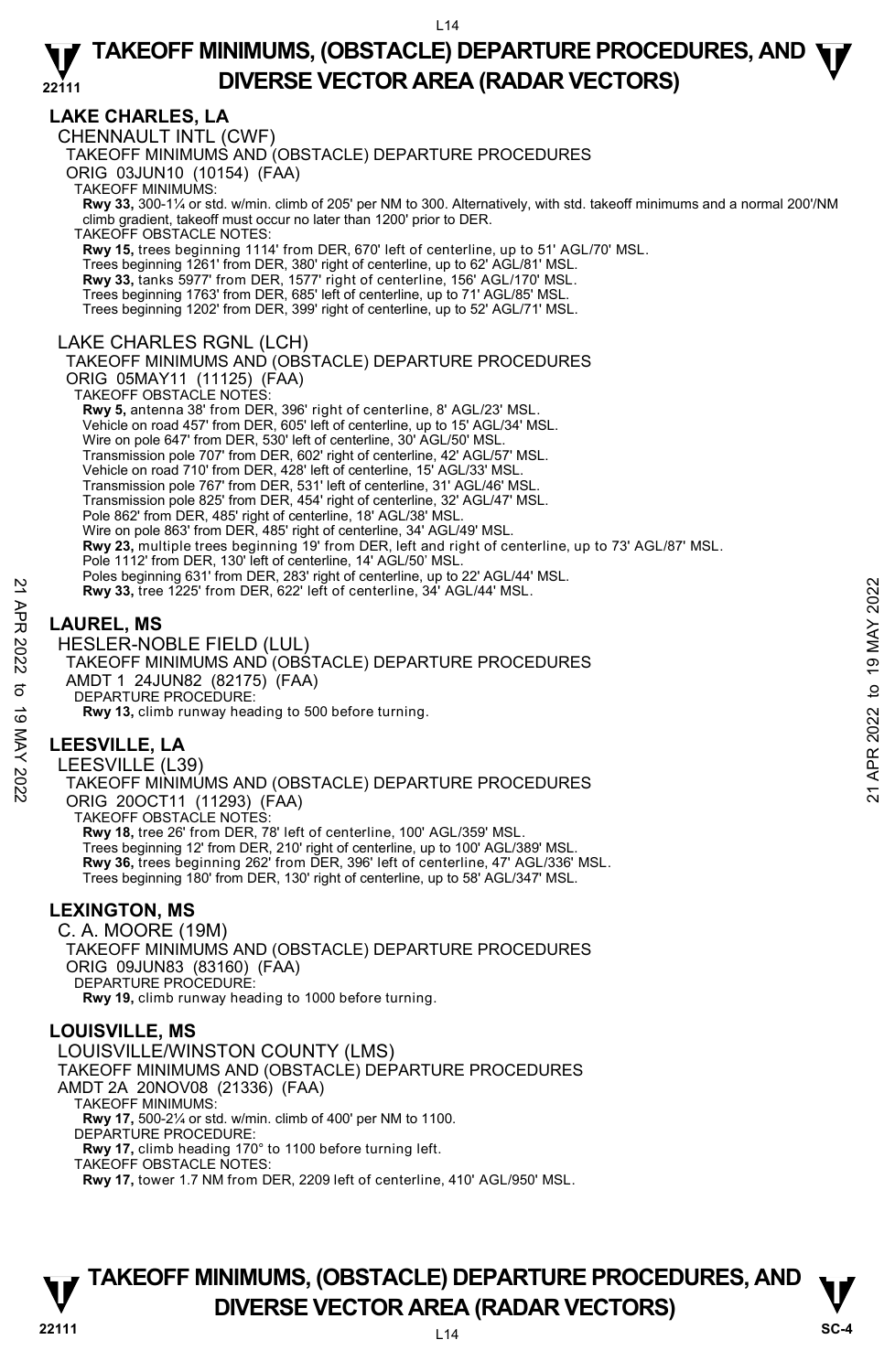## **MADISON, MS**

BRUCE CAMPBELL FIELD (MBO)

TAKEOFF MINIMUMS AND (OBSTACLE) DEPARTURE PROCEDURES

AMDT 1 08APR10 (10098) (FAA)

TAKEOFF MINIMUMS:

**Rwy 35,** 300-2 or std. w/min. climb of 267' per NM to 700, or alternatively, with std. takeoff minimums and a normal 200' per NM climb gradient, takeoff must occur no later than 1400' prior to DER.

TAKEOFF OBSTACLE NOTES:

**Rwy 17,** trees 524' from DER, 464' right of centerline, 100' AGL/399' MSL.

**Rwy 35,** house 1324' from DER, 619' left of centerline, 20' AGL/349' MSL.

Vehicle on road 2178' from DER, 389' left of centerline, up to 17' AGL/350' MSL.

### **MAGEE, MS**

MAGEE MUNI (17M)

TAKEOFF MINIMUMS AND (OBSTACLE) DEPARTURE PROCEDURES ORIG 29MAY14 (14149) (FAA) TAKEOFF OBSTACLE NOTES:

**Rwy 18,** trees beginning abeam DER, 201' left of centerline, up to 100' AGL/649' MSL. Trees beginning abeam DER, 205' right of centerline, up to 100' AGL/649' MSL. Trees 562' from DER, 577' right of centerline, up to 100' AGL/ /659' MSL. Trees beginning 1217' from DER, left and right of centerline, up to 100' AGL/659' MSL. **Rwy 36,** trees beginning abeam DER, 165' right of centerline, up to 100' AGL/659' MSL.<br>Vehicle on road 411' from DER, 423' left of centerline, up to 15' AGL/565' MSL. Trees 621' from DER, 343' left of centerline, up to 100' AGL/659' MSL. Trees 1160' from DER, 447' right of centerline, up to 100' AGL/659' MSL.

## **MANSFIELD, LA**

C E 'RUSTY' WILLIAMS (3F3)

TAKEOFF MINIMUMS AND (OBSTACLE) DEPARTURE PROCEDURES

ORIG 13JAN11 (11013) (FAA)

TAKEOFF OBSTACLE NOTES:

**Rwy 18,** trees beginning 1182' from DER. left and right of centerline, up to 100' AGL/459' MSL. **Rwy 36,** trees beginning 116' from DER, left and right of centerline, up to 100' AGL/439' MSL. 21 ANCORRECT MINIMUM AND (OBSTACLE) DEPARTURE PROCEDURES<br>
22 TAKEOFF OBSTACLE NOTES:<br>
22 TAKEOFF OBSTACLE NOTES:<br>
22 Rwy 18, trees beginning 1182' from DER, left and right of centerline, up to 100' AGL/459' MSL.<br>
22 Rwy 3

## **MANY, LA**

HART (3R4)

TAKEOFF MINIMUMS AND (OBSTACLE) DEPARTURE PROCEDURES

ORIG-A 03JUL08 (08185) (FAA)

TAKEOFF MINIMUMS:

**Rwy 12**, 600-3 or std. with a min. climb of 250' per NM to 900.

DEPARTURE PROCEDURE:

**Rwy 12**, climb heading 117° to 1100 before proceeding on course.

TAKEOFF OBSTACLE NOTES:

**Rwy 12,** trees beginning 1' from DER, 594' left to 598' right of centerline, up to 100' AGL/385' MSL. Power line/poles beginning 1198' from DER, 309' right of centerline, up to 58' AGL/354' MSL. **Rwy 30,** trees beginning 74' from DER, 781' left to 509' right of centerline, up to 100' AGL/391' MSL. Power line/pole 484' from DER, 318' right of centerline, 62' AGL/358' MSL.

## **MARKS, MS**

SELFS (MMS)

TAKEOFF MINIMUMS AND (OBSTACLE) DEPARTURE PROCEDURES AMDT 1 20SEP12 (12264) (FAA) TAKEOFF OBSTACLE NOTES: **Rwy 2,** vehicles on road beginning 3' from DER, 210' left of centerline, up to 15' AGL/161' MSL. Vehicles on road, building, and poles beginning 51' from DER, 4' right of centerline, up to 38' AGL/195' MSL.

Trees beginning 1171' from DER, 32' left of centerline, up to 110' AGL/265' MSL.

Trees beginning 1071' from DER, 4' right of centerline, up to 110' AGL/265' MSL.<br>**Rwy 20,** trees beginning 44' from DER, 389' right of centerline, up to 85' AGL/238' MSL.

Trees 3684' from DER, 550' right of centerline, up to 106' AGL/263' MSL.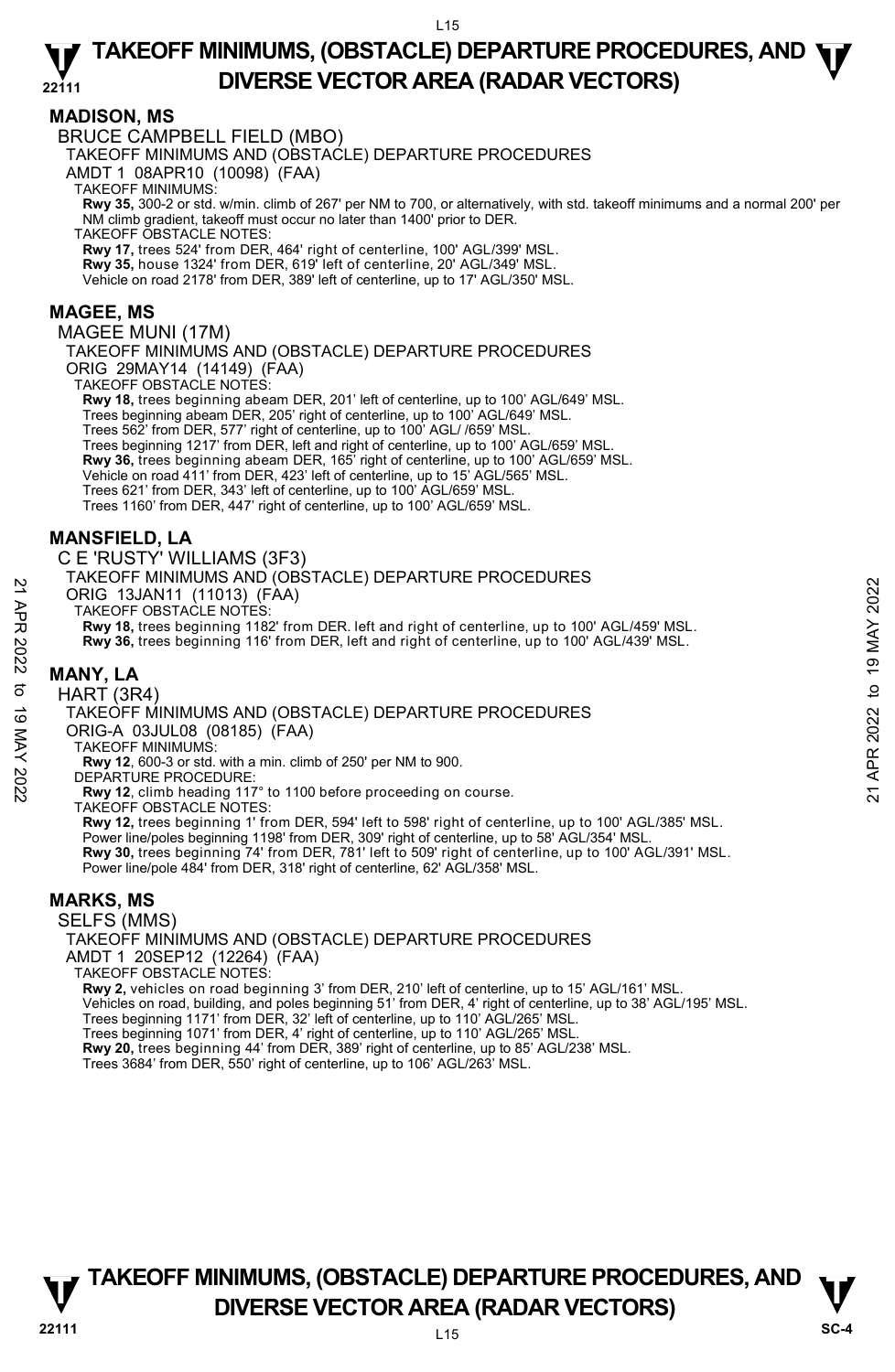## **MARKSVILLE, LA**

MARKSVILLE MUNI (MKV) TAKEOFF MINIMUMS AND (OBSTACLE) DEPARTURE PROCEDURES ORIG 20OCT11 (11293) (FAA) TAKEOFF OBSTACLE NOTES: **Rwy 4,** light pole 61' from DER, 459' right of centerline, 5' AGL/84' MSL. Power pole 287' from DER, 315' right of centerline, 35' AGL/111' MSL. Water tower 3870' from DER, 1134' left of centerline, 148' AGL/217' MSL. Tree 1504' from DER, 374' left of centerline, 88' AGL/164' MSL. Trees beginning 465' from DER, 148' right of centerline, up to 110' AGL/183' MSL. **Rwy 22,** trees beginning 248' from DER, 373' left of centerline, up to 100' AGL/173' MSL. Trees beginning 2571' from DER, 1008' right of centerline, up to 100' AGL/166' MSL. **MC COMB, MS**  MC COMB/PIKE COUNTY/JOHN E. LEWIS FIELD (MCB) TAKEOFF MINIMUMS AND (OBSTACLE) DEPARTURE PROCEDURES AMDT 1 24MAY18 (18144) (FAA) TAKEOFF OBSTACLE NOTES: **Rwy 16,** tree 516' from DER, 603' left of centerline, 405' MSL. Tree 610' from DER, 653' right of centerline, 430' MSL. Tree 653' from DER, 590' left of centerline, 441' MSL. Trees beginning 819' from DER, 519' right of centerline, up to 438' MSL. Tree 1180' from DER, 770' left of centerline, 462' MSL. Trees beginning 1265' from DER, 561' left of centerline, up to 467' MSL. Trees beginning 1496' from DER, 394' right of centerline, up to 458' MSL. Trees beginning 1575' from DER, 392' left of centerline, up to 470' MSL. Tree 2734' from DER, 565' right of centerline, 459' MSL. Tree 2838' from DER, 421' right of centerline, 460' MSL. Tree 2883' from DER, 921' right of centerline, 465' MSL. Trees beginning 2940' from DER, 500' right of centerline, up to 467' MSL. Trees beginning 3291' from DER, 443' left of centerline, up to 475' MSL. **Rwy 34,** tree 69' from DER, 271' left of centerline, 444' MSL. Trees beginning 164' from DER, 307' left of centerline, up to 454' MSL. Trees beginning 193' from DER, 493' left of centerline, up to 459' MSL. Trees beginning 667' from DER, 568' left of centerline, up to 471' MSL. Tree 717' from DER, 593' right of centerline, 455' MSL. Tree 889' from DER, 630' right of centerline, 465' MSL. Tree, pole beginning 957' from DER, 693' left of centerline, up to 493' MSL. Tree 1128' from DER, 684' right of centerline, 470' MSL.<br>Trees beginning 1258' from DER, 657' right of centerline, up to 478' MSL.<br>Trees beginning 1821' from DER, 643' right of centerline, up to 487' MSL. Trees beginning 2940' from DER, 300' rapid of centerline, up to 475' MSL.<br>
Trees beginning 3291' from DER, 343' left of centerline, up to 475' MSL.<br>
Trees beginning 183' from DER, 307' left of centerline, up to 454' MSL.<br>

Trees beginning 2745' from DER, 690' right of centerline, up to 491' MSL.

Tree 3017' from DER, 753' right of centerline, 501' MSL. Trees beginning 3021' from DER, 929' right of centerline, up to 507' MSL.

## **MERIDIAN, MS**

KEY FLD (MEI) TAKEOFF MINIMUMS AND (OBSTACLE) DEPARTURE PROCEDURES AMDT 6 07JAN16 (21112) (FAA)

TAKEOFF MINIMUMS:

**Rwy 22,** 300-1½ or std. w/min. climb of 280' per NM to 700.

DEPARTURE PROCEDURE:

**Rwy 4,** climb heading 046° to 1000 before turning right.

TAKEOFF OBSTACLE NOTES:

**Rwy 1,** tree 323' from DER, 440' right of centerline, 28' AGL/308' MSL.<br>Vehicles on road 1196' from DER, 421' left of centerline, 17' AGL/341' MSL.

- Trees beginning 1435' from DER, 413' left of centerline, up to 90' AGL/389' MSL.
- Trees, tank, and tower beginning 2201' from DER, left and right of centerline, up to 80' AGL/399' MSL.
- 
- Trees beginning 3688' from DER, 334' left of centerline, up to 104' AGL/403' MSL.<br>**Rwy 4,** poles and trees beginning 70' from DER, 278' right of centerline, up to 39' AGL/335' MSL.
- Poles, trees, and building beginning 988' from DER, 256' right of centerline, up to 51' AGL/350' MSL.
- 
- Tree 1817' from DER, 940' right of centerline, 59' AGL/358' MSL. Fence 34' from DER, 276' left of centerline, 8' AGL/305' MSL.
- Pole, light on pole, tank and railing on tank beginning 863' from DER, up to 32' AGL/330' MSL.
- 
- Trees beginning 2493' from DER, 65' left of centerline, up to 80' AGL/379' MSL. **Rwy 19,** tower and antenna 481' from DER, 570' left of centerline, 32' AGL/312' MSL.
- Tree 1893' from DER, 934' right of centerline, 101' AGL/380' MSL.
- Tree 2660' from DER, 1162' left of centerline, 116' AGL/395' MSL.

**Rwy 22,** trees beginning 1328' from DER, 540' right of centerline, up to 99' AGL/378' MSL.

Trees beginning 1621' from DER, left and right of centerline, up to 108' AGL/387' MSL.

Trees beginning 4365' from DER, 317' right of centerline, up to 62' AGL/441' MSL.

Trees beginning 4519' from DER, left and right of centerline, up to 48' AGL/447' MSL. Trees beginning 5568 from DER, 1354 right of centerline, up to 55' AGL/454' MSL.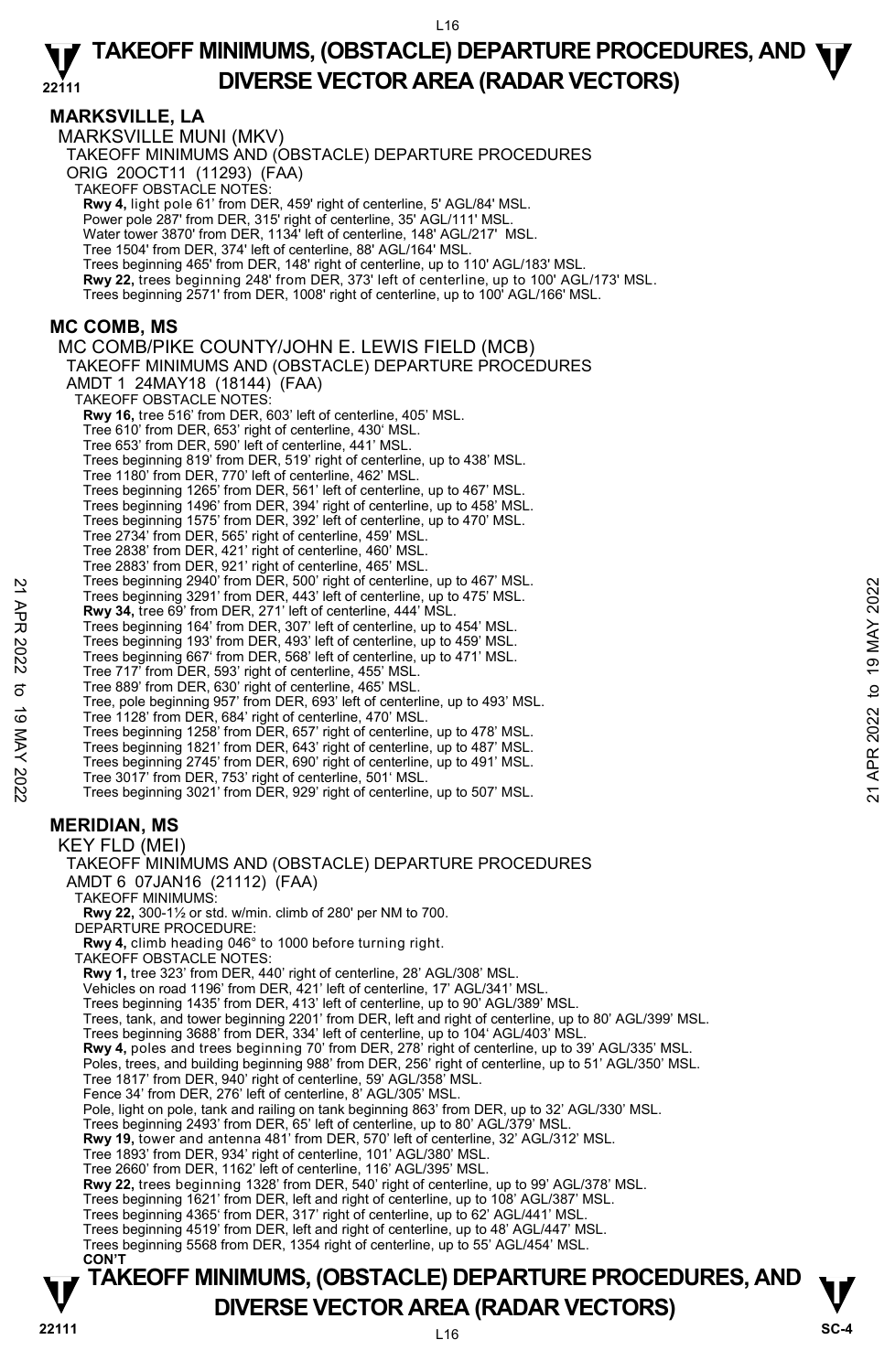## **MERIDIAN, MS (CON'T)**

KEY FLD (MEI) (CON'T)

**Rwy 22 (CON'T),** trees beginning 5650' from DER, 1273' right of centerline, up to 79' AGL/478' MSL.

Trees beginning 5702' from DER, left and right of centerline, up to 69' AGL/488' MSL.

Trees beginning 1.1 NM from DER, 1236' right of centerline, up to 60' AGL/499' MSL.

Trees beginning 1.2 NM from DER, 1490' right of centerline, up to 66' AGL/505' MSL. Trees beginning 1.2 NM from DER, 712' right of centerline, up to 77' AGL/536' MSL.

## **MERIDIAN NAS (MC CAIN FIELD) (KNMM)**

MERIDIAN, MS TAKEOFF MINIMUMS AND (OBSTACLE) DEPARTURE PROCEDURES AMDT 1 12SEP19 (19255) TAKEOFF MINIMUMS: **Rwy 1R,** 300-1½, or std. w/min climb of 251' per NM to 700. **Rwy 19R,** 300-2, or std. w/min climb of 218' per NM to 600. TAKEOFF OBSTACLE NOTES: **Rwy 1R**, terrain 0' from DER, 500' right of cntrln, 329' MSL. Terrain 381' from DER, 600' left of cntrln, 337' MSL. Terrain 614' from DER, 617' left of cntrln, 344' MSL. Terrain 617' from DER, 665' left of cntrln, 345' MSL. Terrain 644' from DER, 600' left of cntrln, 344' MSL. Terrain 653' from DER, 675' left of cntrln, 346' MSL. Terrain 2709' from DER, 1137' left of cntrln, 0' AGL/399' MSL. Terrain 3148' from DER, 953' left of cntrln, 0' AGL/399' MSL. Terrain and tree 1.1 NM from DER, 2315' left of cntrln, 0' AGL/499' MSL. **Rwy 10,** terrain 0' from DER, 500' right of cntrln, 306' MSL. **Rwy 19R,** terrain and tree 1.6 NM from DER, 1202' right of cntrln, 100' AGL/471' MSL. Terrain 0' from DER, 500' right of cntrln, 257' MSL. Terrain and tree 1.2 NM from DER, 247' right of cntrln, 85' AGL/424' MSL. Terrain and tree 4388' from DER, 1108' left of cntrln, 70' AGL/349' MSL. Terrain and tree 5309' from DER, 1236' left of cntrln, 105' AGL/384' MSL. **Rwy 28,** antenna 1661' from DER, 90' left of cntrln, 0' AGL/338' MSL.

**MINDEN, LA** 

MINDEN (MNE) TAKEOFF MINIMUMS AND (OBSTACLE) DEPARTURE PROCEDURES ORIG 18NOV10 (10322) (FAA) TAKEOFF OBSTACLE NOTES: **Rwy 1,** trees beginning 2' from DER, 134' left of centerline, up to 116' AGL/383' MSL. Trees beginning 791' from DER, 68' right of centerline, up to 104' AGL/383' MSL. **Rwy 19,** trees beginning 232' from DER, 46' left of centerline, up to 103' AGL/352' MSL. Trees beginning 192' from DER, 12' right of centerline, up to 116' AGL/365' MSL. Poles beginning 1234' from DER, 226' right of centerline, up to 69' AGL/318' MSL. MONROE RGNL (MLU) Ferrain and tree 5309' from DER, 1326' left of cntrln, 105' AGL/384' MSL.<br> **21 APR 2022** Terrain and tree 5309' from DER, 1236' left of cntrln, 105' AGL/384' MSL.<br> **221 APR 2022 RWY 28, antenna 1661'** from DER, 90' left

## **MONROE, LA**

TAKEOFF MINIMUMS AND (OBSTACLE) DEPARTURE PROCEDURES AMDT 6A 02DEC21 (21336) (FAA) DEPARTURE PROCEDURE: **Rwy 22,** climb on heading 222° to 900 before turning west. **Rwy 32,** climb on heading 317° to 900 before turning west. TAKEOFF OBSTACLE NOTES: **Rwy 4,** lighting 6' from DER, 5' right of centerline, 2' AGL/76' MSL. Sign 29' from DER, 248' left of centerline, 3' AGL/77' MSL. Tree 1010' from DER, 711' left of centerline, 104' MSL.<br>Trees beginning 1568' from DER, 768' right of centerline, up to 154' MSL.<br>Trees beginning 2287' from DER, 911' right of centerline, up to 160' MSL. Trees beginning 2421' from DER, 804' right of centerline, up to 162' MSL. Tree 3361' from DER, 1144' left of centerline, 166' MSL. Trees beginning 3488' from DER, 1047' left of centerline, up to 183' MSL. **Rwy 14,** tree 905' from DER, 722' left of centerline, 117' MSL. Trees beginning 950' from DER, 509' left of centerline, up to 120' MSL. Trees beginning 1007' from DER, 59' left of centerline, up to 128' MSL. Trees beginning 1188' from DER, 79' right of centerline, up to 107' MSL. Trees beginning 1215' from DER, 150' right of centerline, up to 110' MSL. Tree 1264' from DER, 281' right of centerline, 114' MSL. Trees, poles beginning 1284' from DER, 227' right of centerline, up to 138' MSL. Trees beginning 1682' from DER, 737' left of centerline, up to 139' MSL. Trees beginning 2214' from DER, 962' left of centerline, up to 154' MSL. Trees, towers, antenna beginning 2771' from DER, 539' left of centerline, up to 184' MSL. **CON'T**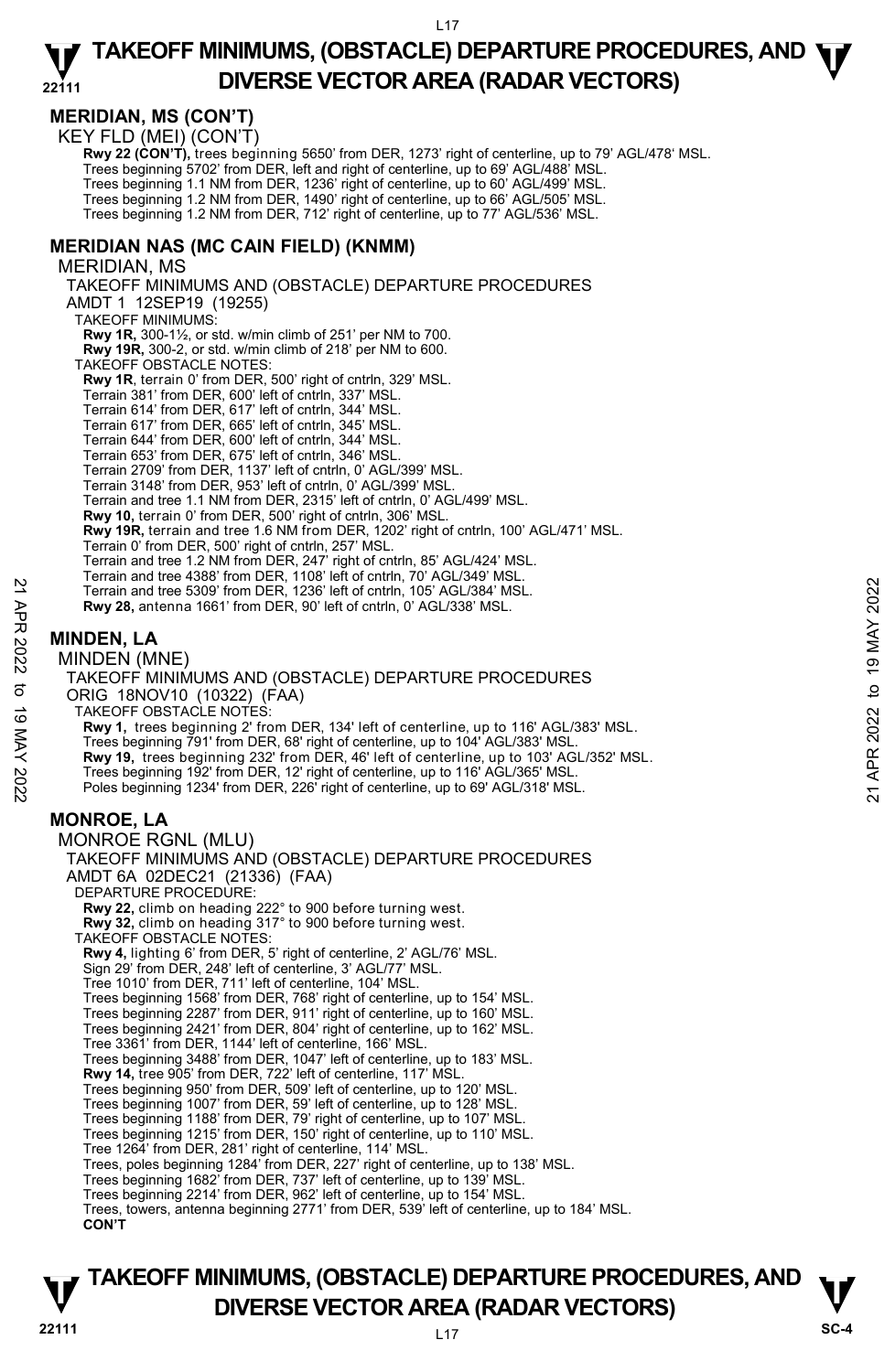## **MONROE, LA (CON'T)**

MONROE RGNL (MLU) (CON'T) **Rwy 22,** lighting 5' from DER, 5' left of centerline, 1' AGL/77' MSL. Sign 31' from DER, 342' right of centerline, 3' AGL/77' MSL. Sign 102' from DER, 459' right of centerline, 10' AGL/83' MSL. Tree 1273' from DER, 809' left of centerline, 114' MSL. Tree 1990' from DER, 718' left of centerline, 131' MSL. Tree 2160' from DER, 742' left of centerline, 134' MSL. Trees beginning 2273' from DER, 212' left of centerline, up to 137' MSL. Tree 2418' from DER, 180' left of centerline, 139' MSL. Trees beginning 2429' from DER, 245' left of centerline, up to 140' MSL. Tree 2594' from DER, 508' left of centerline, 145' MSL. Tree 2616' from DER, 1052' right of centerline, 170' MSI **Rwy 32**, terrain 7' from DER, 63' right of centerline, 79' MSL. Lighting 27' from DER, 120' right of centerline, 3' AGL/82' MSL. Sign 28' from DER, 439' left of centerline, 3' AGL/81' MSL. Lighting, sign beginning 30' from DER, 119' left of centerline, up to 3' AGL/82' MSL. Pole 385' from DER, 489' left of centerline, 20' AGL/97' MSL. Tree 934' from DER, 659' left of centerline, 109' MSL. Trees beginning 1010' from DER, 514' left of centerline, up to 114' MSL. Tree 1073' from DER, 735' left of centerline, 116' MSL. Tree 1328' from DER, 773' left of centerline, 119' MSL. Tree 1581' from DER, 448' left of centerline, 133' MSL. Pole, trees beginning 1582' from DER, 261' left of centerline, up to 69' AGL/145' MSL. Trees beginning 1607' from DER, 322' right of centerline, up to 138' MSL. Tree 1630' from DER, 643' right of centerline, 140' MSL. Trees beginning 1681' from DER, 100' left of centerline, up to 153' MSL. Trees beginning 1708' from DER, 295' right of centerline, up to 158' MSL. Trees, poles beginning 1713' from DER, 126' left of centerline, up to 158' MSL. Trees beginning 1877' from DER, 156' right of centerline, up to 166' MSL. Tree 2031' from DER, 283' right of centerline, 171' MSL. Trees, pole beginning 2042' from DER, 34' right of centerline, up to 176' MSL. Trees, pole beginning 2098' from DER, 12' left of centerline, up to 169' MSL. Trees beginning 2347' from DER, 10' left of centerline, up to 179' MSL. Trees beginning 3970' from DER, 678' right of centerline, up to 182' MSL.

## **NATCHEZ, MS**

HARDY-ANDERS FLD/NATCHEZ-ADAMS COUNTY (HEZ) TAKEOFF MINIMUMS AND (OBSTACLE) DEPARTURE PROCEDURES ORIG 20DEC07 (21336) (FAA) TAKEOFF OBSTACLE NOTES: **Rwy 13,** multiple trees beginning 1445' from DER, 226' left of centerline, up to 101' AGL/380' MSL. Multiple trees beginning 17' from DER, 301' right of centerline, up to 99' AGL/334' MSL. **Rwy 18,** multiple trees beginning 1060' from DER, 162' le' of centerline, up to 93' AGL/372' MSL. Multiple trees beginning 788' from DER, 374' right of centerline, up to 90' AGL/369' MSL. **Rwy 31,** multiple trees beginning 1320' from DER, 736' left of centerline, up to 105' AGL/364' MSL.<br>Trees 2129' from DER, 813' right of centerline, 81' AGL/340' MSL. **Rwy 36,** multiple trees beginning 935' from DER, 327' left of centerline, up to 47' AGL/306' MSL. Trees 473' from DER, 517' right of centerline, 79' AGL/338' MSL. Trees, pole beginning 2042' from DER, 34' right of centerline, up to 176' MSL.<br>
Trees, pole beginning 2098' from DER, 12' left of centerline, up to 189' MSL.<br>
Trees beginning 2038' from DER, 12' left of centerline, up to 1

## **NATCHITOCHES, LA**

NATCHITOCHES RGNL (IER)

TAKEOFF MINIMUMS AND (OBSTACLE) DEPARTURE PROCEDURES

AMDT 7 24JUL14 (14205) (FAA)

TAKEOFF MINIMUMS:

**Rwy 25,** 300-1½ or std. w/min. climb of 336' per NM to 600.

**Rwy 35,** std. w/min. climb of 202' per NM to 800, or alternatively, with std. takeoff minimums and normal 200' per NM climb gradient, takeoff must occur no later than 1300' prior to DER.

DEPARTURE PROCEDURE

**Rwy 35,** climb heading 342° to 700 before turning.

TAKEOFF OBSTACLE NOTES:

**Rwy 17,** building, poles, beginning 90' from DER, 359' right of centerline, up to 32' AGL/142' MSL,.

Tree 2573' from DER, 1022' right of centerline, 94' AGL/204' MSL.<br>**Rwy 25,** tower 1.3 NM from DER, 632' right of centerline, 205' AGL/385' MSL.

**Rwy 35,** light pole 1975' from DER, 418' right of centerline, 66' AGL/180' MSL.

Trees beginning 1007' from DER, 311' right of centerline, up to 72' AGL/188' MSL.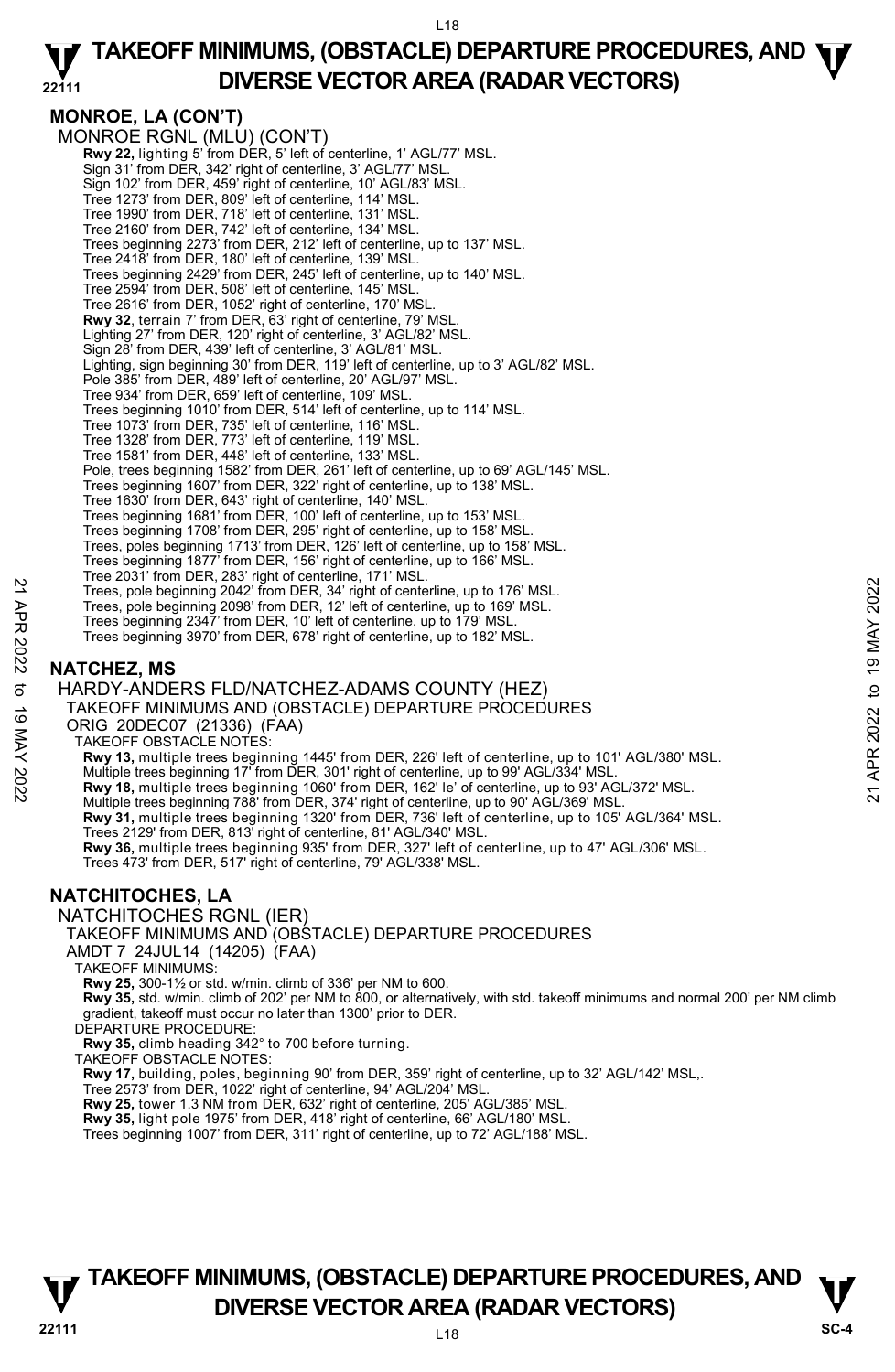## **NEW ALBANY, MS**

NEW ALBANY/UNION COUNTY (M72)

TAKEOFF MINIMUMS AND (OBSTACLE) DEPARTURE PROCEDURES

ORIG 25OCT07 (22027) (FAA)

TAKEOFF MINIMUMS:

**Rwy 18,** std. w/min. climb of 245' per NM to 900, or 500-2¼ w/ min. climb of 207' per NM to 1000, or alternatively, with std. takeoff minimums and a normal 200'/NM climb gradient, takeoff must occur no later than 1500' prior to DER, or 800-2½ for climb in visual conditions.

DEPARTURE PROCEDURE:

**Rwy 18,** for climb in visual conditions: cross New Albany/Union County airport at or above 1100 before proceeding on course.

TAKEOFE OBSTACLE NOTES:

**Rwy 18,** multiple trees beginning 146' from DER, 158' left of centerline, up to 100' AGL/519' MSL.<br>Multiple trees beginning 387' from DER, 565' right of centerline, up to 100' AGL/499' MSL.

**Rwy 36,** multiple trees beginning 467' from DER, 524' left of centerline, up to 100' AGL/499' MSL.

Multiple trees beginning 2000' from DER, on centerline, up to 100' AGL/546' MSL.

## **NEW IBERIA, LA**

ACADIANA RGNL (ARA) TAKEOFF MINIMUMS AND (OBSTACLE) DEPARTURE PROCEDURES AMDT 1 27APR17 (17117) (FAA) TAKEOFF MINIMUMS: **Rwys 17W, 35W,** NA - Environmental. TAKEOFF OBSTACLE NOTES: **Rwy 17,** tree 41' from DER, 497' right of centerline, 12' AGL/32' MSL. **NEW ORLEANS, LA**  LAKEFRONT (NEW) TAKEOFF MINIMUMS AND (OBSTACLE) DEPARTURE PROCEDURES AMDT 1A 27JAN22 (22027) (FAA) TAKEOFF MINIMUMS: **Rwy 18R,** 400-2¾ or std. w/min. climb of 220' per NM to 600, or alternatively, with std. takeoff minimums and a normal 200' per NM climb gradient, takeoff must occur no later than 2100' prior to departure end of runway. DEPARTURE PROCEDURE: **Rwy 9,** climb on heading 087° to 1400 before turning right.  **Rwy 18L,** climb on heading 177° to 1400 before turning left.  **Rwy 18R,** climb on heading 177° to 1400 before turning left. TAKEOFF OBSTACLE NOTES: **Rwy 9,** building 79' from DER, 419' right of centerline, 52' MSL. Buildings, and vehicles on road beginning 287' from DER, 162' left of centerline, up to 48' MSL. Poles beginning 804' from DER, 199' left of centerline, up to 43' AGL/51' MSL. Trees beginning 1824' from DER, 232' right of centerline, up to 71' MSL. Tree 2220' from DER, 167' right of centerline, 73' MSL. Pole 2491' from DER, 254' left of centerline, 67' AGL/72' MSL. **Rwy 18L,** NAVAIDs beginning 273' from DER, 340' left of centerline, up to 35' AGL/37' MSL.<br>Tower, and building beginning 334' from DER, 418' left of centerline, up to 40' AGL/42' MSL. Buildings, tree, tower, and poles beginning 1451' from DER, 522' left of centerline, up to 93' AGL/98' MSL. Building 2035' from DER, 35' right of centerline, 62' MSL. **Rwy 18R,** building, and NAVAIDs beginning 51' from DER, 49' left of centerline, up to 22' AGL/26' MSL. NAVAID 106' from DER, on centerline, 19' MSL. Trees, vehicles on road, and poles beginning 150' from DER, 182' left of centerline, up to 45' MSL. Vehicles on road 296' from DER, 1' right of centerline, 22' MSL. Vehicles on road 474' from DER, on centerline, 35' MSL. Pole, sign, and tree beginning 484' from DER, 114' right of centerline, up to 43' AGL/47' MSL. Pole 709' from DER, 524' right of centerline, 47' AGL/48' MSL. Poles beginning 747' from DER, 420' right of centerline, up to 51' AGL/51' MSL. Elevators beginning 1512' from DER, 573' right of centerline, up to 80' AGL/85' MSL. Building 1711' from DER, 839' right of centerline, 87' AGL/92' MSL. Towers, and pole beginning 2817' from DER, 83' left of centerline, up to 101' AGL/101' MSL.<br>Poles, and transmission line beginning 3235' from DER, 64' right of centerline, up to 106' AGL/111' MSL. Transmission line 2.3 NM from DER, 3385' left of centerline, 385' AGL/388' MSL. **Rwy 27,** boats 300' from DER, left to right of centerline, up to 50' MSL. Fence 278' from DER, 67' right of centerline, 15' AGL/15' MSL. Fence 278' from DER, 64' left of centerline, 10' AGL/14' MSL. **Rwy 36L,** bridge 51' from DER, 6' right of centerline, 7' AGL/10' MSL. **Rwy 36R,** boats 350' from DER, left to right of centerline, up to 50' MSL. AMIDT 1A 27JAN22 (22027) (FAA)<br>
AMIDT 1A 27JAN22 (22027) (FAA)<br>
TAKEOFF MINIMUMS:<br>
Rwy 18R, 400-2% or std. wimin. climb of 220' per NM to 600, or alternatively, with std. takeoff minimums and a normal 200'<br>
Per NM climb gr

Vegetation 16' from DER, 488' right of centerline, 11' MSL.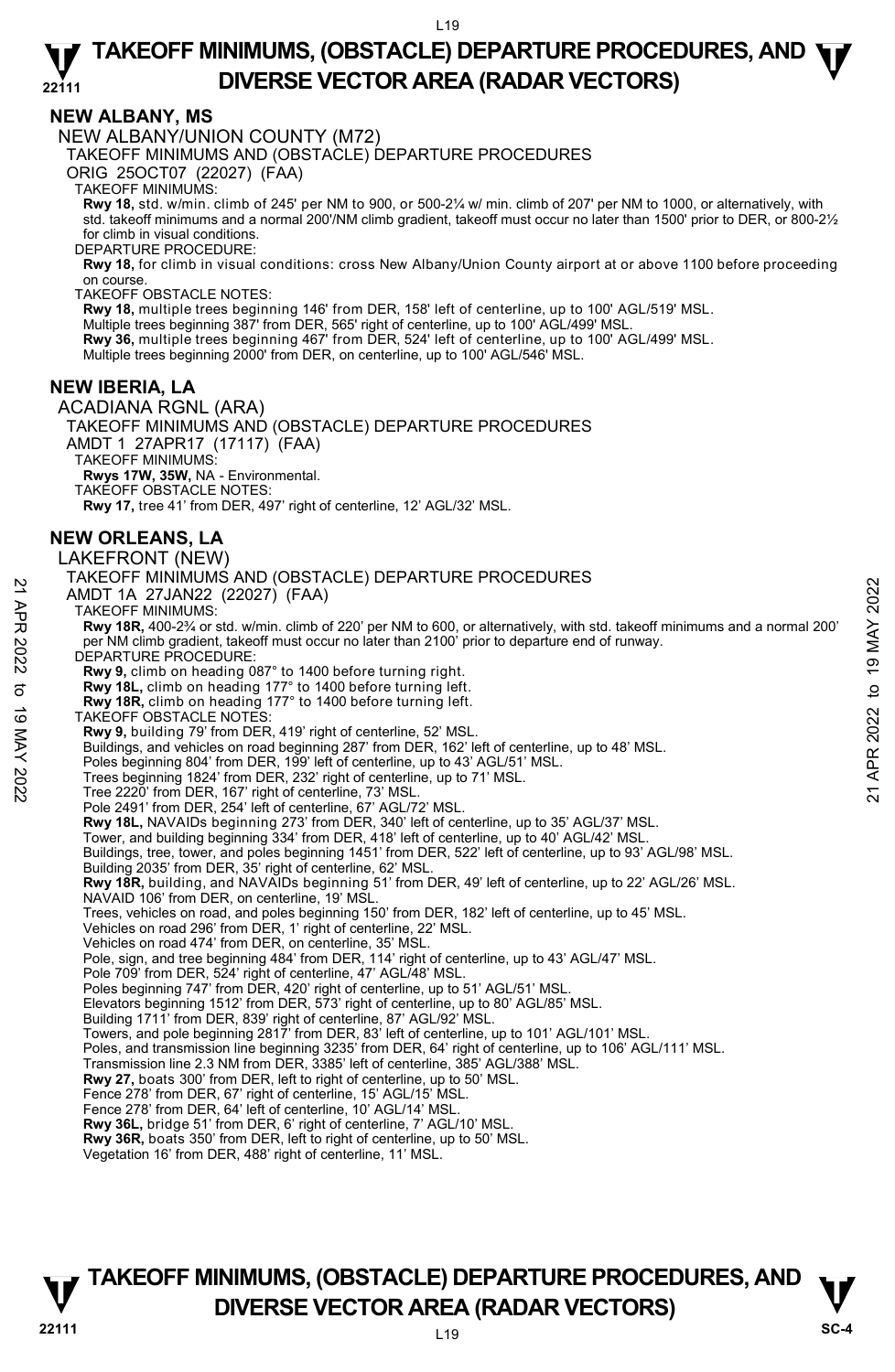## **NEW ORLEANS, LA (CON'T)**

LOUIS ARMSTRONG NEW ORLEANS INTL (MSY) TAKEOFF MINIMUMS AND (OBSTACLE) DEPARTURE PROCEDURES AMDT 2 15OCT15 (15288) (FAA) TAKEOFF OBSTACLE NOTES: **Rwy 2,** multiple vehicles on roads beginning 3' from DER, 437' right of centerline, up to 26' AGL/28' MSL.<br>Multiple trees beginning 493' from DER, 542' right of centerline, up to 38' AGL/40' MSL.<br>Multiple poles beginning Multiple signs beginning 906' from DER, 235' right of centerline, up to 49' AGL/51' MSL. Multiple buildings beginning 1369' from DER, 679' right of centerline, up to 48' AGL/50' MSL. Multiple trees beginning 1555' from DER, 574' left of centerline, up to 45' AGL/47' MSL. Antenna 1888' from DER, 692' right of centerline, 49' AGL/51' MSL. Obstruction light 1822' from DER, 834' right of centerline, 64' AGL/66' MSL. Crane 2412' from DER, 487' left of centerline, 81' AGL/83' MSL. **Rwy 11,** obstruction light 623' from DER, 620' right of centerline, 21' AGL/25' MSL. Pole 936' from DER, 663' right of centerline, 25' AGL/29' MSL. Multiple trees beginning 1051' from DER, 37' left of centerline, up to 96' AGL/100' MSL. Multiple trees beginning 1919' from DER, 157' right of centerline, up to 81' AGL/85' MSL. **Rwy 20,** vehicle on road 201' from DER, 458' left of centerline, 29' AGL/30' MSL. Sign 708' from DER, 688' left of centerline, 38' AGL/39' MSL. Rod on building 664' from DER, 249' left of centerline, 23' AGL/24' MSL. Pole 1124' from DER, 635' left of centerline, 31' AGL/32' MSL. Multiple poles beginning 1358' from DER, 420' right of centerline, up to 46' AGL/47' MSL. Tree 2057' from DER, 881' left of centerline, 67' AGL/68' MSL. Multiple trees beginning 2604' from DER, 622' right of centerline, up to 85' AGL/86' MSL. Ship 4166' from DER, on centerline, 152' AGL/153' MSL. **Rwy 29,** tree 1265' from DER, 748' left of centerline, 58' AGL/59' MSL. Multiple trees beginning 1541' from DER, 550' right of centerline, up to 65' AGL/66' MSL. **NEW ORLEANS NAS JRB (ALVIN CALLENDER FLD) (KNBG)**  NEW ORLEANS, LA TAKEOFF MINIMUMS AND (OBSTACLE) DEPARTURE PROCEDURES

AMDT 2 04NOV21 (21308) (USN)

TAKEOFF MINIMUMS:

**Rwy 14,** std. w/min. climb of 282' per NM to 500' or 300-1¼.

**Rwy 32,** std. w/min. climb of 244' per NM to 500'. DEPARTURE PROCEDURE:

**Rwy 4,** diverse departures authorized 045° CW 224°. Right turn to departure heading only. **Rwy 22,** diverse departures authorized 045° CW 314°. **Rwy 32,** diverse departures authorized 141° CW 300° left turn to departure heading only. TAKEOFF OBSTACLE NOTES: **Rwy 4,** terrain 0' from DER, 484' right of centerline, 3' MSL. **Rwy 14,** tank 3450' from DER, 1424' left of centerline, 74' AGL/92' MSL. Terrain 0' from DER, 500' left of centerline, 3' MSL. Barge crane 4945' from DER, 186' left of centerline, 173' MSL. Tank 3450' from DER, 1424' left of centerline, 92' MSL. **Rwy 32,** terrain 0' from DER, 238' left of centerline, 1' MSL. Terrain 0' from DER, 287' right of centerline, 3' MSL. NEW ORLEANS, LA<br>
TAKEOFF MINIMUMS AND (OBSTACLE) DEPARTURE PROCEDURES<br>
AND T2 04NOV21 (21308) (USN)<br>
NAMED T2 04NOV21 (21308) (USN)<br>
TAKEOFF MINIMUMS:<br>
Rwy 14, std. w/min. climb of 282' per NM to 500' or 300-1%.<br>
Rwy 14,

Glideslope/ILS top 1396' from DER, 63' left of centerline, 40' MSL.

## **NEW ROADS, LA**

FALSE RIVER RGNL (HZR)

TAKEOFF MINIMUMS AND (OBSTACLE) DEPARTURE PROCEDURES ORIG 05JUN08 (08157) (FAA) TAKEOFF OBSTACLE NOTES: **Rwy 36,** fence 97' from DER, 248' right of centerline, 5' AGL/44' MSL. Pole 1263' from DER, 215' left of centerline, 45' AGL/84' MSL. Trees beginning 1268' from DER, 127' right of centerline, up to 110' AGL/159' MSL. Trees beginning 2436' from DER, 26' left of centerline, up to 127' AGL/176' MSL. **Rwy 18,** road beginning 86' from DER, 398' right of centerline, up to 15' AGL/49' MSL. Fence 220' from DER, 362' right of centerline, 6' AGL/39' MSL.

## **OAKDALE, LA**

ALLEN PARISH (ACP) TAKEOFF MINIMUMS AND (OBSTACLE) DEPARTURE PROCEDURES ORIG 23NOV06 (06327) (FAA) TAKEOFF OBSTACLE NOTES: **Rwy 18,** trees 400' from DER, 260' left of centerline, 30' AGL/134' MSL. **Rwy 36,** trees 1300' from DER, on centerline, 50' AGL/159' MSL.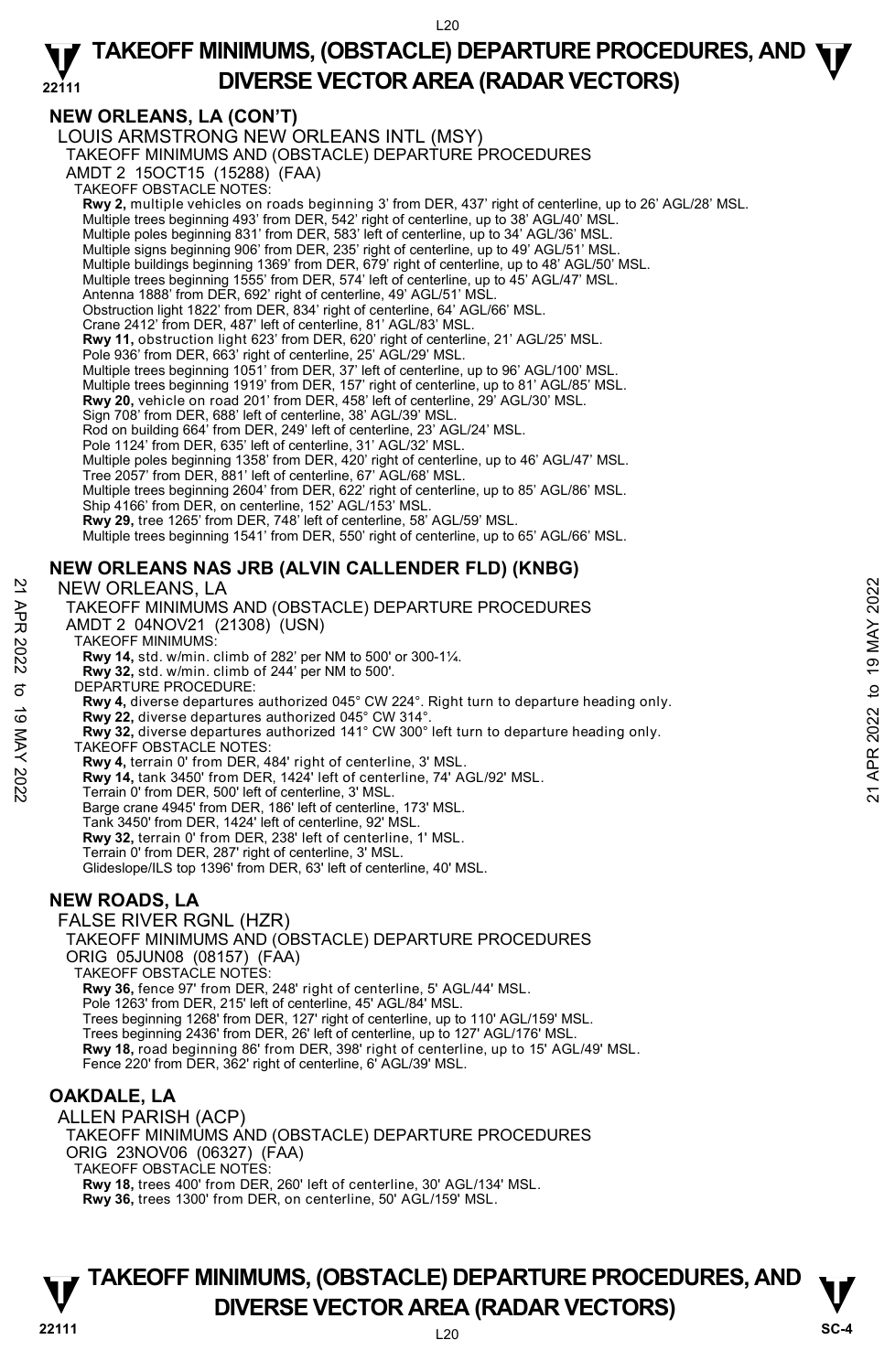## **OKOLONA, MS**

OKOLONA MUNI/RICHARD STOVALL FLD (5A4) TAKEOFF MINIMUMS AND (OBSTACLE) DEPARTURE PROCEDURES AMDT 1 24JUL14 (22083) (FAA) TAKEOFF OBSTACLE NOTES: **Rwy 18,** tree 47' from DER, 456' left of centerline, 69' AGL/390' MSL. Tree 423' from DER, 602' right of centerline, 85' AGL/396' MSL. Transmission line towers and trees, beginning 962' from DER, left and right of centerline, up to 79' AGL/402' MSL. **Rwy 36,** trees beginning 288' from DER, 529' right of centerline, up to 70' AGL/371' MSL. Trees beginning 771' from DER, left and right of centerline, up to 85' AGL/376' MSL. Trees beginning 1585' from DER, 34' right of centerline, up to 81' AGL/402' MSL. Trees beginning 3010' from DER, 1173' right of centerline, up to 106' AGL/427' MSL.. **OLIVE BRANCH, MS**  OLIVE BRANCH (OLV) TAKEOFF MINIMUMS AND (OBSTACLE) DEPARTURE PROCEDURES AMDT 1 12DEC13 (13346) (FAA) TAKEOFF OBSTACLE NOTES: **Rwy 18**, ground beginning 164' from DER, 385' right of centerline, 401' MSL Trees beginning 191' from DER, 395' left of centerline, up to 23' AGL/413' MSL. Trees beginning 1212' from DER, left and right of centerline, up to 100' AGL/480' MSL. Trees beginning 3028' from DER, 123' left of centerline, up to 93' AGL/483' MSL. Trees beginning 4193' from DER, left and right of centerline, up to 100' AGL/519' MSL. **Rwy 36**, trees beginning 1224' from DER, left and right of centerline, up to 100' AGL/509' MSL. Trees beginning 2763' from DER, left and right of centerline, up to 100' AGL/479' MSL. **OPELOUSAS, LA**  ST LANDRY PARISH-AHART FLD (OPL) TAKEOFF MINIMUMS AND (OBSTACLE) DEPARTURE PROCEDURES AMDT 1 31MAY12 (21196) (FAA) TAKEOFF MINIMUMS: **Rwy 18,** 300-1¼ or std. w/min. climb of 261' per NM to 400. TAKEOFF OBSTACLE NOTES: **Rwy 6,** vehicles on road 499' from DER, on centerline, up to 15' AGL/89' MSL. Buildings 94' from DER, 367' left of centerline, 25' AGL/99' MSL. Trees beginning 241' from DER, 274' left of centerline, up to 100' AGL/179' MSL. Trees beginning 909' from DER, 341' right of centerline, up to 100' AGL/174' MSL. Buildings 977' from DER, 710' right of centerline, 25' AGL/104' MSL. Poles beginning 1219' from DER, 626' right of centerline, 50' AGL/124' MSL. **Rwy 18,** trees beginning 132' from DER, 271' right of centerline, up to 100' AGL/155' MSL. Trees beginning 383' from DER, 358' left of centerline, up to 100' AGL/169' MSL. Tower 6046' from DER, 895' left of centerline, 207' AGL/269' MSL. Buildings 1072' from DER, 503' left of centerline, 25' AGL/99' MSL. Pole 2581' from DER, 443' left of centerline, 78' AGL/147' MSL. Vehicles on road 396' from DER, right and left of centerline, 15' AGL/89' MSL. **Rwy 24,** vehicles on road 255' from DER, on centerline, 15' AGL/84' MSL. Trees beginning 151' from DER, 311' left of centerline, up to 100' AGL/169' MSL. Buildings 345' from DER, 551' left of centerline, 25' AGL/94' MSL. Poles beginning 505' from DER, 394' left of centerline, 50' AGL/119' MSL. Trees beginning 254' from DER, 220' right of centerline, 100' AGL/169' MSL. Buildings 385' from DER, 269' right of centerline, 25' AGL/94' MSL. Poles beginning 527' from DER, 299' right of centerline, 50' AGL/119' MSL. **Rwy 36,** trees beginning 823' from DER, right and left of centerline, up to 100' AGL/158' MSL. Pole 1116' from DER, 147' right of centerline, 35' AGL/104' MSL. **OXFORD, MS**  UNIVERSITY-OXFORD (UOX) TAKEOFF MINIMUMS AND (OBSTACLE) DEPARTURE PROCEDURES AMDT 2 13NOV14 (14317) (FAA) TAKEOFF MINIMUMS: **Rwy 9,** 300-1½ or std. w/min. climb of 472' per NM to 800. DEPARTURE PROCEDURE: AMDT 1 31MAY12 (21196) (FAA)<br>
21 TAKEOFF MINIMUMS:<br>
RWY 18, 300-11% or std. w/min. climb of 261' per NM to 400.<br>
RWY 18, 90-11% or std. w/min. climb of 261' per NM to 400.<br>
22 TAKEOFF OBSTACLE NOTES:<br>
RWY 6, vehicles on ro

**Rwy 9,** climb heading 092° to 900 before proceeding on course.

TAKEOFF OBSTACLE NOTES:

**Rwy 9,** trees beginning 58' from DER, 237' right of centerline, up to 79' AGL/622' MSL.<br>Trees beginning 140' from DER, 404' left of centerline, up to 84' AGL/555' MSL.

Trees, tower and obstruction light antenna beginning 3729' from DER, left and right of centerline, up to 147' AGL/672' MSL. **Rwy 27,** tree 39' from DER, 494' right of centerline, up to 74' AGL/434' MSL.<br>Trees beginning 602' from DER, 572' right of centerline, up to 94' AGL/474' MSL.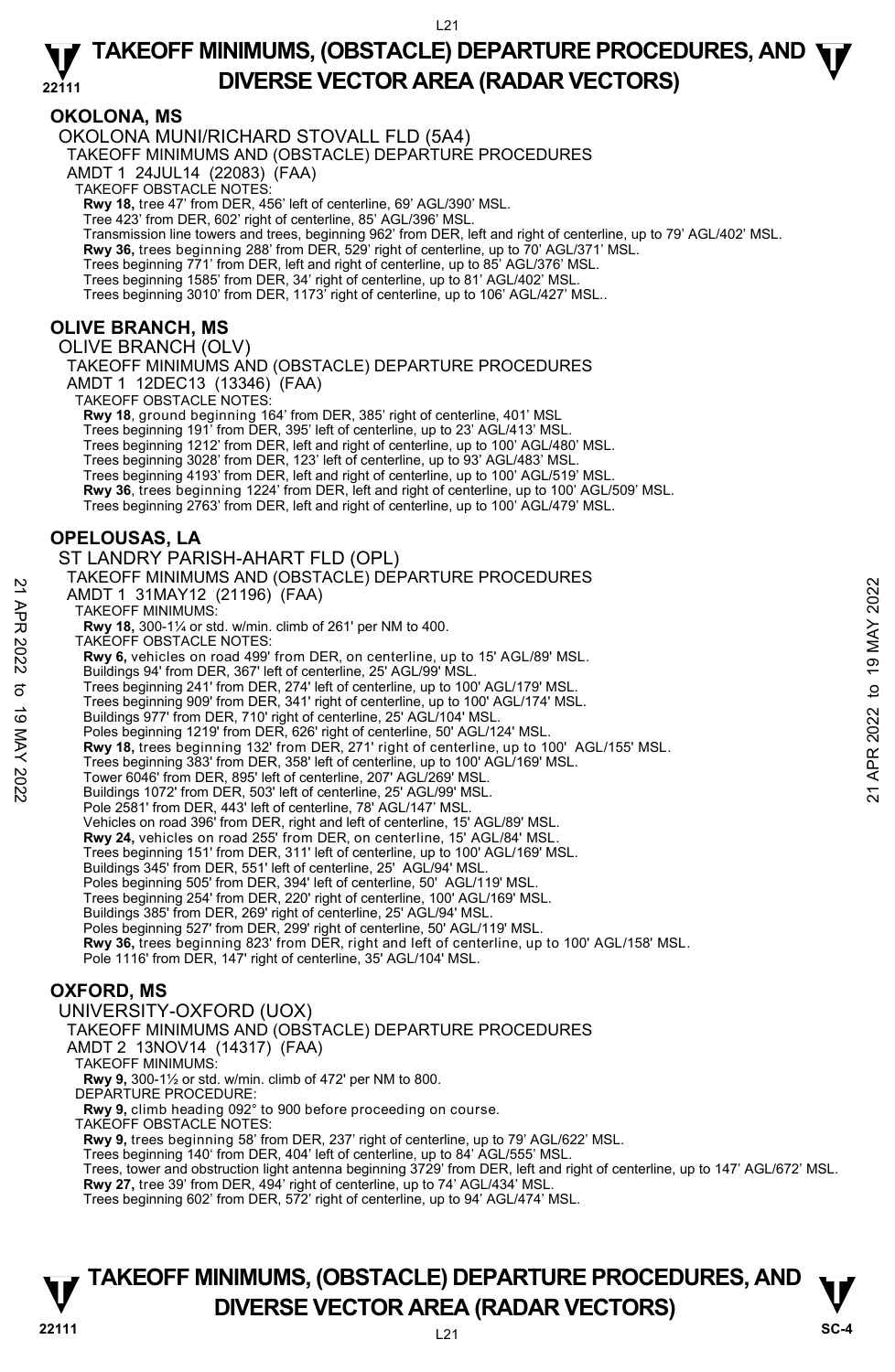## **PASCAGOULA, MS**

TRENT LOTT INTL (PQL)

TAKEOFF MINIMUMS AND (OBSTACLE) DEPARTURE PROCEDURES

AMDT 1 25AUG11 (11237) (FAA)

TAKEOFF MINIMUMS:

**Rwy 17,** 300-1¼ or std. w/min. climb of 226' per NM to 400, or alternatively, with standard takeoff minimums and a normal 200' per NM climb gradient, takeoff must occur no later than 1600' prior to DER.

**Rwy 35,** std. w/min. climb of 217' per NM to 1000 or 900-2½ for climb in visual conditions.

DEPARTURE PROCEDURE:

**Rwy 35,** for climb in visual conditions: cross Trent Lott Intl Airport at or above 800' MSL before proceeding on course.

TAKEOFF OBSTACLE NOTES:

**Rwy 17,** trees beginning 1622' from DER, 46' left of centerline, up to 64' AGL/71' MSL.<br>Tree 2298' from DER, 77' right of centerline, 71' AGL/80' MSL.

Transmission tower 3912' from DER, 1412' left of centerline, 112' AGL/121' MSL.

Sign 5417' from DER, 1141' right of centerline, 159' AGL/170' MSL.

**Rwy 35,** tree 2997' from DER, 1162' right of centerline, 79' AGL/93' MSL.

## **PATTERSON, LA**

HARRY P WILLIAMS MEMORIAL (PTN) TAKEOFF MINIMUMS AND (OBSTACLE) DEPARTURE PROCEDURES AMDT 1B 20JUN19 (19171) (FAA) TAKEOFF MINIMUMS: **Rwys 4W, 22W,** NA - Environmental. TAKEOFF OBSTACLE NOTES: **Rwy 6,** fence 84' from DER, 303' left of centerline, 8'AGL/14' MSL. Trees beginning 1876' from DER, 935' left of centerline, up to 76' AGL/85' MSL. **Rwy 24,** fence 2' from DER, 443' left of centerline, 4' AGL/11' MSL. Fence 197' from DER, 252' right of centerline, 7' AGL/14' MSL. Obstruction light on DME 490' from DER, 255' right of centerline, 21' AGL/28' MSL.. Trees and pole beginning 772' from DER, 256' right of centerline, up to 97' AGL/102' MSL.

## **PHILADELPHIA, MS**

PHILADELPHIA MUNI (MPE)

TAKEOFF MINIMUMS AND (OBSTACLE) DEPARTURE PROCEDURES AMDT 2 22OCT09 (09295) (FAA) TAKEOFF OBSTACLE NOTES: **Rwy 18,** trees beginning 35' from DER, 58' left of centerline and 276' right of centerline, up to 100' AGL/585' MSL. **Rwy 36,** trees beginning 184' from DER, 370' right of centerline, up to 75' AGL/494' MSL. Trees beginning 2500' from DER, 51' right of centerline 136' AGL/535' MSL. Destruction ignt on DME 490' from DER, 256' right of centerline, 21' AGL/38' MSL.<br>
Trees and pole beginning 772' from DER, 256' right of centerline, up to 97' AGL/102' MSL.<br> **PHILADELPHIA MUNI (MPE)**<br>
TAKEOFF MINIMUMI (MP

## **PICAYUNE, MS**

PICAYUNE MUNI (MJD) TAKEOFF MINIMUMS AND (OBSTACLE) DEPARTURE PROCEDURES ORIG 25SEP08 (08269) (FAA) DEPARTURE PROCEDURE: **Rwy 36,** climb heading 359° to 800 before proceeding on course.

TAKEOFF OBSTACLE NOTES:

**Rwy 18,** trees and bushes beginning 76' from DER, 18' left of centerline, up to 20' AGL/69' MSL.

Trees and bushes beginning 211' from DER, 182' right of centerline, up to 28' AGL/77' MSL.

**Rwy 36,** pole, trees, and bushes beginning 969' from DER, 183' left of centerline, up to 94' AGL/144' MSL. <br>Pole, bush, and trees beginning 63' from DER, 74' right of centerline, up to 97' AGL/143' MSL.

## **POLK AAF (KPOE)**

FORT POLK, LA TAKEOFF MINIMUMS AND (OBSTACLE) DEPARTURE PROCEDURES ORIG 27JUN13 (13178) TAKEOFF OBSTACLE NOTES: **Rwy 16,** trees beginning 2284' from DER, 1004' left of centerline, up to 364' MSL. Trees beginning 3223' from DER, 1193' right of centerline, up to 365' MSL.<br>**Rwy 34,** trees beginning 2305' from DER, 470' left of centerline, up to 80' AGL/402' MSL.

Trees beginning 2866' from DER, 1193' right of centerline, up to 449' MSL.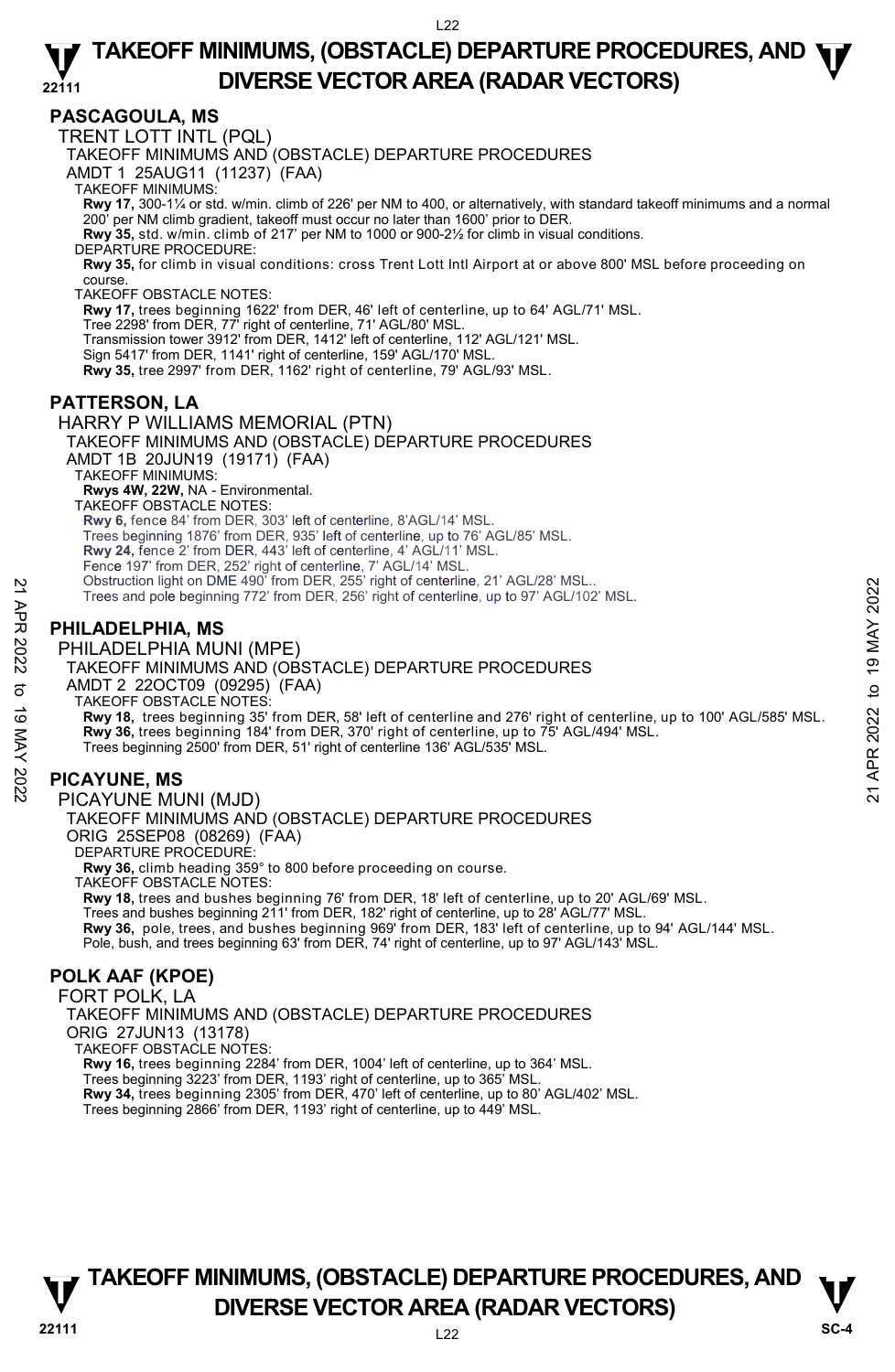## **POPLARVILLE, MS**

POPLARVILLE/PEARL RIVER COUNTY (M13)

TAKEOFF MINIMUMS AND (OBSTACLE) DEPARTURE PROCEDURES

ORIG 10DEC15 (21336) (FAA)

TAKEOFF MINIMUMS:

**Rwy 34,** 400-1¾ or std. w/min. climb of 405' per NM to 900. TAKEOFF OBSTACLE NOTES:

**Rwy 16,** trees beginning 504' from DER, 530' left of centerline, up to 100' AGL/399' MSL.

Trees beginning 745' from DER, crossing centerline, up to 100' AGL/389' MSL.

Trees beginning 1239' from DER, 450' right of centerline, up to 100' AGL/419' MSL.<br>**Rwy 34,** trees beginning 104' from DER, 469' right of centerline, up to 100' AGL/419' MSL.

Trees beginning 436' from DER, 467' left of centerline, up to 100' AGL/409' MSL.

Trees beginning 2720' from DER, 1166' right of centerline, up to 100' AGL/429' MSL. Tower 1.3 NM from DER, 2414' right of centerline, 335' AGL/665' MSL.

## **PRENTISS, MS**

PRENTISS-JEFFERSON DAVIS COUNTY (M43)

TAKEOFF MINIMUMS AND (OBSTACLE) DEPARTURE PROCEDURES ORIG 25SEP08 (08269) (FAA)

TAKEOFF OBSTACLE NOTES:

**Rwy 12,** poles and trees beginning 168' from DER, 256' left of centerline, up to 85' AGL/544' MSL. Trees beginning 231' from DER, 264' right of centerline, up to 72' AGL/511' MSL **Rwy 30**, vehicle on road and trees beginning 91' from DER, 110' le' of centerline, up to 64' AGL/513' MSL. Trees beginning 673' from DER, 360' right of centerline, up to 81' AGL/530' MSL.

## **RAYMOND, MS**

JOHN BELL WILLIAMS (JVW) TAKEOFF MINIMUMS AND (OBSTACLE) DEPARTURE PROCEDURES AMDT 4 25AUG11 (11237) (FAA) DEPARTURE PROCEDURE: 21 AWD 1 4 20A0U 11 (1237) (FAA)<br>
22 DEPARTURE PROCEDURE:<br>
22 Rwy 12, climb via heading 124° to 2600 before proceeding on course.<br>
22 TAKEOFF OBSTACLE NOTES:<br>
22 TAKEOFF OBSTACLE NOTES:<br>
23 Rwy 12, trees beginning 1' from

**Rwy 12,** climb via heading 124° to 2600 before proceeding on course. **Rwy 30,** climb via heading 304° to 1600 before proceeding on course.

TAKEOFF OBSTACLE NOTES:

**Rwy 12,** trees beginning 1' from DER, 132' right of centerline, up to 100' AGL/379' MSL.

Trees beginning 1753' from DER, 788' left of centerline, up to 100' AGL/359' MSL.

**Rwy 30,** pole 1522' from DER, 533' right of centerline, 57' AGL/ 287' MSL.

Trees beginning 593' from DER, 426' right of centerline, up to 100' AGL/339' MSL.

Trees beginning 36' from DER, 163' left of centerline, up to 100' AGL/349' MSL.

## **RAYVILLE, LA**

#### JOHN H HOOKS JR MEMORIAL (M79)

TAKEOFF MINIMUMS AND (OBSTACLE) DEPARTURE PROCEDURES ORIG 12MAR09 (09071) (FAA)

TAKEOFF MINIMUMS:

**Rwys 9, 27,** NA - Environmental.

TAKEOFF OBSTACLE NOTES:

**Rwy 18,** building 104' from DER, 364' right of centerline, 22' AGL/101' MSL.

Trees beginning 442' from DER, 230' left of centerline, up to 100' AGL/174' MSL. Trees beginning 1874' from DER, 972' right of centerline, up t o 100' AGL/146' MSL.

**Rwy 36,** trees beginning 20' from DER, 328' right of centerline, up to 100' AGL/156' MSL.

Trees beginning 900' from DER, 300' left of centerline, up to 100' AGL/156' MSL.

Trees beginning 1973' from DER, from left to right of centerline, up to 100' AGL/178' MSL.

## **RESERVE, LA**

PORT OF SOUTH LOUISIANA EXEC RGNL (APS) TAKEOFF MINIMUMS AND (OBSTACLE) DEPARTURE PROCEDURES AMDT 1A 05JAN17 (21168) (FAA) TAKEOFF MINIMUMS: **Rwy 17,** 300-1¾ or std. w/min. climb of 240' per NM to 400. DEPARTURE PROCEDURE: **Rwy 17,** climb heading 173° to 1400 before turning right. TAKEOFF OBSTACLE NOTES: **Rwy 17,** bush 43' from DER, 362' right of centerline, 3' AGL/8' MSL. Tree 131' from DER, 497' left of centerline, 22' AGL/22' MSL. Poles beginning 1377' from DER, 109' right of centerline, up to 40' AGL/46' MSL. Poles beginning 1482' from DER, 135' right of centerline, up to 42' AGL/46' MSL. Transmission towers beginning 1706' from DER, 184' right of centerline, up to 118' AGL/124' MSL. Transmission towers beginning 2156' from DER, 151' left of centerline, up to 73' AGL/78' MSL. Transmission tower 3209' from DER, 214' right of centerline, 86' AGL/93' MSL. Transmission tower 3293' from DER, 364' left of centerline, 92' AGL/98' MSL. Elevator 1.44 NM from DER, 114' right of centerline, 250' AGL/266' MSL. **CON'T**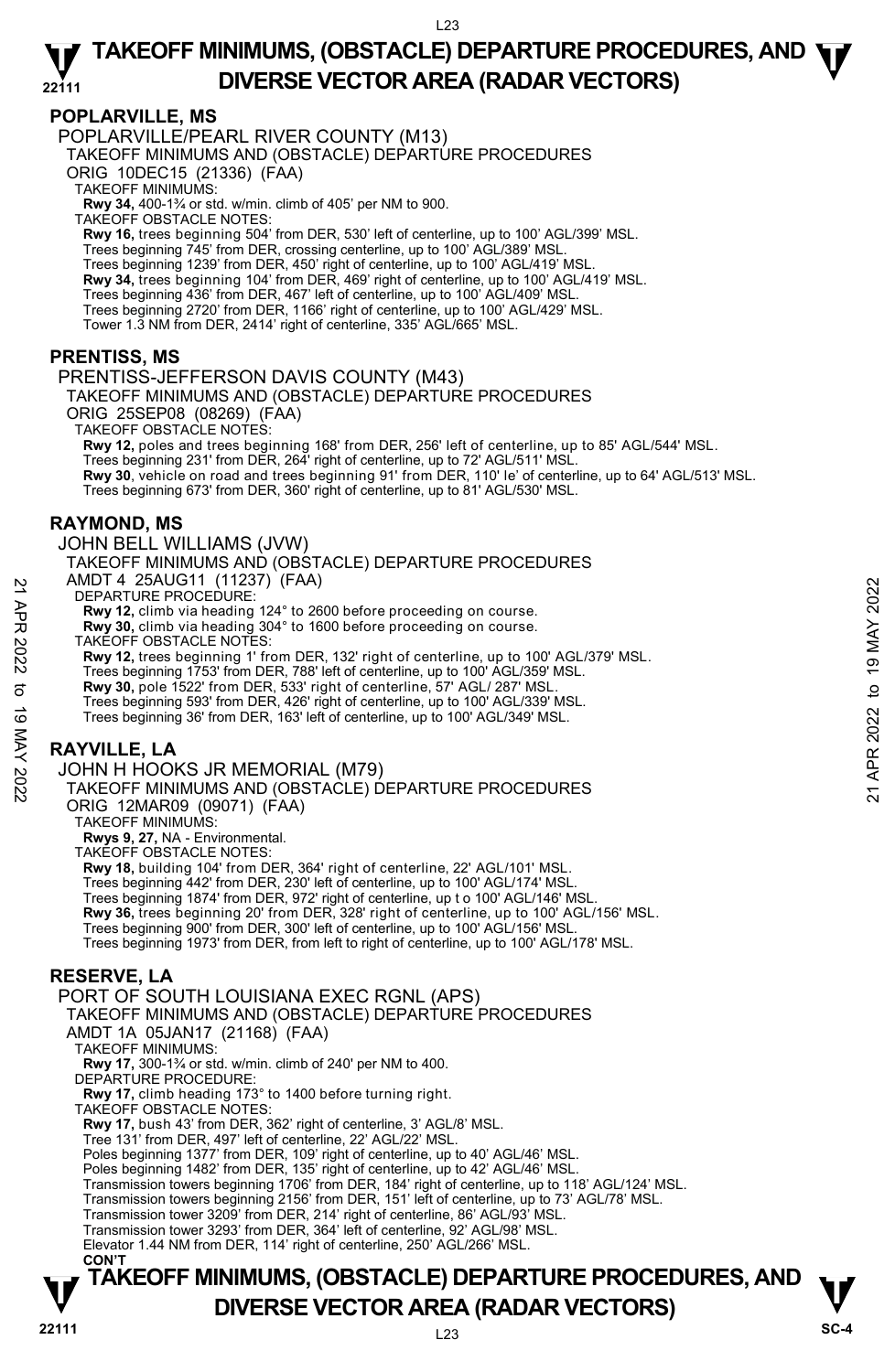**RESERVE, LA (CON'T)** 

PORT OF SOUTH LOUISIANA EXEC RGNL (APS) (CON'T)

**Rwy 35,** rising terrain 14' from DER, 432' right of centerline, 7' MSL.

Rising terrain 14' from DER, 260' left of centerline, 7' MSL.

Trees beginning 424' from DER, 540' left of centerline, up to 74' AGL/78' MSL.

Trees beginning 811' from DER, 621' right of centerline, up to 82' AGL/86' MSL. Trees beginning 1091' from DER, 44' left of centerline, up to 87' AGL/91' MSL.

Trees beginning 1142' from DER, 100' right of centerline, up to 44' AGL/48' MSL.

Trees beginning 1438' from DER, 60' left of centerline, up to 88' AGL/92' MSL.

Trees beginning 1526' from DER, 9' right of centerline, up to 92' AGL/96' MSL. Trees beginning 2394' from DER, 40' right of centerline, up to 100' AGL/104' MSL.

Trees beginning 2698' from DER, 13' left of centerline, up to 98' AGL/102' MSL.

## **RIPLEY, MS**

RIPLEY (25M)

TAKEOFF MINIMUMS AND (OBSTACLE) DEPARTURE PROCEDURES ORIG 18JAN07 (07018) (FAA)

TAKEOFF MINIMUMS:

**Rwy 3,** 300-1¾ or std. w/min. climb of 233' per NM to 800, or alternatively, with std. takeoff minimums and a normal 200'/NM climb gradient, takeoff must occur no later than 2100' prior to DER.

DEPARTURE PROCEDURE:

**Rwy 21,** climb heading 213° to 1100 before turning left.

TAKEOFF OBSTACLE NOTES:

**Rwy 3,** multiple trees beginning 774' from DER, 189' left of centerline, up to 100' AGL/569' MSL.

Multiple trees beginning 1485' from DER, 331' left of centerline, up to 100' AGL/576' MSL.

Multiple trees beginning 1.2 NM from DER, 1852' right of centerline, up to 100' AGL/689' MSL. Multiple trees beginning 1.2 NM from DER, 9' left of centerline, up to 100' AGL/669' MSL.

Multiple trees beginning 1.4 NM from DER, 2100' right of centerline, up to 100' AGL/699' MSL.

**Rwy 21,** multiple trees beginning 198' from DER, 189' left of centerline, up to 100' AGL/519' MSL.

Multiple trees beginning 333' from DER, 307' right of centerline, up to 100' AGL/519' MSL.

## **RUSTON, LA**

RUSTON RGNL (RSN) TAKEOFF MINIMUMS AND (OBSTACLE) DEPARTURE PROCEDURES AMDT 1 12AUG21 (21224) (FAA) TAKEOFF OBSTACLE NOTES: **Rwy 18,** terrain 3' from DER, 194' right of centerline, 319' MSL. Terrain 4' from DER, 395' left of centerline, 319' MSL. Terrain beginning 4' from DER, 79' right of centerline, up to 322' MSL. Fence, terrain beginning 5' from DER, 56' right of centerline, up to 4' AGL/324' MSL. Terrain beginning 10' from DER, 449' left of centerline, up to 320' MSL. Traverse way, terrain, fence beginning 94' from DER, 6' right of centerline, up to 333' MSL. Terrain 108' from DER, 9' left of centerline, 324' MSL. Traverse way, terrain beginning 139' from DER, 8' right of centerline, up to 334' MSL. Pole, terrain, traverse way beginning 181' from DER, 34' right of centerline, up to 38' AGL/346' MSL. Trees, poles beginning 270' from DER, 28' right of centerline, up to 391' MSL. Tree 437' from DER, 282' left of centerline, 339' MSL. Trees beginning 574' from DER, 300' left of centerline, up to 346' MSL. Trees beginning 649' from DER, 233' left of centerline, up to 79' AGL/354' MSL. Trees, pole beginning 1309' from DER, 36' left of centerline, up to 107' AGL/377' MSL. Trees beginning 1565' from DER, 730' left of centerline, up to 378' MSL. Tree 1663' from DER, 727' left of centerline, 93' AGL/383' MSL. Trees beginning 1782' from DER, 236' left of centerline, up to 100' AGL/398' MSL. Trees beginning 1994' from DER, 274' right of centerline, up to 64' AGL/404' MSL. Tree 2080' from DER, 309' left of centerline, 74' AGL/399' MSL. Trees beginning 2117' from DER, 10' right of centerline, up to 422' MSL. Trees beginning 2124' from DER, 22' left of centerline, up to 76' AGL/400' MSL. Trees beginning 2150' from DER, 23' right of centerline, up to 97' AGL/423' MSL. **Rwy 36,** terrain beginning 69' from DER, 290' right of centerline, up to 281' MSL.<br>Trees beginning 101' from DER, 495' right of centerline, up to 54' AGL/320' MSL.<br>Trees beginning 2211' from DER, 117' left of centerline, Trees beginning 2220' from DER, 64' right of centerline, up to 84' AGL/332' MSL. 21 APR 2022 to 19 MAY 202221 APR 2022 to 19 MAY 2022

Trees beginning 2294' from DER, 160' left of centerline, up to 90' AGL/338' MSL. Trees beginning 2298' from DER, 195' left of centerline, up to 93' AGL/341' MSL.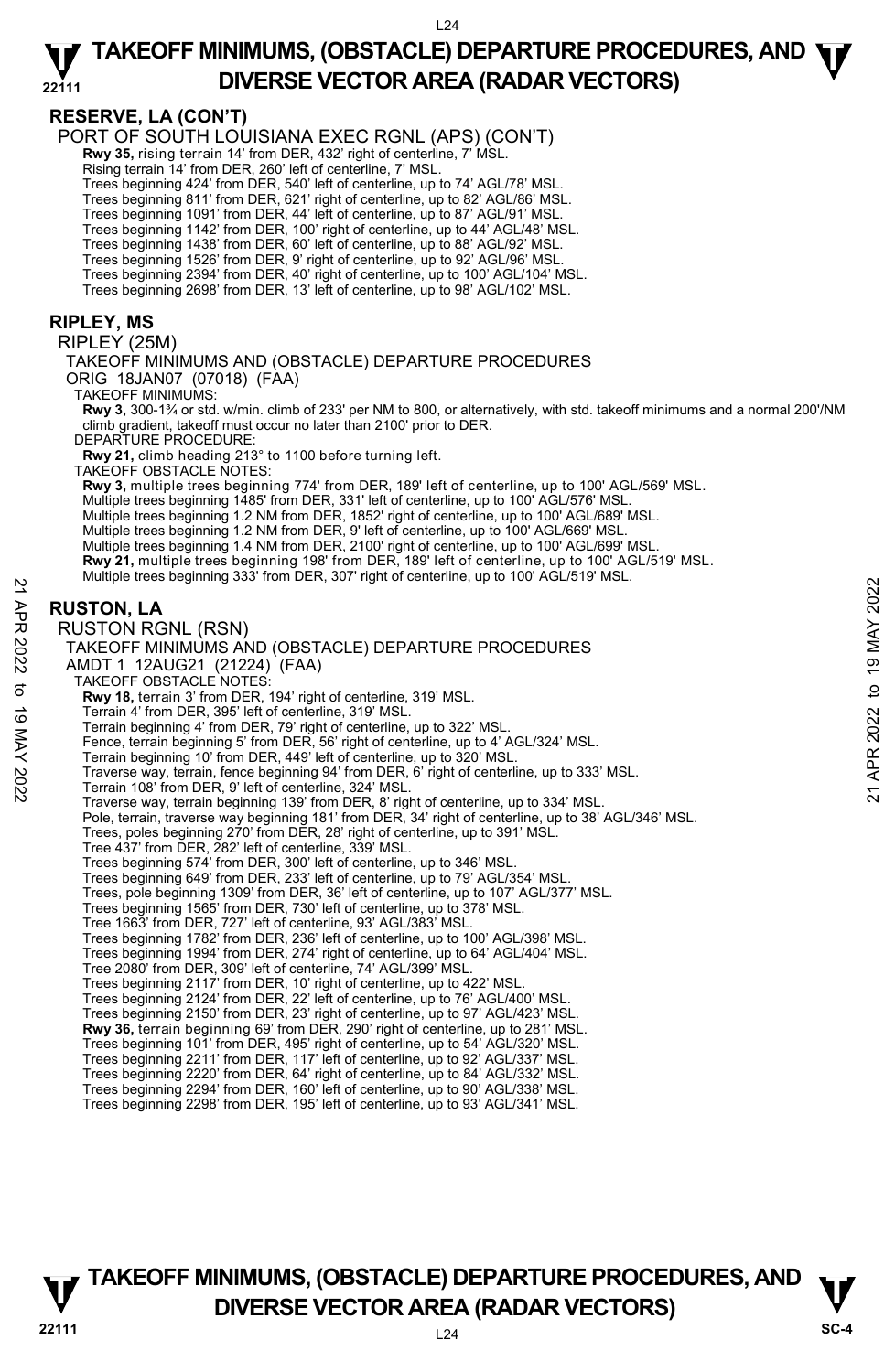## **SHREVEPORT, LA**

SHREVEPORT DOWNTOWN (DTN) TAKEOFF MINIMUMS AND (OBSTACLE) DEPARTURE PROCEDURES AMDT 4 17JUN21 (21168) (FAA) TAKEOFF MINIMUMS: **Rwy 23,** 300-1½ or std. w/min. climb of 205' per NM to 500, or alternatively, with std. takeoff minimums and a normal 200' per NM climb gradient, takeoff must occur no later than 1100 feet prior to DER. **Rwy 32,** std. w/min. climb of 215' per NM to 2700. DEPARTURE PROCEDURE: **Rwy 23,** climb on heading 234° to 800 before turning left. TAKEOFF OBSTACLE NOTES: **Rwy 5,** tree 94' from DER, 469' right of centerline, 214' MSL. Vegetation 95' from DER, 476' left of centerline, 178' MSL. Trees beginning 184' from DER, 263' right of centerline, up to 215' MSL. Trees beginning 323' from DER, 31' right of centerline, up to 223' MSL. Trees beginning 362' from DER, 8' left of centerline, up to 252' MSL. Trees beginning 426' from DER, 6' right of centerline, up to 249' MSL. Trees beginning 618' from DER, on centerline, up to 255' MSL. Trees beginning 1088' from DER, 30' left of centerline, up to 256' MSL. Trees beginning 1162' from DER, 118' left of centerline, up to 260' MSL. Trees beginning 1164' from DER, 25' left of centerline, up to 269' MSL. Trees beginning 1248' from DER, 3' left of centerline, up to 274' MSL. Trees beginning 1681' from DER, 9' right of centerline, up to 263' MSL. Trees beginning 1723' from DER, 12' right of centerline, up to 269' MSL. Trees beginning 1868' from DER, 7' right of centerline, up to 271' MSL. Tree 3478' from DER, 9' right of centerline, 274' MSL. Trees beginning 3484' from DER, 32' right of centerline, up to 279' MSL. Trees beginning 3498' from DER, 14' right of centerline, up to 281' MSL. Trees beginning 3611' from DER, 214' left of centerline, up to 283' MSL. Trees beginning 3797' from DER, 1167' left of centerline, up to 286' MSL. Tree 3904' from DER, 1258' left of centerline, 288' MSL. **Rwy 14,** building 23' from DER, 465' right of centerline, 191' MSL. Tree 493' from DER, 371' left of centerline, 222' MSL. Tree 497' from DER, 426' left of centerline, 228' MSL. Trees beginning 1119' from DER, 351' left of centerline, up to 241' MSL. Barge 1502' from DER, crossing centerline, 238' MSL. Trees beginning 1561' from DER, 359' right of centerline, up to 255' MSL. Trees beginning 1895' from DER, 25' right of centerline, up to 277' MSL. Trees beginning 1000 from DER, 169' right of centerline, up to 286' MSL. Trees beginning 2121' from DER, 149' left of centerline, up to 276' MSL. Trees beginning 2720' from DER, 66' left of centerline, up to 279' MSL. **Rwy 23,** building 187' from DER, 483' right of centerline, 196' MSL. Building 257' from DER, 396' right of centerline, 198' MSL. Pole 305' from DER, 543' right of centerline, 202' MSI Trees, poles, vehicle on road, buildings beginning 337' from DER, 283' right of centerline, up to 224' MSL. Buildings, pole beginning 477' from DER, 227' left of centerline, up to 204' MSL. Tree, poles, buildings beginning 644' from DER, 297' left of centerline, up to 207' MSL. Tree, pole beginning 1048' from DER, 494' left of centerline, up to 237' MSL. Trees beginning 1074' from DER, 271' left of centerline, up to 266' MSL. Trees, pole beginning 1153' from DER, 254' left of centerline, up to 267' MSL. Trees beginning 1244' from DER, 396' right of centerline, up to 247' MSL. Tree 2348' from DER, 948' right of centerline, 256' MSL. Trees beginning 3464' from DER, 1283' left of centerline, up to 271' MSL. Pole 4345' from DER, 196' right of centerline, 295' MSL Tower 1.2 NM from DER, 1695' right of centerline, 363' MSL. **Rwy 32,** fence beginning 12' from DER, 241' right of centerline, up to 180' MSL. Vehicle on road 72' from DER, 471' right of centerline, 191' MSL. Tree 284' from DER, 556' right of centerline, 259' MSL. Vehicle on road beginning 319' from DER, 266' left of centerline, up to 193' MSL. Tree 374' from DER, 441' left of centerline, 206' MSL. Trees beginning 593' from DER, 495' left of centerline, up to 250' MSL. Tree 1077' from DER, 755' left of centerline, 261' MSL. Trees beginning 1267' from DER, 32' left of centerline, up to 262' MSL. Free 3004 From DER, 1258' lett of centerline, 288' MSL.<br> **21** Tree 493' from DER, 371' left of centerline, 222' MSL.<br>
Tree 493' from DER, 426' left of centerline, 222' MSL.<br>
Trees beginning 1119' from DER, 351' left of ce

Tree 2506' from DER, 760' left of centerline, 267' MSL.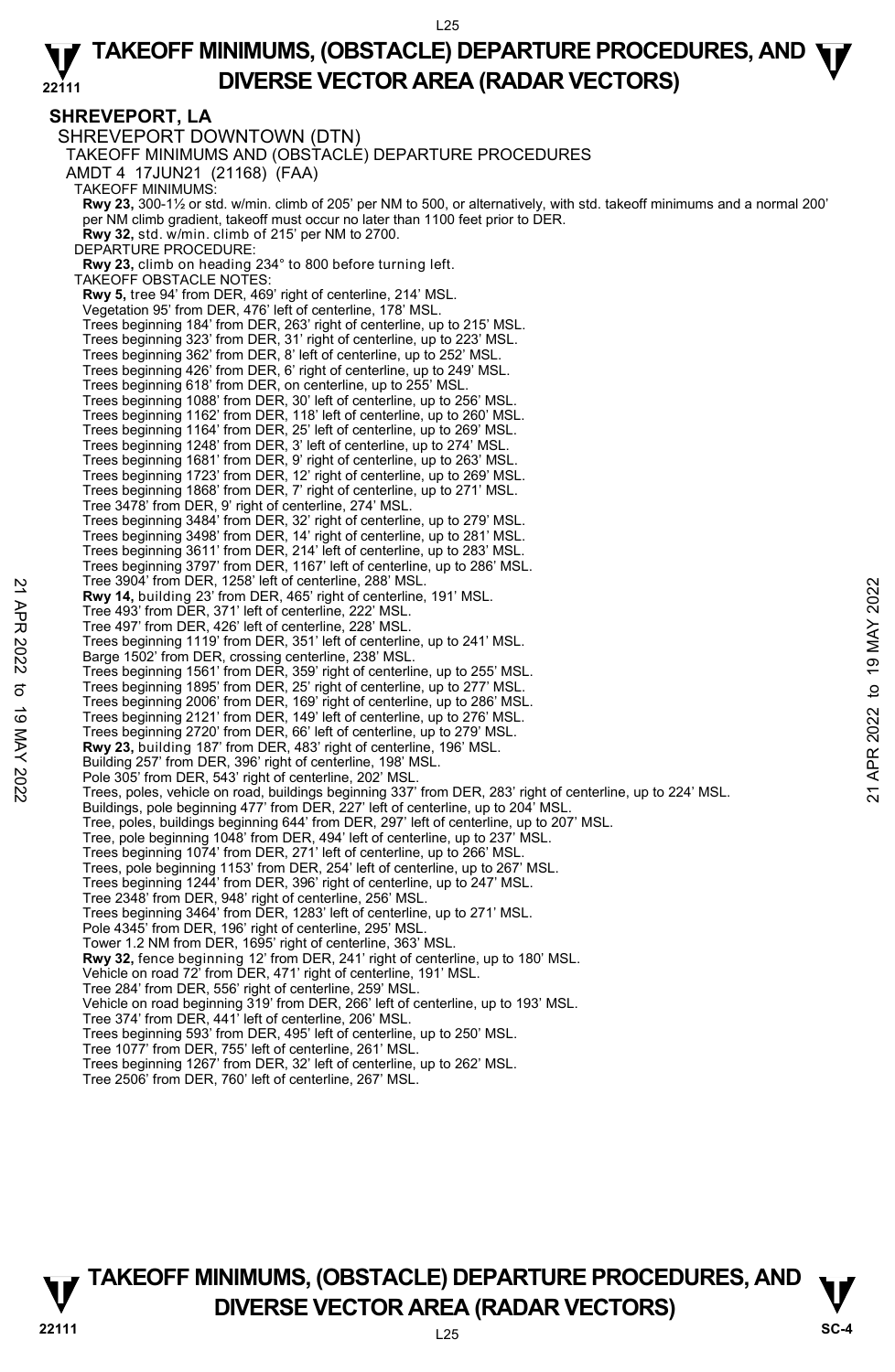L26

#### **22111 TAKEOFF MINIMUMS, (OBSTACLE) DEPARTURE PROCEDURES, AND**  $\Psi$ **DIVERSE VECTOR AREA (RADAR VECTORS)**

**SHREVEPORT, LA (CON'T)**  SHREVEPORT RGNL (SHV) TAKEOFF MINIMUMS AND (OBSTACLE) DEPARTURE PROCEDURES AMDT 2 16JUL20 (20198) (FAA) TAKEOFF MINIMUMS: **Rwy 6,** std. w/min. climb of 225' per NM to 900 or 900-2½ for climb in visual conditions. DEPARTURE PROCEDURE: **Rwy 6,** obtain ATC approval for VOCA when requesting IFR clearance. Climb in visual conditions to cross Shreveport Rgnl airport at or above 1000 before proceeding on course TAKEOFF OBSTACLE NOTES: **Rwy 6,** pole, beginning 34' from DER, 150' left of centerline, up to 2' AGL/231' MSL. Tree 1306' from DER, 757' left of centerline, 267' MSL. Tree 1353' from DER, 784' left of centerline, 271' MSL. Trees beginning 1499' from DER, 699' left of centerline, up to 290' MSL. Tree 1499' from DER, 856' right of centerline, 66' AGL/280' MSL. Trees beginning 1527' from DER, 21' right of centerline, up to 81' AGL/295' MSL. Tree 1960' from DER, 848' left of centerline, 73' AGL/291' MSL. Stack 1.2 NM from DER, 2437' left of centerline, 175' AGL/416' MSL. Tank 1.3 NM from DER, 1984' left of centerline, 214' AGL/440' MSL. Tower 2.5 NM from DER, 262' right of centerline, 420' AGL/661' MSL. **Rwy 14,** pole 67' from DER, 4' right of centerline, 5' AGL/227' MSL. Traverse way 193' from DER, 513' left of centerline, 228' MSL. Pole beginning 727' from DER, 0' of centerline, up to 16' AGL/245' MSL. Pole, NAVAID beginning 727' from DER, 27' left of centerline, up to 16' AGL/245' MSL. Pole 867' from DER, 579' left of centerline, 25' AGL/246' MSL. Pole beginning 960' from DER, 0' of centerline, up to 25' AGL/252' MSL. Trees beginning 1033' from DER, 175' left of centerline, up to 257' MSL. Pole 1116' from DER, 333' right of centerline, 22' AGL/254' MSL. Trees beginning 1147' from DER, 512' left of centerline, up to 266' MSL. Pole, tree beginning 1156' from DER, 0' of centerline, up to 26' AGL/257' MSL. Trees beginning 1315' from DER, 167' right of centerline, up to 260' MSL. Tree 1477' from DER, 261' left of centerline, 267' MSL. Tree 1547' from DER, 169' right of centerline, 264' MSL. Trees beginning 1587' from DER, 368' left of centerline, up to 277' MSL. Tree 1743' from DER, 634' left of centerline, 285' MSL. Trees beginning 1803' from DER, 292' left of centerline, up to 288' MSL. Tree 2136' from DER, 1070' right of centerline, 296' MSL. Trees beginning 2143' from DER, 303' left of centerline, up to 293' MSL. Trees beginning 2327' from DER, 317' left of centerline, up to 295' MSL. Trees beginning 2409' from DER, 66' right of centerline, up to 316' MSL. Tree 2570' from DER, 913' left of centerline, 297' MSL. Tree, pole beginning 2573' from DER, 111' right of centerline, up to 329' MSL. Trees beginning 2621' from DER, 117' left of centerline, up to 299' MSL. Trees beginning 2809' from DER, 91' left of centerline, up to 301' MSL. Trees beginning 2899' from DER, 89' right of centerline, up to 331' MSL. Tree 3110' from DER, 349' left of centerline, 302' MSL. Tree 3808' from DER, 1279' right of centerline, 336' MSL. Trees beginning 3817' from DER, 84' right of centerline, up to 340' MSL. Trees beginning 3968' from DER, 1172' right of centerline, up to 348' MSL. **t**rees beginning 4046' from DER, 457' right of centerline, up to 359' MSL. Trees beginning 4229' from DER, 244' right of centerline, up to 366' MSL. Trees beginning 4354' from DER, 142' left of centerline, up to 342' MSL. Tree 4549' from DER, 429' left of centerline, 346' MSL. Trees beginning 4575' from DER, 298' left of centerline, up to 358' MSL. **Rwy 24,** terrain 4' from DER, 194' right of centerline, 239' MSL. Terrain 6' from DER, 335' right of centerline, 240' MSL. Traverse way 170' from DER, 494' right of centerline, 254' MSL. Pole, transmission line beginning 1017' from DER, 178' left of centerline, up to 47' AGL/274' MSL. Pole beginning 1117' from DER, 13' left of centerline, up to 49' AGL/277' MSL. Tree 2366' from DER, 945' right of centerline, 301' MSL. Tree 2375' from DER, 974' left of centerline, 54' AGL/308' MSL. Tree 2396' from DER, 1093' right of centerline, 308' MSL. Trees beginning 2438' from DER, 5' left of centerline, up to 64' AGL/319' MSL. Tree 2515' from DER, 981' right of centerline, 71' AGL/309' MSL. Trees beginning 2586' from DER, 19' right of centerline, up to 78' AGL/317' MSL. Trees beginning 2774' from DER, 25' left of centerline, up to 81' AGL/333' MSL. Trees beginning 2797' from DER, 55' right of centerline, up to 320' MSL.<br>Trees beginning 2820' from DER, 1' right of centerline, up to 324' MSL.<br>Trees beginning 2843' from DER, 338' left of centerline, up to 83' AGL/354' M Trees beginning 2851' from DER, 16' left of centerline, up to 356' MSL. Trees beginning 2873' from DER, 289' right of centerline, up to 327' MSL. Trees beginning 2882' from DER, 19' right of centerline, up to 80' AGL/331' MSL. Trees beginning 2941' from DER, 26' right of centerline, up to 90' AGL/339' MSL. Trees beginning 2949' from DER, 73' left of centerline, up to 87' AGL/358' MSL. Trees beginning 2997' from DER, 83' right of centerline, up to 343' MSL. **CON'T**  Tree 19 eginning 1315' from DER, 16' right of centerline, up to 260' MSL.<br>
Tree 1477' from DER, 169' right of centerline, 264' MSL.<br>
Tree 1547' from DER, 169' right of centerline, 264' MSL.<br>
Tree 1547' from DER, 109' right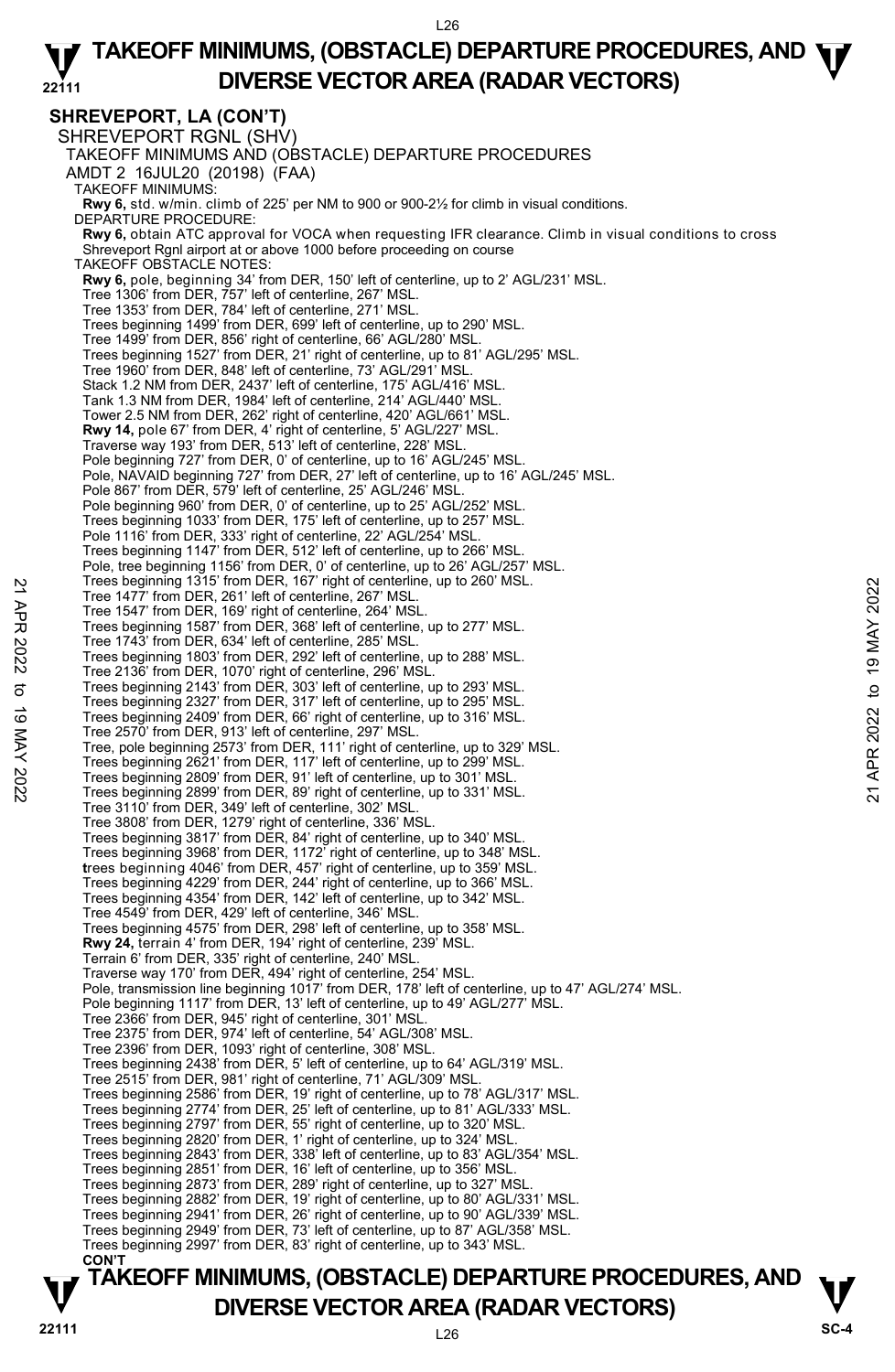## **SHREVEPORT, LA (CON'T)**

SHREVEPORT RGNL (SHV) (CON'T) **Rwy 24 (CON'T),** trees beginning 3067' from DER, 112' right of centerline, up to 346' MSL.<br>Trees beginning 3182' from DER, 37' left of centerline, up to 93' AGL/359' MSL. Trees beginning 3229' from DER, 15' left of centerline, up to 94' AGL/360' MSL. Tree, spire beginning 3235' from DER, 1' right of centerline, up to 359' MSL. Trees beginning 3294' from DER, 82' left of centerline, up to 362' MSL. Trees beginning 3306' from DER, 8' left of centerline, up to 103' AGL/365' MSL. Trees beginning 3440' from DER, 2' left of centerline, up to 103' AGL/366' MSL. Trees beginning 4394' from DER, 183' left of centerline, up to 103' AGL/367' MSL. **Rwy 32,** tree 999' from DER, 632' right of centerline, 294' MSL. Trees beginning 1197' from DER, 732' right of centerline, up to 299' MSL. Sign 1945' from DER, 776' left of centerline, 44' AGL/310' MSL. Trees beginning 2220' from DER, 591' right of centerline, up to 327' MSL. **SLIDELL, LA**  SLIDELL (ASD) TAKEOFF MINIMUMS AND (OBSTACLE) DEPARTURE PROCEDURES ORIG 30JUN11 (11181) (FAA) TAKEOFF OBSTACLE NOTES: **Rwy 18,** trees beginning 126' from DER, 103' left and right of centerline, up to 100' AGL/129' MSL. Bush 38' from DER, 422' left of centerline, 1' AGL/29' MSL. **Rwy 36,** tree 89' from DER, 460' right of centerline, 22' AGL/47' MSL. **SPRINGHILL, LA**  SPRINGHILL (SPH) TAKEOFF MINIMUMS AND (OBSTACLE) DEPARTURE PROCEDURES AMDT 1 29MAR18 (18088) (FAA) TAKEOFF OBSTACLE NOTES: **Rwy 18,** trees beginning 6' from DER, 146' left of centerline, up to 273' MSL. Tree 816' from DER, 716' right of centerline, 67' AGL/287' MSL. Trees beginning 1096' from DER, 293' left of centerline, up to 277' MSL. Trees beginning 1166' from DER, 91' right of centerline, up to 291' MSL. Trees beginning 1331' from DER, 6' right of centerline, up to 91' AGL/293' MSL. Trees beginning 1345' from DER, 41' left of centerline, up to 280' MSL. Trees beginning 1437' from DER, 21' left of centerline, up to 283' MSL. Trees beginning 1552' from DER, 7' left of centerline, up to 291' MSL. Trees beginning 1648' from DER, 2' right of centerline, up to 307' MSL. Trees beginning 1812' from DER, 6' left of centerline, up to 297' MSL. Trees beginning 1840' from DER, 120' left of centerline, up to 298' MSL. Trees beginning 1854' from DER, 47' left of centerline, up to 302' MSL. Trees beginning 1871' from DER, 141' left of centerline, up to 113' AGL/305' MSL. Trees beginning 1972' from DER, 34' right of centerline, up to 311' MSL. Trees beginning 2051' from DER, 8' left of centerline, up to 83' AGL/309' MSL. Trees beginning 2333' from DER, 16' left of centerline, up to 103' AGL/318' MSL. Trees beginning 2342' from DER, 32' right of centerline, up to 83' AGL/312' MSL. Trees beginning 2542' from DER, 2' right of centerline, up to 98' AGL/319' MSL. Trees beginning 2844' from DER, 267' left of centerline, up to 96' AGL/319' MSL. Trees beginning 2938' from DER, 771' left of centerline, up to 324' MSL. Trees beginning 3100' from DER, 676' left of centerline, up to 99' AGL/331' MSL. Trees beginning 3257' from DER, 537' right of centerline, up to 99' AGL/336' MSL. **Rwy 36,** tree 36' from DER, 115' left of centerline, 7' AGL/210' MSL. Tree 109' from DER, 249' left of centerline, 5' AGL/211' MSL. Terrain 191' from DER, 489' left of centerline, 212' MSL. Terrain 408' from DER, 573' left of centerline, 217' MSL. Trees beginning 757' from DER, 676' right of centerline, up to 82' AGL/278' MSL. Tree 1026' from DER, 683' left of centerline, 86' AGL/292' MSL. Trees beginning 1127' from DER, 671' right of centerline, up to 80' AGL/283' MSL. Tree 1174' from DER, 802' left of centerline, 110' AGL/317' MSL. **T**rees beginning 1212' from DER, 4' left of centerline, up to 112' AGL/319' MSL. Trees beginning 1575' from DER, 63' right of centerline, up to 82' AGL/286' MSL. Tree 2080' from DER, 35' right of centerline, 289' MSL. Trees beginning 2106' from DER, 104' right of centerline, up to 292' MSL. Trees beginning 2129' from DER, 9' right of centerline, up to 295' MSL. Tree 2182' from DER, 322' right of centerline, 296' MSL. Trees beginning 2210' from DER, 77' right of centerline, up to 297' MSL. Trees beginning 2242' from DER, 113' right of centerline, up to 298' MSL. Trees beginning 2261' from DER, 4' right of centerline, up to 301' MSL. Trees beginning 2283' from DER, 49' right of centerline, up to 305' MSL.<br>Trees beginning 2487' from DER, 30' right of centerline, up to 106' AGL/310' MSL. 22 Pree 816' from DER, 146' left of centerline, up to 273' MSL.<br>
Tree 816' from DER, 716' right of centerline, 67' AGL/287' MSL.<br>
Trees beginning 106' from DER, 93' left of centerline, up to 277' MSL.<br>
Trees beginning 106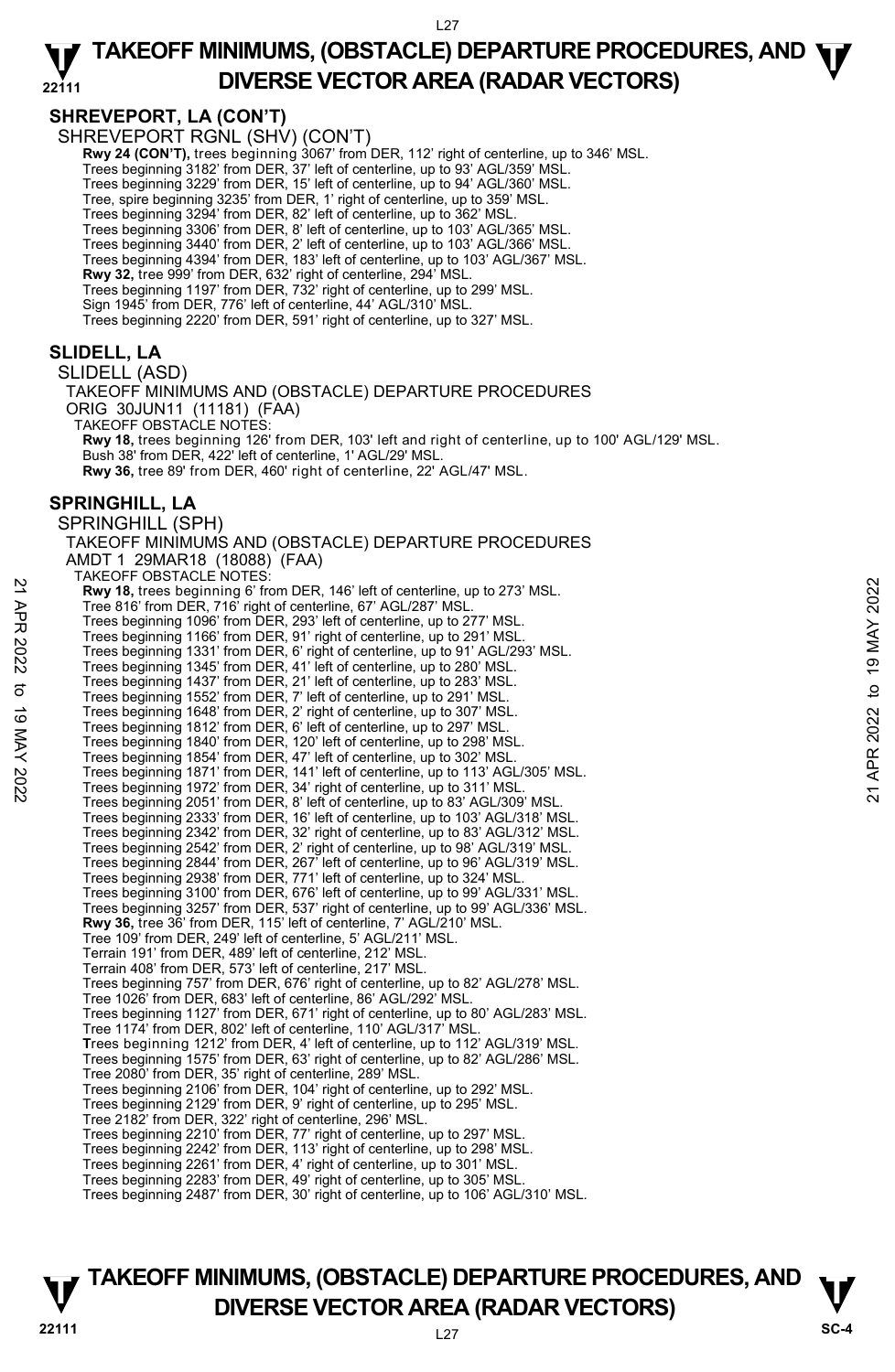## **STARKVILLE, MS**

GEORGE M BRYAN (STF)

TAKEOFF MINIMUMS AND (OBSTACLE) DEPARTURE PROCEDURES

ORIG 05JUL07 (07186) (FAA) TAKEOFF OBSTACLE NOTES:

**Rwy 18,** multiple trees beginning 52' from DER,395' right of centerline up to 79' AGL/378' MSL.<br>Trees 1037' from DER, 463' left of centerline, 45' AGL/365' MSL.

Tower 5406' from DER, 402' left of centerline, 165' AGL/464' MSL.

**Rwy 36,** windsock and trees beginning 24' from DER, 340' right of centerline up to 110' AGL/429' MSL. Trees 170' from DER, 323' left of centerline, 67' AGL/376' MSL.

### OKITIBBEHA (M51)

TAKEOFF MINIMUMS AND (OBSTACLE) DEPARTURE PROCEDURES

ORIG-A 03APR14 (14093) (FAA)

TAKEOFF OBSTACLE NOTES:

**Rwy 14,** trees 117' from DER, 199' right of centerline, up to 100' AGL/359' MSL.

Trees 207' from DER, 103' left of centerline, up to 100' AGL/359' MSL.

Vehicle on road 28' from DER, on centerline, 15' AGL/265' MSL.

**Rwy 19,** trees beginning 76' from DER, left and right of centerline, up to 100' AGL/379' MSL.

**Rwy 32,** trees beginning 123' from DER, 372' left of centerline, up to 100' AGL/369' MSL.

Trees beginning 378' from DER, right and left of centerline, up to 100' AGL/369' MSL.

**Rwy 1,** trees beginning 242' from DER, 466' right of centerline, up to 100' AGL/359' MSL.

Trees beginning 1190' from DER, left and right of centerline, up to 100' AGL/349' MSL.

## **SULPHUR, LA**

SOUTHLAND FLD (UXL)

TAKEOFF MINIMUMS AND (OBSTACLE) DEPARTURE PROCEDURES ORIG 12MAR09 (21252) (FAA) TAKEOFF OBSTACLE NOTES:

**Rwy 15,** numerous trees and poles beginning 200' from DER, left and right of centerline, up to 63' AGL/72' MSL. Tree 862' from DER, 494' right of centerline, 100' AGL/114' MSL.

**Rwy 33,** numerous trees and poles beginning 64' from DER, left and right of centerline, up to 38' AGL/47' MSL.<br>Tree 1849' from DER, 647' left of centerline, 100' AGL/114' MSL.

## **TALLULAH/VICKSBURG, MS, LA**

VICKSBURG TALLULAH RGNL (TVR) TAKEOFF MINIMUMS AND (OBSTACLE) DEPARTURE PROCEDURES AMDT 1 17OCT13 (13290) (FAA) TAKEOFF OBSTACLE NOTES: **Rwy 18,** fence 200' from DER, 349' right of centerline, 6' AGL/91' MSL. Pole 1410' from DER, 512' right of centerline, 35' AGL/121' MSL. Trees beginning 1514' from DER, 881' left of centerline, up to 114' AGL/203' MSL. Trees 3258' from DER, 129' right of centerline, 94' AGL/179' MSL. **Rwy 36,** trees beginning 2382' from DER, 73' left of centerline, up to 89' AGL/177' MSL. THIBODAUX MUNI (L83) 22 AWAY 15, numerous trees and poles beginning 200' from DER, left and right of centerline, up to 63' AGL/72' MSL.<br>
Tree 862' from DER, 494' right of centerline, 100' AGL/114' MSL.<br>
Tree 862' from DER, 494' right of cente

## **THIBODAUX, LA**

TAKEOFF MINIMUMS AND (OBSTACLE) DEPARTURE PROCEDURES ORIG 07MAR13 (13066) (FAA) TAKEOFF OBSTACLE NOTES: **Rwy 8,** terrain 1' from DER, 335' left of centerline, 10' MSL. Vehicle on road 7' from DER, 187' left of centerline, up to 15' AGL/24' MSL. Vehicle on road 11' from DER, 200' right of centerline, up to 15' AGL/24' MSL. Trees 144' from DER, 412 right of centerline, up to 100' AGL/109' MSL. Trees beginning 685' from DER, 62' right of centerline, up to 100' AGL/109' MSL. Tower 4157' from DER, 1355' right of centerline, 122' AGL/139' MSL. **Rwy 26,** trees beginning at DER, 135' left of centerline, up to 100' AGL/104' MSL. Trees beginning at DER, 146' right of centerline, up to 100' AGL/104' MSL. Trees and power lines beginning 2445' from DER, left and right of centerline, up to 100' AGL/104' MSL.

## **TUNICA, MS**

TUNICA MUNI (UTA) TAKEOFF MINIMUMS AND (OBSTACLE) DEPARTURE PROCEDURES AMDT 2 18NOV10 (10322) (FAA) TAKEOFF OBSTACLE NOTES: **Rwy 35,** tree 1211' from DER, 803' right of centerline, 70' AGL/258' MSL.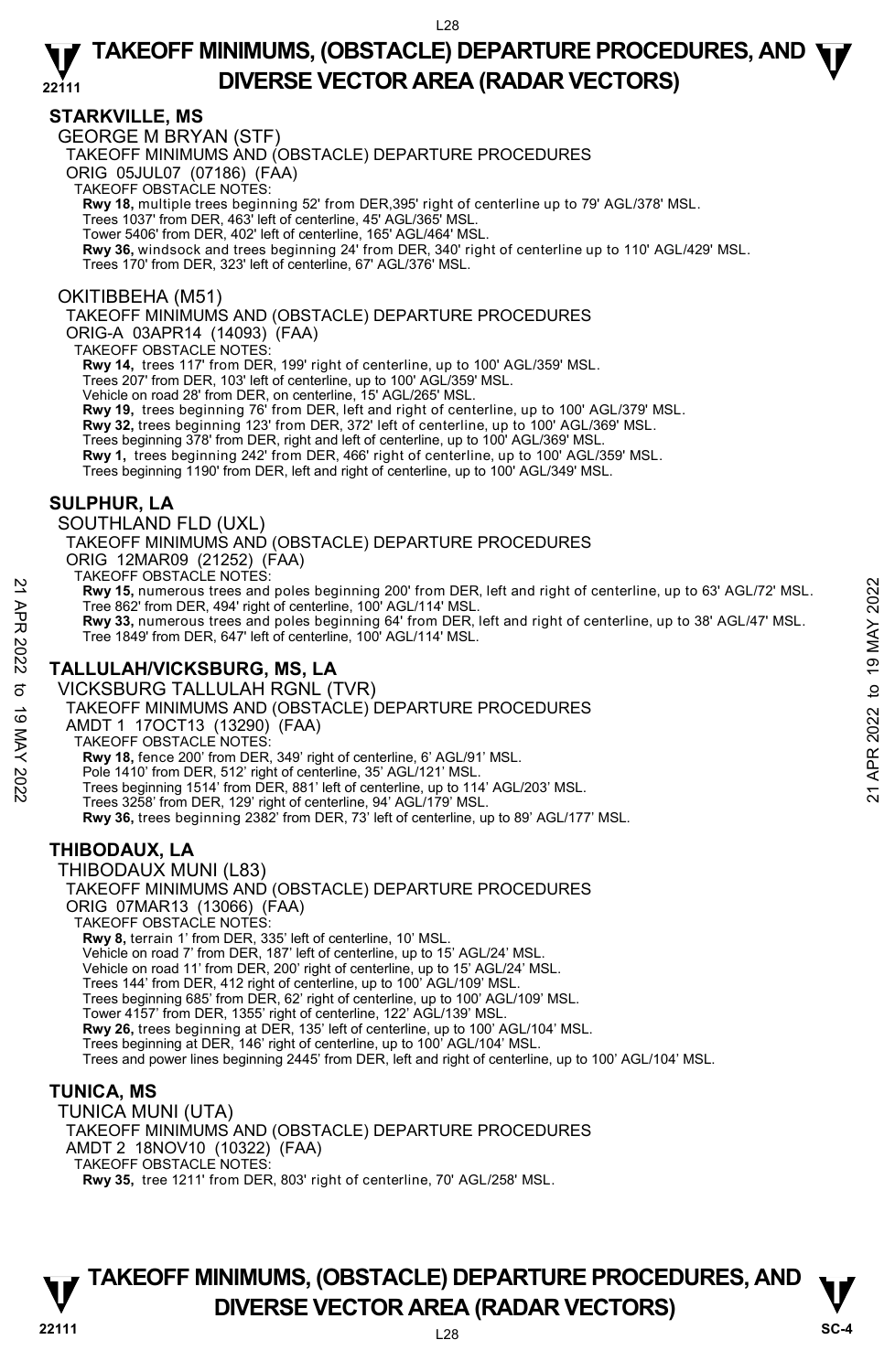**TUPELO, MS**  TUPELO RGNL (TUP) TAKEOFF MINIMUMS AND (OBSTACLE) DEPARTURE PROCEDURES AMDT 1 05MAR15 (15064) (FAA) TAKEOFF OBSTACLE NOTES: **Rwy 18,** runway lights 5' from DER, 4' left and right of centerline, 1' AGL/347' MSL. Trees beginning 1202' from DER, 804' left of centerline up to 100' AGL/400' MSL. **VICKSBURG, MS**  VICKSBURG MUNI (VKS) TAKEOFF MINIMUMS AND (OBSTACLE) DEPARTURE PROCEDURES AMDT 3 08NOV18 (18312) (FAA) TAKEOFF MINIMUMS: **Rwy 1,** std. w/min. climb of 290' per NM to 800 or 900 2-1/2 for VCOA. **Rwy 19**, 300-2 or std. w/min. climb of 425' per NM to 400. VCOA: **Rwy 1,** obtain ATC approval for VCOA when requesting IFR clearance. Climb in visual conditions to cross Vicksburg Muni airport at or above 900 before proceeding on course. TAKEOFF OBSTACLE NOTES: **Rwy 1,** vegetation, fence beginning 1' from DER, 293' right of centerline, up to 12' AGL/114' MSL.<br>Pole, fence beginning 146' from DER, 295' right of centerline, up to 26' AGL/128' MSL. Traverse way beginning 193' from DER, 9' left of centerline, up to 41' AGL/136' MSL. Pole, traverse way beginning 352' from DER, 218' right of centerline, up to 38' AGL/139' MSL. Pole 397' from DER, 315' right of centerline, 41' AGL/141' MSL. Tree, traverse way, pole beginning 438' from DER, 234' left of centerline, up to 59' AGL/152' MSL. Tree 468' from DER, 432' right of centerline, 76' AGL/175' MSL. Tree 683' from DER, 579' left of centerline, 81' AGL/174' MSL. Trees beginning 775' from DER, 239' right of centerline, up to 86' AGL/182' MSL. Trees beginning 905' from DER, 463' left of centerline, up to 85' AGL/176' MSL. Tree 1364' from DER, 45' right of centerline, 79' AGL/185' MSL. Tree 1365' from DER, 208' right of centerline, 80' AGL/189' MSL. Tree 1470' from DER, 183' left of centerline, 80' AGL/177' MSL. Trees beginning 1727' from DER, 76' left of centerline, up to 118' AGL/208' MSL. Trees beginning 1736' from DER, 5' right of centerline, up to 113' AGL/211' MSL. Trees beginning 2628' from DER, 119' left of centerline, up to 118' AGL/209' MSL. Trees beginning 2832' from DER, 153' right of centerline, up to 122' AGL/219' MSL. Stack 2.2 NM from DER, 2896' left of centerline, 502' AGL/592' MSL. **Rwy 19,** fence beginning 13' from DER, 78' right of centerline, up to 30' AGL/135' MSL. Trees beginning 176' from DER, 237' right of centerline, up to 88' AGL/193' MSL. Tree 235' from DER, 177' left of centerline, 9' AGL/110' MSL. Trees beginning 1518' from DER, 70' left of centerline, up to 83' AGL/181' MSL. Trees beginning 2008' from DER, 682' left of centerline, up to 105' AGL/203' MSL. Trees beginning 2544' from DER, 3' left of centerline, up to 124' AGL/217' MSL. Trees beginning 2632' from DER, 246' right of centerline, up to 100' AGL/196' MSL. Trees beginning 2848' from DER, 173' right of centerline, up to 94' AGL/208' MSL. Tree 2898' from DER, 597' left of centerline, 120' AGL/241' MSL. Tree, building, pole beginning 2971' from DER, 42' left of centerline, up to 131' AGL/255' MSL. Tree 3317' from DER, 331' right of centerline, 85' AGL/217' MSL. Tree, pole beginning 3693' from DER, 251' left of centerline, up to 124' AGL/295' MSL. Trees beginning 3836' from DER, 625' right of centerline, up to 119' AGL/245' MSL. Tree 3899' from DER, 143' right of centerline, 111' AGL/252' MSL. Trees beginning 3950' from DER, 321' right of centerline, up to 129' AGL/264' MSL. Tree, traverse way beginning 4060' from DER, 28' left of centerline, up to 112' AGL/302' MSL.<br>Tree, pole beginning 4219' from DER, 53' right of centerline, up to 109' AGL/283' MSL.<br>Tree, pole beginning 4465' from DER, 99' Tree 5091' from DER, 1507' right of centerline, 85' AGL/284' MSL.<br>Trees beginning 5195' from DER, 20' right of centerline, up to 110' AGL/299' MSL.<br>Trees beginning 5197' from DER, 1197' left of centerline, up to 132' AGL/3 Trees beginning 5747' from DER, 69' left of centerline, up to 139' AGL/329' MSL. Trees beginning 1 NM from DER, 570' left of centerline, up to 116' AGL/334' MSL. Tree 1 NM from DER, 297' right of centerline, 106' AGL/302' MSL. Tree, pole beginning 1 NM from DER, 1084' left of centerline, up to 118' AGL/340' MSL. Tree 1 NM from DER, 26' right of centerline, 121' AGL/305' MSL. Tree 1.1 NM from DER, 1925' right of centerline, 136' AGL/351' MSL. Trees beginning 1.1 NM from DER, 106' left of centerline, up to 107' AGL/355' MSL. Tree, building beginning 1.1 NM from DER, 287' right of centerline, up to 96' AGL/359' MSL. Trees beginning 1.2 NM from DER, 69' right of centerline, up to 104' AGL/365' MSL. Tree, tower beginning 1.2 NM from DER, 855' right of centerline, up to 116' AGL/374' MSL. Trees beginning 1.4 NM from DER, 1371' left of centerline, up to 107' AGL/356' MSL. Tree 1364 from DER, 208' right of centerline, 80' AGL/189' MSL.<br>
Tree 1470' from DER, 183' left of centerline, 80' AGL/189' MSL.<br>
Trees beginning 1727' from DER, 76' left of centerline, up to 113' AGL/208' MSL.<br>
Trees beg

Tree 1.6 NM from DER, 1820' left of centerline, 110' AGL/361' MSL.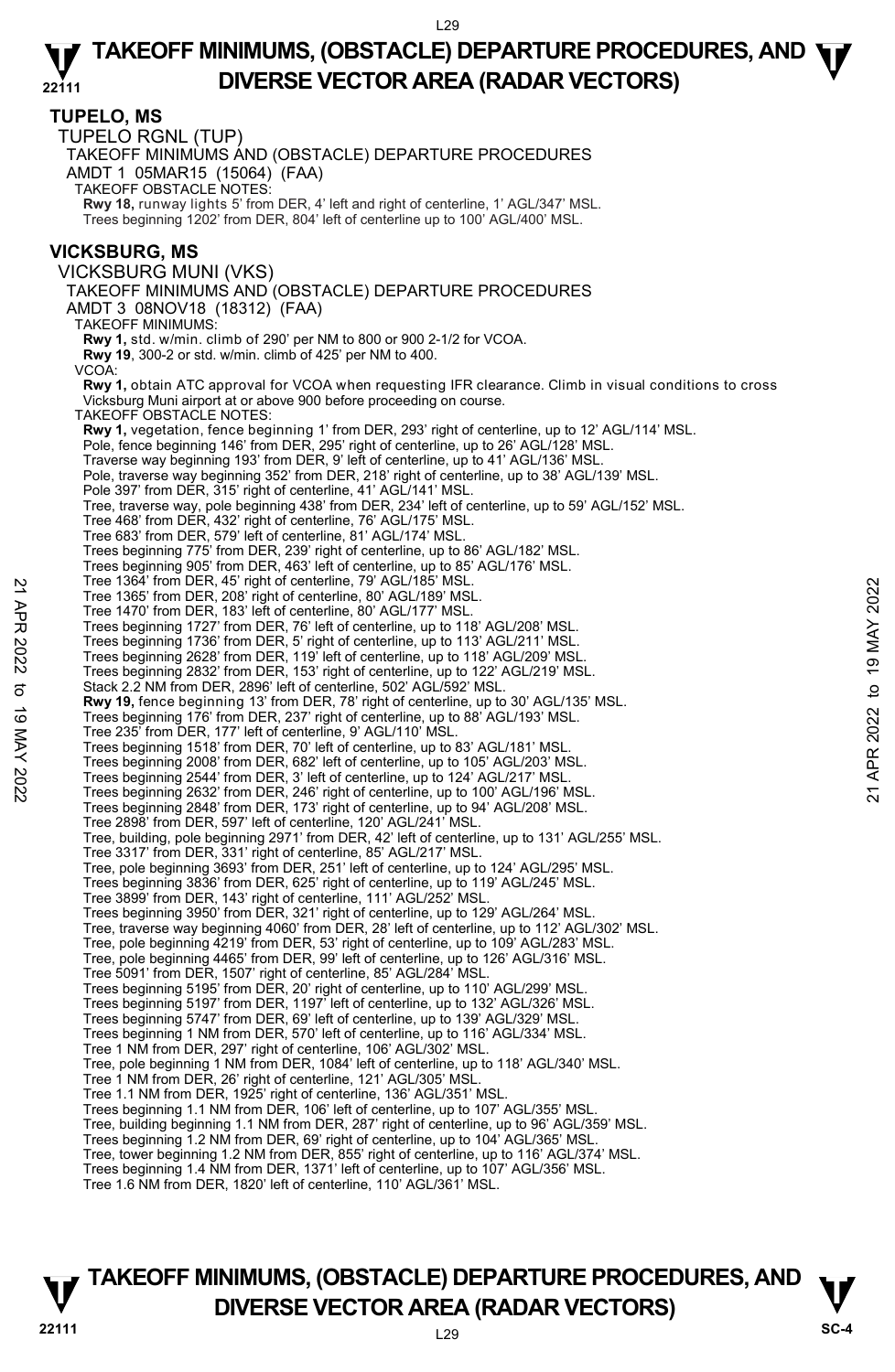### **VIDALIA, LA**

CONCORDIA PARISH (0R4)

TAKEOFF MINIMUMS AND (OBSTACLE) DEPARTURE PROCEDURES

ORIG 10DEC15 (15344) (FAA)

DEPARTURE PROCEDURE:

**Rwy 14,** climb heading 144° to 1100 before turning left. TAKEOFF OBSTACLE NOTES:

**Rwy 14,** trees beginning 37' from DER, 244' right of centerline, up to 41' AGL/92' MSL.

Trees, buildings, and T-L tower beginning 58' from DER, 275' left of centerline, up to 83' AGL/134' MSL.

Trees beginning 1115' from DER, 236' left of centerline, up to 58' AGL/112' MSL. T-L tower 3484' from DER, 522' right of centerline, 87' AGL/145' MSL.

**Rwy 32,** pole 6' from DER, 420' left of centerline, 29' AGL/81' MSL.

Trees beginning 803' from DER, 299' left of centerline, up to 31' AGL/82' MSL. Trees beginning 844' from DER, 432' right of centerline, up to 79' AGL/130' MSL.

Trees and T-L tower beginning 2181' from DER, crossing centerline, up to 99' AGL/157' MSL.

## **VIVIAN, LA**

VIVIAN (3F4)

TAKEOFF MINIMUMS AND (OBSTACLE) DEPARTURE PROCEDURES AMDT 2 09APR09 (09099) (FAA)

TAKEOFF MINIMUMS:

**Rwy 9,** 200-1¼ or std. w/ min. climb of 303' per NM to 600.

**Rwy 27,** 300-2 or std. w/ min. climb of 203' per NM to 600, or alternatively, with standard takeoff minimums and a normal 200' per NM climb gradient, takeoff must occur no later than 1200' prior to DER.

DEPARTURE PROCEDURE:

**Rwy 9,** climb heading 088° to 1900 before turning left.

**Rwy 27,** climb heading 268° to 1900 before turning right.

TAKEOFF OBSTACLE NOTES:

**Rwy 9,** tower 2476' from DER, 803' left of centerline, 100' AGL/360' MSL.

- Tank 1 NM from DER, 375' left of centerline, 162' AGL/432' MSL.
- Vehicle and road, crossing southwest to northeast beginning 1271' from DER, 645' right of centerline, 15' AGL/294' MSL. **Rwy 27,** vehicle and road 204' from DER, 495' right of centerline, 15' AGL/274' MSL. Vehicle and road, crossing southwest to northeast beginning 1271' from DER, 645' right of centerline, 15' AGL/294' MSL.<br>
The Vehicle and road 204' from DER, 495' right of centerline, 15' AGL/274' MSL.<br>
RW 27, vehicle and r

## **WELSH, LA**

WELSH (6R1)

TAKEOFF MINIMUMS AND (OBSTACLE) DEPARTURE PROCEDURES ORIG 22APR21 (21112) (FAA)

TAKEOFF MINIMUMS:

 **Rwys 9, 27,** NA - Environmental.

TAKEOFF OBSTACLE NOTES:

**Rwy 7,** bldg, poles beginning 404' from DER, 46' right of centerline, up to 40' MSL.

Trees beginning 534' from DER, 113' right of centerline, up to 120' MSL. Vehicles on road 553' from DER, 3' left of centerline, 15' AGL/35' MSL.

Poles beginning 598' from DER, 188' left of centerline, up to 40' MSL.

Tree 990' from DER, 709' left of centerline, 117' MSL.

Trees beginning 1201' from DER, 629' left of centerline, up to 120' MSL.

Trees beginning 1998' from DER, 53' right of centerline, up to 123' MSL.

 **Rwy 25,** trees, bldg, beginning 63' from DER, 86' left of centerline, up to 116' MSL.

Trees beginning 216' from DER, 211' right of centerline, up to 114' MSL. Trees beginning 1051' from DER, 437' left of centerline, up to 117' MSL.

Trees beginning 2324' from DER, 39' right of centerline, up to 117' MSL.

Tree 3548' from DER, 616' left of centerline, 120' MSL.

Tree 3762' from DER, 144' right of centerline, 120' MSL.

## **WEST POINT, MS**

MCCHAREN FIELD (M83) TAKEOFF MINIMUMS AND (OBSTACLE) DEPARTURE PROCEDURES AMDT 1A 06MAR14 (14065) (FAA) TAKEOFF MINIMUMS: **Rwy 36,** 400-1¾ or std. w/min. climb of 370' per NM to 800.

TAKEOFF OBSTACLE NOTES:

**Rwy 18,** numerous trees beginning 1' from DER, 250' left of centerline, up to 100' AGL/309' MSL.

Terrain beginning 146' from DER, 22' left of centerline, up to 207' MSL.

Fence 200' from DER, on centerline, up to 4' AGL/213' MSL.

Terrain 151' from DER, 232' right of centerline, 207' MSL. Numerous trees beginning 913' from DER, 744' right of centerline, up to 100' AGL/279' MSL.

Vehicle on road 268' from DER, on centerline, 10' AGL/219' MSL.

**Rwy 36,** train on railroad track beginning 50' from DER, on centerline, 23' AGL/232' MSL.

Terrain 243' from DER, 262' left of centerline, 214' MSL.

Numerous trees beginning 1287' from DER, 299' left of centerline, up to 100' AGL/349' MSL.

Tree 2016' from DER, 138' right of centerline, 100' AGL/319' MSL.

Tower 1.5 NM from DER, 1399' right of centerline, 353' AGL/597' MSL.